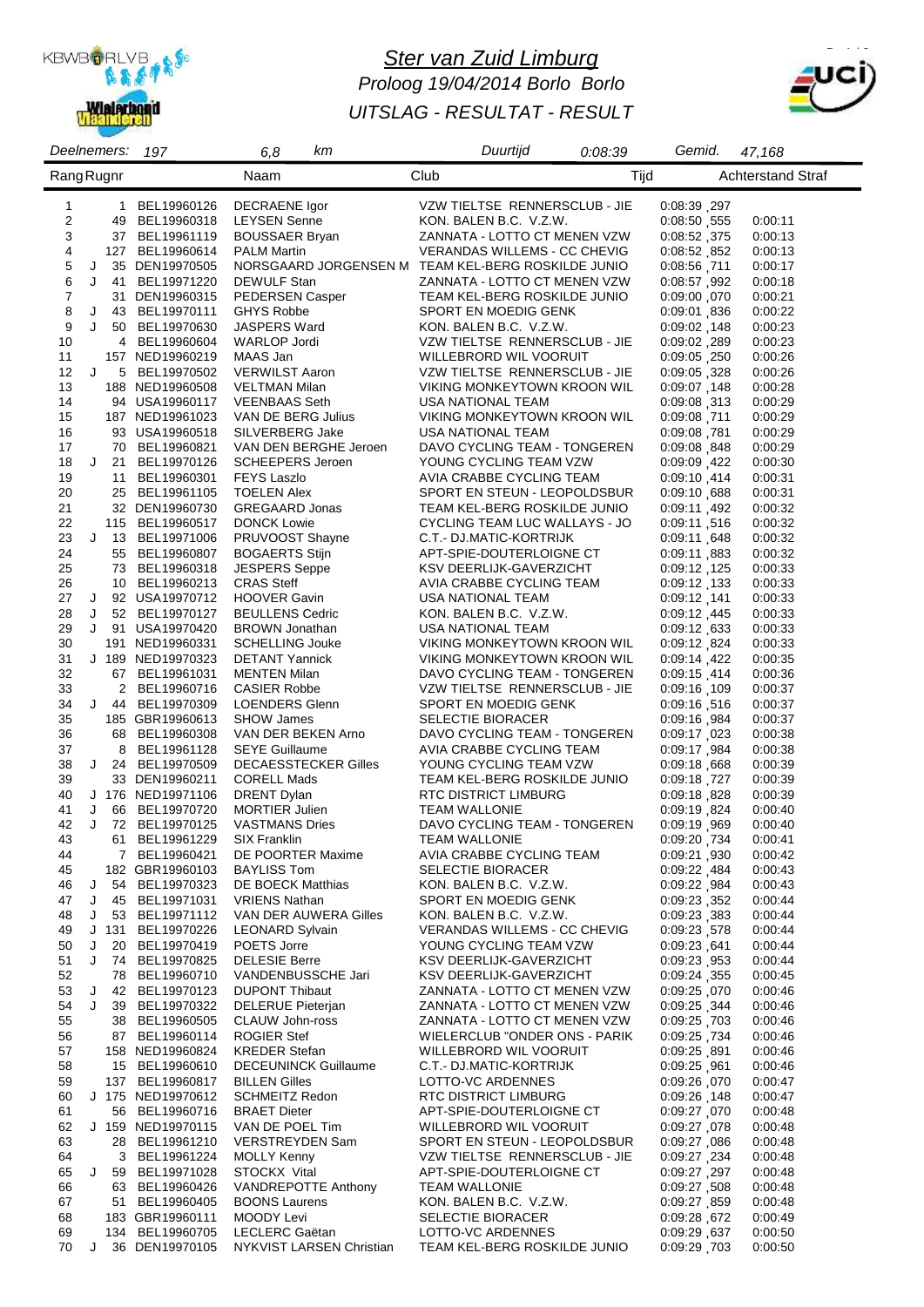

# *Ster van Zuid Limburg Proloog 19/04/2014 Borlo Borlo UITSLAG - RESULTAT - RESULT*



| Deelnemers:       |   |                  | 197                                 | 6,8<br>kт                                   | Duurtijd                                                          | 0:08:39 | Gemid.                      | 47,168                   |
|-------------------|---|------------------|-------------------------------------|---------------------------------------------|-------------------------------------------------------------------|---------|-----------------------------|--------------------------|
| <b>Rang Rugnr</b> |   |                  |                                     | Naam                                        | Club                                                              | Tijd    |                             | <b>Achterstand Straf</b> |
|                   |   |                  |                                     |                                             |                                                                   |         |                             |                          |
| 71                |   | J <sub>160</sub> | BEL19970918                         | DE WAAL Maurits                             | WILLEBRORD WIL VOORUIT                                            |         | 0:09:30,082                 | 0:00:51                  |
| 72                |   |                  | 95 USA19960903                      | <b>POWLESS Nielson</b>                      | USA NATIONAL TEAM                                                 |         | 0:09:30,102                 | 0:00:51                  |
| 73<br>74          |   | 111              | 23 BEL19961203                      | <b>NAGELS Bertrand</b>                      | YOUNG CYCLING TEAM VZW                                            |         | 0:09:31,867                 | 0:00:52                  |
| 75                |   | 40               | FIN19961211<br>BEL19960130          | NIEMI Marco-Tapio<br><b>DELMOTTE Dennis</b> | LOTTO OLYMPIA TIENEN<br>ZANNATA - LOTTO CT MENEN VZW              |         | 0:09:32,938<br>0:09:33, 344 | 0:00:53<br>0:00:54       |
| 76                |   |                  | J 76 BEL19970516                    | <b>VERFAILLIE Arne</b>                      | KSV DEERLIJK-GAVERZICHT                                           |         | 0.09.33,516                 | 0:00:54                  |
| 77                |   |                  | 162 SWE19960611                     | <b>KARLLISSON Alexander</b>                 | WILLEBRORD WIL VOORUIT                                            |         | 0:09:34, 137                | 0:00:55                  |
| 78                | J |                  | 57 BEL19970709                      | JOCQUÉ Jelle                                | APT-SPIE-DOUTERLOIGNE CT                                          |         | 0.09:34,180                 | 0:00:55                  |
| 79                | J | 75               | BEL19971119                         | D'HONDT Jari                                | KSV DEERLIJK-GAVERZICHT                                           |         | 0:09:34,266                 | 0:00:55                  |
| 80                | J |                  | 58 BEL19970402                      | <b>LAMBRECHT Bjorg</b>                      | APT-SPIE-DOUTERLOIGNE CT                                          |         | 0:09:34,305                 | 0:00:55                  |
| 81                |   |                  | 123 BEL19961110                     | <b>MOONS Steven</b>                         | ROYAL CUREGHEM SPORTIEF VZ                                        |         | 0:09:35,109                 | 0:00:56                  |
| 82                |   |                  | J 190 NED19970628                   | NIEUWPOORT Jelle                            | VIKING MONKEYTOWN KROON WIL                                       |         | 0:09:36,055                 | 0:00:57                  |
| 83                | J |                  | 12 BEL19970504                      | SNYERS Jari                                 | AVIA CRABBE CYCLING TEAM                                          |         | 0.09.36, 355                | 0:00:57                  |
| 84                |   |                  | 168 BEL19960229                     | <b>LAMBERTIN Kevin</b>                      | CYCLING 2011 - TUINHUIZEN VAN                                     |         | 0:09:36,570                 | 0:00:57                  |
| 85<br>86          |   | J 149            | BEL19970603<br>165 BEL19960210      | NOYENS Daan<br>DE VOS Jens                  | DE KASTELSE DURVERS V.Z.W.<br>CYCLING 2011 - TUINHUIZEN VAN       |         | 0:09:36 832                 | 0:00:57                  |
| 87                |   |                  | 129 BEL19960121                     | <b>BRISE Benjamin</b>                       | VERANDAS WILLEMS - CC CHEVIG                                      |         | 0:09:36, 844<br>0.09.36.953 | 0:00:57<br>0:00:57       |
| 88                |   |                  | 161 SWE19960410                     | <b>ERIKSSON Luca</b>                        | WILLEBRORD WIL VOORUIT                                            |         | 0:09:36.977                 | 0:00:57                  |
| 89                |   |                  | 110 NED19960318                     | PAASSCHENS Mathijs                          | LOTTO OLYMPIA TIENEN                                              |         | 0:09:36,992                 | 0:00:57                  |
| 90                |   |                  | J 136 BEL19971016                   | <b>TASSET Marvin</b>                        | LOTTO-VC ARDENNES                                                 |         | 0:09:37,543                 | 0:00:58                  |
| 91                |   |                  | 138 BEL19961205                     | <b>KROONEN Bastien</b>                      | LOTTO-VC ARDENNES                                                 |         | 0:09:37,781                 | 0:00:58                  |
| 92                |   | 71               | BEL19961202                         | <b>DUFOUR Warre</b>                         | DAVO CYCLING TEAM - TONGEREN                                      |         | 0:09:38,035                 | 0:00:59                  |
| 93                |   | 81               | BEL19960625                         | <b>KLOECK Dario</b>                         | KALAS CYCLING TEAM 99 SCHRIEK                                     |         | 0:09:38, 242                | 0:00:59                  |
| 94                |   | 6                | BEL19960217                         | <b>VERBIST Gilles</b>                       | VZW TIELTSE RENNERSCLUB - JIE                                     |         | 0:09:38, 363                | 0:00:59                  |
| 95                | J | 9                | BEL19970123                         | <b>DANIELS Simon</b>                        | AVIA CRABBE CYCLING TEAM                                          |         | 0:09:38,625                 | 0:00:59                  |
| 96                |   |                  | 197 BEL19961218                     | MICHIELSEN Joran                            | DE DIJLESPURTERS V.V. MECHELE                                     |         | 0:09:38,707                 | 0:00:59                  |
| 97                |   |                  | 128 FRA19960826                     | <b>BASTUG Steven</b>                        | VERANDAS WILLEMS - CC CHEVIG                                      |         | 0.09.39 184                 | 0:01:00                  |
| 98                |   | J 133            | BEL19970513                         | <b>BADA Florian</b>                         | LOTTO-VC ARDENNES                                                 |         | 0:09:39,586                 | 0:01:00                  |
| 99<br>100         |   | 101<br>$J$ 85    | BEL19961108<br>BEL19970730          | <b>SCOPONI Gianni</b><br>REYNAERTS Jan      | W.A.C. TEAM HOBOKEN (KON.) V.Z.<br>WIELERCLUB "ONDER ONS - PARIK" |         | 0:09:40 797<br>0:09:42,320  | 0:01:01<br>0.01:03       |
| 101               |   |                  | 166 BEL19960425                     | DE COSTER Dean                              | CYCLING 2011 - TUINHUIZEN VAN                                     |         | 0.09:42,426                 | 0:01:03                  |
| 102               |   |                  | 105 BEL19960706                     | <b>HEYLEN Kevin</b>                         | WSC HAND IN HAND BAAL                                             |         | 0.09.42,684                 | 0.01:03                  |
| 103               |   | 19               | BEL19960109                         | <b>PHILIPS Stijn</b>                        | YOUNG CYCLING TEAM VZW                                            |         | 0.09:43,477                 | 0:01:04                  |
| 104               |   | 60               | BEL19960209                         | LOBBESTAEL Lander                           | APT-SPIE-DOUTERLOIGNE CT                                          |         | 0.09:43,848                 | 0:01:04                  |
| 105               |   | 79               | BEL19971109                         | DE HAES Jorden                              | KALAS CYCLING TEAM 99 SCHRIEK                                     |         | 0:09:44,797                 | 0:01:05                  |
| 106               |   | 26               | BEL19960409                         | <b>VANGORP Gill</b>                         | SPORT EN STEUN - LEOPOLDSBUR                                      |         | 0:09:45,078                 | 0:01:06                  |
| 107               |   |                  | 88 BEL19961211                      | LASSEEL Gianno                              | WIELERCLUB "ONDER ONS - PARIK                                     |         | 0.09:45,500                 | 0.01:06                  |
| 108               |   |                  | J 152 BEL19970220                   | GOOSSENS Anko                               | WK NOORD-WEST-BRABANT                                             |         | 0:09:46,648                 | 0:01:07                  |
| 109               |   |                  | J 179 NED19970914                   | <b>PETERS Wesley</b>                        | RTC DISTRICT LIMBURG                                              |         | 0:09:46,891                 | 0.01:07                  |
| 110               |   |                  | 98 BEL19960816                      | GOOSSENAERTS Auren                          | W.A.C. TEAM HOBOKEN (KON.) V.Z.                                   |         | 0:09:47, 176                | 0:01:08                  |
| 111               |   |                  | 77 BEL19961025                      | <b>DEJONGHE Simon</b>                       | KSV DEERLIJK-GAVERZICHT                                           |         | 0:09:48, 254                | 0:01:09                  |
| 112<br>113        |   |                  | 16 BEL19960917<br>186 GBR19960915   | <b>PATTYN Jamie</b><br><b>WALKER Joey</b>   | C.T.- DJ.MATIC-KORTRIJK<br><b>SELECTIE BIORACER</b>               |         | 0.09.48,906                 | 0:01:09                  |
| 114               |   |                  | J 86 BEL19970806                    | <b>LOOMANS Gertjan</b>                      | <b>WIELERCLUB "ONDER ONS - PARIK</b>                              |         | 0:09:48, 918<br>0:09:49 188 | 0:01:09<br>0:01:10       |
| 115               |   |                  | 122 BEL19960401                     | <b>WALDERS Kevin</b>                        | ROYAL CUREGHEM SPORTIEF VZ                                        |         | 0:09:49,594                 | 0:01:10                  |
| 116               |   |                  | 121 BEL19960819                     | <b>ROELS Laurens</b>                        | ROYAL CUREGHEM SPORTIEF VZ                                        |         | 0:09:50, 133                | 0:01:11                  |
| 117               |   |                  | 156 BEL19960809                     | VAN MULDERS Jarne                           | WK NOORD-WEST-BRABANT                                             |         | 0.09.50.320                 | 0:01:11                  |
| 118               |   |                  | J 117 BEL19970811                   | PIETERS Justin                              | CYCLING TEAM LUC WALLAYS - JO                                     |         | 0.09:50,664                 | 0:01:11                  |
| 119               |   |                  | J 14 BEL19970123                    | <b>CLICTEUR Arne</b>                        | C.T.- DJ.MATIC-KORTRIJK                                           |         | 0:09:51, 313                | 0:01:12                  |
| 120               |   |                  | 22 BEL19960523                      | <b>CUYVERS Jurian</b>                       | YOUNG CYCLING TEAM VZW                                            |         | 0:09:51, 391                | 0:01:12                  |
| 121               |   |                  | 84 BEL19960407                      | VERBRAKEN Jorn                              | KALAS CYCLING TEAM 99 SCHRIEK                                     |         | 0:09:52,340                 | 0:01:13                  |
| 122               |   |                  | J 144 BEL19970617                   | VANHOUCKE Harm                              | WIELERTEAM IEPER                                                  |         | 0:09:52,898                 | 0:01:13                  |
| 123               |   |                  | 146 BEL19961018                     | DE PROOST Jasper                            | DE KASTELSE DURVERS V.Z.W.                                        |         | 0:09:53,598                 | 0:01:14                  |
| 124               |   |                  | 140 BEL19960109                     | LEGRAND Django                              | WIELERTEAM IEPER                                                  |         | 0:09:53,773                 | 0:01:14                  |
| 125<br>126        |   |                  | J 29 BEL19970724<br>142 BEL19961002 | ROOSEN Glenn<br>ROOBROECK Pieter-jan        | SPORT EN STEUN - LEOPOLDSBUR<br><b>WIELERTEAM IEPER</b>           |         | 0:09:54 133<br>0:09:54.523  | 0:01:15<br>0:01:15       |
| 127               |   |                  | 18 BEL19960514                      | <b>PIETERS Gregory</b>                      | C.T.- DJ.MATIC-KORTRIJK                                           |         | 0:09:54.566                 | 0:01:15                  |
| 128               |   |                  | 27 BEL19960607                      | <b>WILLEMEN Kristof</b>                     | SPORT EN STEUN - LEOPOLDSBUR                                      |         | 0:09:54, 977                | 0:01:15                  |
| 129               |   |                  | 103 BEL19960304                     | <b>BISSCHOPS Niels</b>                      | WSC HAND IN HAND BAAL                                             |         | 0:09:55,563                 | 0:01:16                  |
| 130               |   |                  | 109 BEL19961217                     | <b>VERHAEGEN Tom</b>                        | LOTTO OLYMPIA TIENEN                                              |         | 0:09:56,477                 | 0:01:17                  |
| 131               |   |                  | 135 BEL19960216                     | JACQUEMIN Jason                             | LOTTO-VC ARDENNES                                                 |         | 0:09:56,906                 | 0:01:17                  |
| 132               |   |                  | J 62 BEL19970602                    | <b>MOREAU Baptiste</b>                      | TEAM WALLONIE                                                     |         | 0:09:57,570                 | 0:01:18                  |
| 133               |   |                  | 155 BEL19960223                     | <b>TASSENON Cedric</b>                      | WK NOORD-WEST-BRABANT                                             |         | 0:09:57,930                 | 0:01:18                  |
| 134               |   |                  | 69 BEL19960909                      | DE DECKER Alfdan                            | DAVO CYCLING TEAM - TONGEREN                                      |         | 0:09:58, 273                | 0:01:19                  |
| 135               |   |                  | 102 BEL19960719                     | VAN DE WIJGAART Axel                        | W.A.C. TEAM HOBOKEN (KON.) V.Z.                                   |         | 0:09:58, 344                | 0.01:19                  |
| 136               |   |                  | J 47 BEL19970516                    | <b>THEUNIS Bram</b>                         | SPORT EN MOEDIG GENK                                              |         | 0:09:58,805                 | 0:01:19                  |
| 137               |   |                  | J 194 BEL19970312                   | LEMBRECHTS Toon                             | DE DIJLESPURTERS V.V. MECHELE                                     |         | 0:09:59 164                 | 0:01:20                  |
| 138               |   |                  | 130 BEL19960403                     | PAQUOT Nicolas                              | VERANDAS WILLEMS - CC CHEVIG                                      |         | 0:09:59,758                 | 0:01:20                  |
| 139               |   |                  | 46 BEL19960819                      | <b>MEERTENS Mats</b>                        | SPORT EN MOEDIG GENK                                              |         | 0:10:00 008                 | 0:01:21                  |
| 140               |   |                  | 108 BEL19960319                     | <b>WOUTERS Beau</b>                         | WSC HAND IN HAND BAAL                                             |         | 0:10:00, 328                | 0:01:21                  |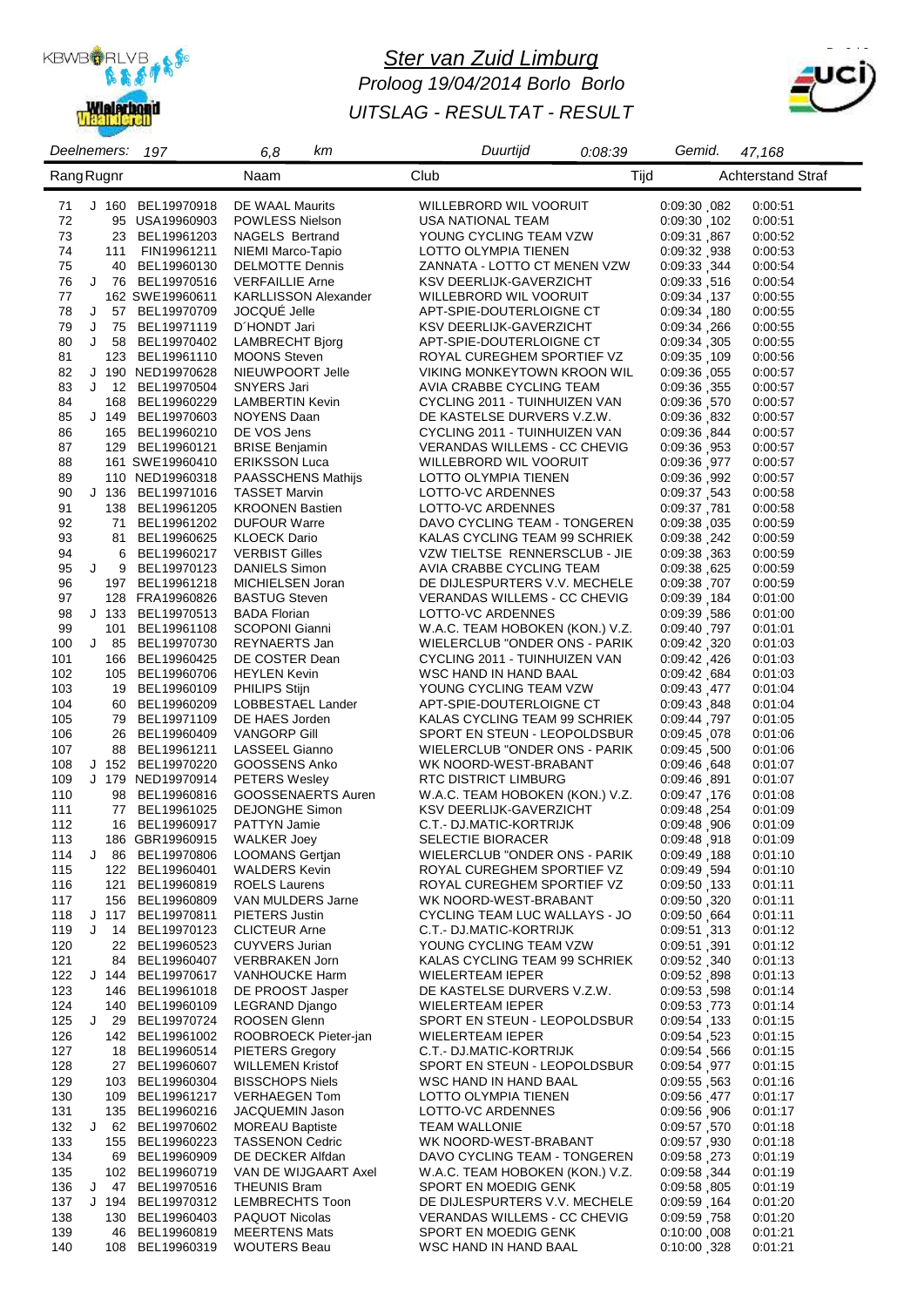

# *Ster van Zuid Limburg Proloog 19/04/2014 Borlo Borlo UITSLAG - RESULTAT - RESULT*



| Deelnemers: |               | 197                              | 6,8<br>kт                                  | Duurtijd                                                    | 0:08:39 | Gemid.                      | 47,168                   |
|-------------|---------------|----------------------------------|--------------------------------------------|-------------------------------------------------------------|---------|-----------------------------|--------------------------|
| Rang Rugnr  |               |                                  | Naam                                       | Club                                                        | Tijd    |                             | <b>Achterstand Straf</b> |
| 141         | J<br>48       | BEL19970910                      | <b>GEERTS Kenneth</b>                      | SPORT EN MOEDIG GENK                                        |         | 0:10:01.141                 | 0:01:22                  |
| 142         | J             | 97 BEL19970621                   | <b>DEKKERS Robin</b>                       | W.A.C. TEAM HOBOKEN (KON.) V.Z.                             |         | 0:10:02 023                 | 0:01:23                  |
| 143         |               | J 100 BEL19971220                | <b>DYCKHOFF Pieter</b>                     | W.A.C. TEAM HOBOKEN (KON.) V.Z.                             |         | 0:10:02 195                 | 0:01:23                  |
| 144         |               | 192 NED19960405                  | <b>BOLHOVEN Marc</b>                       | VIKING MONKEYTOWN KROON WIL                                 |         | $0:10:02$ .211              | 0:01:23                  |
| 145         |               | J 107 BEL19970215                | VAN NUFFELEN Glen                          | WSC HAND IN HAND BAAL                                       |         | 0:10:03.328                 | 0:01:24                  |
| 146         |               | 163 BEL19960501                  | VAN DEN BOSSCHE Timothy                    | CYCLING 2011 - TUINHUIZEN VAN                               |         | 0:10:03, 359                | 0:01:24                  |
| 147         |               | J 178 NED19971021                | PEETERS Sem                                | RTC DISTRICT LIMBURG                                        |         | 0:10:03,516                 | 0:01:24                  |
| 148         | $J$ 116       | BEL19970519                      | DE VEIRMAN Aaron                           | CYCLING TEAM LUC WALLAYS - JO                               |         | 0:10:04, 172                | 0:01:25                  |
| 149         |               | 184 GBR19961213                  | MAZONNE Leon                               | <b>SELECTIE BIORACER</b>                                    |         | 0:10:05, 254                | 0:01:26                  |
| 150         | $J$ 173       | IRL19970822                      | <b>MULDOON Caimin</b>                      | NICOLAS ROCHE PERFORMANCE T                                 |         | 0:10:05.750                 | 0:01:26                  |
| 151         | J 172         | IRL19970924                      | <b>MC AULEY Graig</b>                      | NICOLAS ROCHE PERFORMANCE T                                 |         | 0:10:06, 141                | 0:01:27                  |
| 152         | $J$ 120       | BEL19971231                      | VANDECASTEELE Ward                         | CYCLING TEAM LUC WALLAYS - JO                               |         | 0:10:06.316                 | 0:01:27                  |
| 153         | 17            | BEL19961112                      | <b>BRAL Lowie</b>                          | C.T.- DJ.MATIC-KORTRIJK                                     |         | 0:10:06,508                 | 0:01:27                  |
| 154         | J<br>89       | BEL19970609                      | VAN DAMME Robbe                            | WIELERCLUB "ONDER ONS - PARIK                               |         | 0:10:06.730                 | 0:01:27                  |
| 155         | 153           | BEL19960913                      | <b>BORMS Jorden</b>                        | WK NOORD-WEST-BRABANT                                       |         | 0:10:07,207                 | 0:01:28                  |
| 156         | 124           | BEL19960405                      | VAN HASSEL Jonas                           | ROYAL CUREGHEM SPORTIEF VZ                                  |         | 0:10:07.277                 | 0:01:28                  |
| 157         | $J$ 145       | BEL19970306                      | <b>BERTELS</b> Sven                        | DE KASTELSE DURVERS V.Z.W.                                  |         | 0:10:07.297                 | 0:01:28                  |
| 158         | J<br>80       | BEL19971017                      | DONDERS Jelle                              | KALAS CYCLING TEAM 99 SCHRIEK                               |         | 0:10:07.359                 | 0:01:28                  |
| 159         | 151           | BEL19960606                      | ADAMS Jason                                | WK NOORD-WEST-BRABANT                                       |         | 0:10:07.563                 | 0:01:28                  |
| 160<br>161  | J<br>64<br>65 | BEL19970921                      | <b>CORNET Olivier</b><br>VAN HERPE Florent | <b>TEAM WALLONIE</b>                                        |         | $0.10.08$ , 500             | 0:01:29                  |
| J<br>162    |               | BEL19970213<br>J 132 BEL19970514 | <b>DEBY Quentin</b>                        | <b>TEAM WALLONIE</b><br><b>VERANDAS WILLEMS - CC CHEVIG</b> |         | 0:10:08,621                 | 0:01:29                  |
| 163         | 104           | BEL19960923                      | DE VISSCHER Stijn                          | WSC HAND IN HAND BAAL                                       |         | 0:10:09, 203<br>0:10:09,980 | 0:01:30<br>0:01:30       |
| 164         |               | J 83 BEL19970516                 | VANDERVEKEN Yoran                          | KALAS CYCLING TEAM 99 SCHRIEK                               |         | 0:10:10,566                 | 0:01:31                  |
| 165         |               | 164 BEL19960627                  | LAUWEREYS Aron                             | CYCLING 2011 - TUINHUIZEN VAN                               |         | 0:10:10.648                 | 0:01:31                  |
| 166         |               | 167 BEL19960323                  | COBBAERT Florian                           | CYCLING 2011 - TUINHUIZEN VAN                               |         | 0:10:11, 129                | 0:01:32                  |
| 167         | 90            | BEL19960315                      | <b>REVIERS Jonas</b>                       | WIELERCLUB "ONDER ONS - PARIK                               |         | 0.10.15 059                 | 0:01:36                  |
| 168         |               | J 177 NED19971210                | <b>VERSTAPPEN Danillo</b>                  | RTC DISTRICT LIMBURG                                        |         | 0:10:15, 176                | 0:01:36                  |
| 169         |               | 119 BEL19960610                  | <b>DENYS Sven</b>                          | CYCLING TEAM LUC WALLAYS - JO                               |         | 0.10.15 867                 | 0:01:36                  |
| 170         |               | 112 BEL19960917                  | DEBONTRIDDER Dylan                         | LOTTO OLYMPIA TIENEN                                        |         | 0.10.16,660                 | 0:01:37                  |
| 171         |               | J 118 BEL19970930                | DECLERCQ Jan-willem                        | CYCLING TEAM LUC WALLAYS - JO                               |         | 0:10:16,961                 | 0.01:37                  |
| 172         |               | J 195 BEL19970829                | <b>SCHOEVAERS Ward</b>                     | DE DIJLESPURTERS V.V. MECHELE                               |         | 0:10:17,039                 | 0:01:38                  |
| 173         | $J$ 125       | BEL19970701                      | <b>WAERZEGGERS Kenny</b>                   | ROYAL CUREGHEM SPORTIEF VZ                                  |         | 0:10:17,836                 | 0:01:38                  |
| 174         | J 114         | BEL19970121                      | <b>HENDRICKX Koen</b>                      | LOTTO OLYMPIA TIENEN                                        |         | 0:10:19,246                 | 0:01:40                  |
| 175         | $J$ 169       | IRL19970623                      | <b>SWAN Aaron</b>                          | NICOLAS ROCHE PERFORMANCE T                                 |         | 0:10:20,879                 | 0:01:41                  |
| 176         | J 139         | BEL19970316                      | DE JONGHE Jules                            | WIELERTEAM IEPER                                            |         | 0:10:22,461                 | 0:01:43                  |
| 177         | $J$ 143       | BEL19970131                      | <b>SCHATTEMAN Shane</b>                    | WIELERTEAM IEPER                                            |         | $0.10.23$ , 160             | 0:01:44                  |
| 178         |               | J 180 NED19970409                | VERHAESH Kaj                               | RTC DISTRICT LIMBURG                                        |         | 0:10:24,078                 | 0:01:45                  |
| 179         | J 154         | BEL19970415                      | <b>MAESEN Dries</b>                        | WK NOORD-WEST-BRABANT                                       |         | 0.10:24, 387                | 0:01:45                  |
| 180         | J 99          | BEL19970531                      | STUER Benjamin                             | W.A.C. TEAM HOBOKEN (KON.) V.Z.                             |         | 0:10:26,121                 | 0:01:47                  |
| 181         | 198           | BEL19960430                      | VAN DESSEL Jonas                           | DE DIJLESPURTERS V.V. MECHELE                               |         | 0:10:26,629                 | 0:01:47                  |
| 182         | $J$ 141       | BEL19970321                      | <b>OSTYN Arthur</b>                        | WIELERTEAM IEPER                                            |         | 0:10:26.930                 | 0:01:47                  |
| 183         |               | 171 IRL19960401                  | <b>LONG Darragh</b>                        | NICOLAS ROCHE PERFORMANCE T                                 |         | 0:10:27,258                 | 0.01:48                  |
| 184         |               | 181 GBR19960802                  | <b>AULD Scott</b>                          | <b>SELECTIE BIORACER</b>                                    |         | 0.10.28 164                 | 0.01:49                  |
| 185         |               | 147 BEL19961217                  | <b>DRIESEN Siebe</b>                       | DE KASTELSE DURVERS V.Z.W.                                  |         | 0:10:31,875                 | 0:01:52                  |
| 186         | J 126         | BEL19971021                      | <b>BERTRAND Dorian</b>                     | ROYAL CUREGHEM SPORTIEF VZ                                  |         | 0:10:33,512                 | 0:01:54                  |
| 187         |               | J 150 BEL19970522                | <b>SPRANGERS Prem</b>                      | DE KASTELSE DURVERS V.Z.W.                                  |         | 0:10:33,828                 | 0:01:54                  |
| 188         | 113           | BEL19961001                      | VAN MINSEL Yari<br><b>DOMEN Kasper</b>     | LOTTO OLYMPIA TIENEN<br>DE DIJLESPURTERS V.V. MECHELE       |         | 0:10:36, 316                | 0:01:57                  |
| 189         | J 193         | BEL19971201                      | VAN DESSEL Witse                           | DE DIJLESPURTERS V.V. MECHELE                               |         | 0:10:37,477                 | 0.01:58                  |
| 190<br>191  | J 148         | 196 BEL19960126<br>BEL19970114   | <b>GOVAERTS Jordi</b>                      | DE KASTELSE DURVERS V.Z.W.                                  |         | 0:10:37,832<br>0:10:38,516  | 0:01:58<br>0:01:59       |
| 192         | J 174         | IRL19971024                      | <b>SEAMUS Sinndt</b>                       | NICOLAS ROCHE PERFORMANCE T                                 |         | 0:10:41,504                 | 0:02:02                  |
| 193         |               | 106 BEL19960711                  | <b>MICHIELS Sander</b>                     | WSC HAND IN HAND BAAL                                       |         | 0:10:42,992                 | 0:02:03                  |
| J<br>194    |               | 82 BEL19971124                   | DE MAEYER Malik                            | KALAS CYCLING TEAM 99 SCHRIEK                               |         | 0.10:44 016                 | 0:02:05                  |
| 195         |               | 34 DEN19960207                   | <b>BUNDEGARD VINKEL Jesper</b>             | TEAM KEL-BERG ROSKILDE JUNIO                                |         | 0:10:47 617                 | 0:02:08                  |
| 196         |               | 30 BEL19960923                   | <b>BEL Alisan</b>                          | SPORT EN STEUN - LEOPOLDSBUR                                |         | 0.11:11 648                 | 0:02:32                  |
|             |               |                                  |                                            |                                                             |         |                             |                          |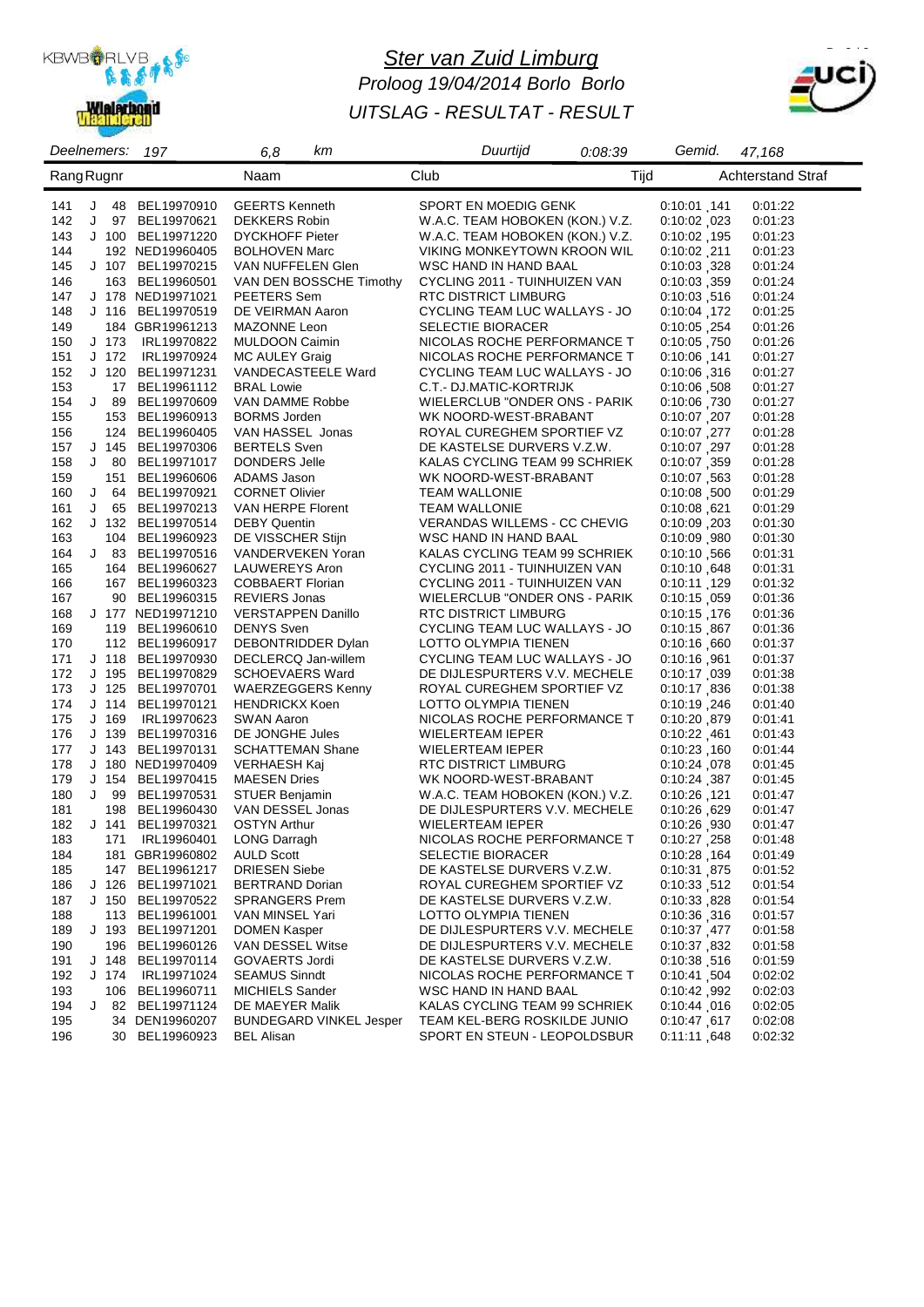



# *Ploegen klassement-Classement par équipes- Team Classification*

| Rank           | Team                                   |   | Time    | Places | 1st rider    |  |
|----------------|----------------------------------------|---|---------|--------|--------------|--|
| $\mathbf{1}$   | VZW TIELTSE RENNERSCLUB - JIELKER GELD | 3 | 0:26:46 | 23     | $\mathbf{1}$ |  |
| 2              | KON. BALEN B.C. V.Z.W.                 | 3 | 0.27.04 | 39     | 2            |  |
| 3              | TEAM KEL-BERG ROSKILDE JUNIOR          | 3 | 0:27:07 | 33     | 5            |  |
| 4              | ZANNATA - LOTTO CT MENEN VZW           | 3 | 0.27:14 | 62     | 3            |  |
| 5              | VIKING MONKEYTOWN KROON WILNIS         | 3 | 0.27:27 | 58     | 13           |  |
| 6              | <b>USA NATIONAL TEAM</b>               | 3 | 0.27:28 | 57     | 14           |  |
| $\overline{7}$ | AVIA CRABBE CYCLING TEAM               | 3 | 0:27:39 | 82     | 19           |  |
| 8              | DAVO CYCLING TEAM - TONGEREN           | 3 | 0:27:40 | 85     | 17           |  |
| 9              | SPORT EN MOEDIG GENK                   | 3 | 0.27:40 | 89     | 8            |  |
| 10             | YOUNG CYCLING TEAM VZW                 | 3 | 0.27:50 | 106    | 18           |  |
| 11             | <b>VERANDAS WILLEMS - CC CHEVIGNY</b>  | 3 | 0.27:51 | 140    | 4            |  |
| 12             | WILLEBRORD WIL VOORUIT                 | 3 | 0.27.57 | 130    | 11           |  |
| 13             | KSV DEERLIJK-GAVERZICHT                | 3 | 0.27:59 | 128    | 25           |  |
| 14             | APT-SPIE-DOUTERLOIGNE CT               | 3 | 0:28:05 | 150    | 24           |  |
| 15             | <b>SELECTIE BIORACER</b>               | 3 | 0:28:06 | 148    | 35           |  |
| 16             | <b>TEAM WALLONIE</b>                   | 3 | 0:28:06 | 150    | 41           |  |
| 17             | SPORT EN STEUN - LEOPOLDSBURG          | 3 | 0:28:22 | 189    | 20           |  |
| 18             | C.T.- DJ.MATIC-KORTRIJK                | 3 | 0.28.24 | 193    | 23           |  |
| 19             | <b>RTC DISTRICT LIMBURG</b>            | 3 | 0.28.30 | 209    | 40           |  |
| 20             | LOTTO-VC ARDENNES                      | 3 | 0:28:32 | 218    | 59           |  |
| 21             | WIELERCLUB "ONDER ONS - PARIKE" VZW    | 3 | 0:28:52 | 263    | 56           |  |
| 22             | CYCLING 2011 - TUINHUIZEN VAN MELLO CT | 3 | 0.28.54 | 271    | 84           |  |
| 23             | LOTTO OLYMPIA TIENEN                   | 3 | 0.29.04 | 293    | 74           |  |
| 24             | CYCLING TEAM LUC WALLAYS - JONGE RENNE | 3 | 0.29.05 | 288    | 22           |  |
| 25             | ROYAL CUREGHEM SPORTIEF VZW            | 3 | 0:29:14 | 312    | 81           |  |
| 26             | KALAS CYCLING TEAM 99 SCHRIEK          | 3 | 0.29.14 | 319    | 93           |  |
| 27             | W.A.C. TEAM HOBOKEN (KON.) V.Z.W.      | 3 | 0.29.25 | 344    | 99           |  |
| 28             | WK NOORD-WEST-BRABANT                  | 3 | 0.29.33 | 358    | 108          |  |
| 29             | DE KASTELSE DURVERS V.Z.W.             | 3 | 0.29.36 | 365    | 85           |  |
| 30             | WSC HAND IN HAND BAAL                  | 3 | 0:29:37 | 371    | 102          |  |
| 31             | <b>WIELERTEAM IEPER</b>                | 3 | 0.29.39 | 372    | 122          |  |
| 32             | DE DIJLESPURTERS V.V. MECHELEN V.Z.W.  | 3 | 0.29.54 | 405    | 96           |  |
| 33             | NICOLAS ROCHE PERFORMANCE TEAM         | 3 | 0:30:31 | 476    | 150          |  |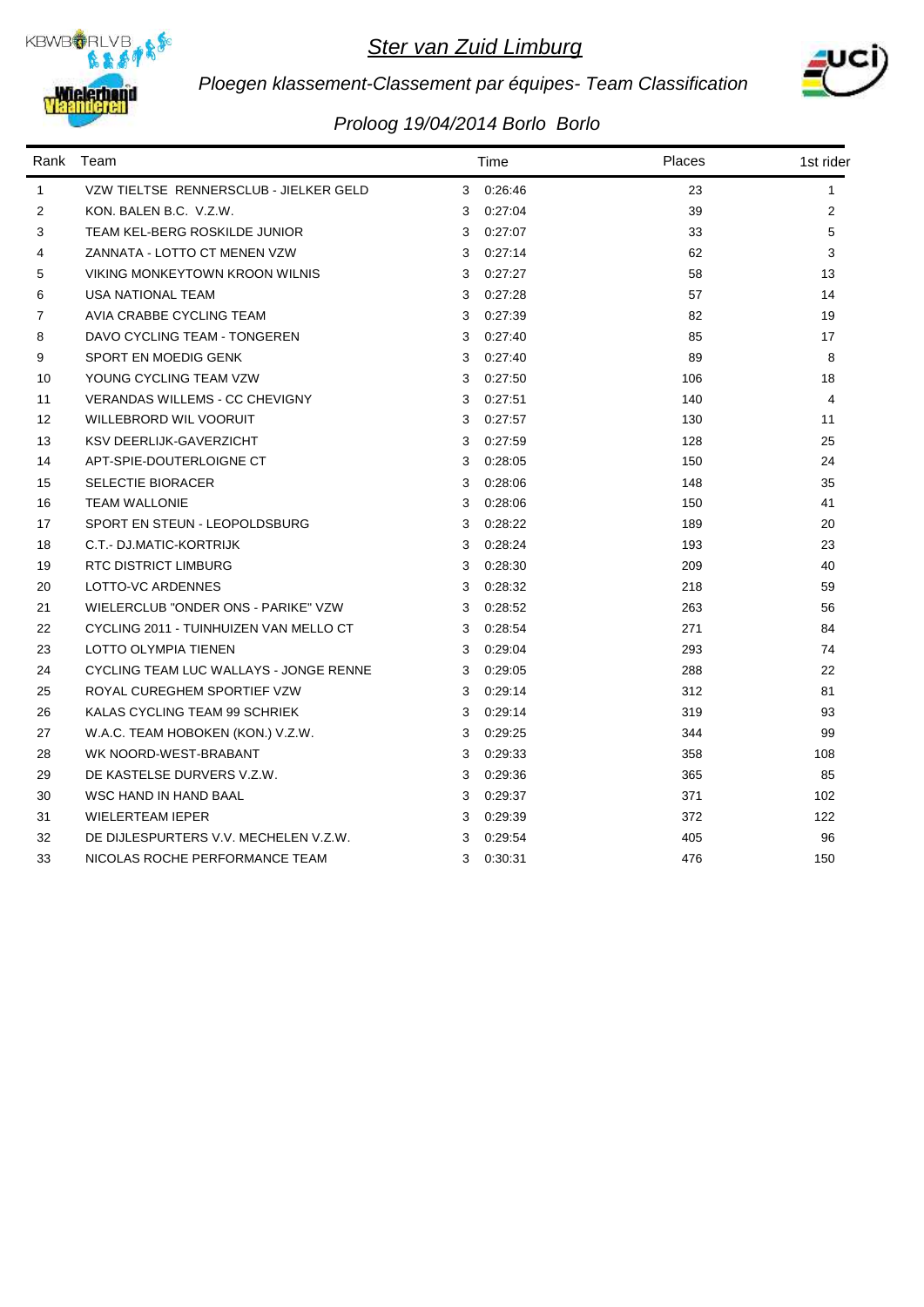



*Jongerenklassement - Classement du meilleur Jeune - Youth Classification*

| Rank Nr  |            |                              | Name                                              | Team                                                                   | Time               |
|----------|------------|------------------------------|---------------------------------------------------|------------------------------------------------------------------------|--------------------|
| 1        | 35         | DEN 19970505                 |                                                   | NORSGAARD JORGENSEN Ma TEAM KEL-BERG ROSKILDE JUNIOR                   | 0:08:56            |
| 2        | 41         | BEL 19971220                 | DEWULF Stan                                       | ZANNATA - LOTTO CT MENEN VZW                                           | 0:08:57            |
| 3        | 43         | BEL 19970111                 | <b>GHYS Robbe</b>                                 | SPORT EN MOEDIG GENK                                                   | 0:09:01            |
| 4        | 50         | BEL 19970630                 | JASPERS Ward                                      | KON. BALEN B.C. V.Z.W.                                                 | 0:09:02            |
| 5        | 5          | BEL 19970502                 | <b>VERWILST Aaron</b>                             | VZW TIELTSE RENNERSCLUB - JIELKER GELDHOF                              | 0:09:05            |
| 6        | 21         | BEL 19970126                 | SCHEEPERS Jeroen                                  | YOUNG CYCLING TEAM VZW                                                 | 0:09:09            |
| 7        | 13         | BEL 19971006                 | PRUVOOST Shayne                                   | C.T.- DJ.MATIC-KORTRIJK                                                | 0:09:11            |
| 8        | 92         | USA 19970712                 | <b>HOOVER Gavin</b>                               | USA NATIONAL TEAM                                                      | 0:09:12            |
| 9<br>10  | 52<br>91   | BEL 19970127<br>USA 19970420 | <b>BEULLENS Cedric</b><br><b>BROWN Jonathan</b>   | KON. BALEN B.C. V.Z.W.<br><b>USA NATIONAL TEAM</b>                     | 0:09:12<br>0:09:12 |
| 11       | 189        | NED 19970323                 | <b>DETANT Yannick</b>                             | VIKING MONKEYTOWN KROON WILNIS                                         | 0:09:14            |
| 12       | 44         | BEL 19970309                 | <b>LOENDERS Glenn</b>                             | SPORT EN MOEDIG GENK                                                   | 0.09:16            |
| 13       | 24         | BEL 19970509                 | <b>DECAESSTECKER Gilles</b>                       | YOUNG CYCLING TEAM VZW                                                 | 0:09:18            |
| 14       | 176        | NED 19971106                 | <b>DRENT Dylan</b>                                | <b>RTC DISTRICT LIMBURG</b>                                            | 0:09:18            |
| 15       | 66         | BEL 19970720                 | <b>MORTIER Julien</b>                             | <b>TEAM WALLONIE</b>                                                   | 0:09:19            |
| 16       | 72         | BEL 19970125                 | <b>VASTMANS Dries</b>                             | DAVO CYCLING TEAM - TONGEREN                                           | 0:09:19            |
| 17<br>18 | 54<br>45   | BEL 19970323<br>BEL 19971031 | DE BOECK Matthias<br><b>VRIENS Nathan</b>         | KON. BALEN B.C. V.Z.W.<br>SPORT EN MOEDIG GENK                         | 0:09:22<br>0:09:23 |
| 19       | 53         | BEL 19971112                 | VAN DER AUWERA Gilles                             | KON, BALEN B.C. V.Z.W.                                                 | 0:09:23            |
| 20       | 131        | BEL 19970226                 | <b>LEONARD Sylvain</b>                            | VERANDAS WILLEMS - CC CHEVIGNY                                         | 0:09:23            |
| 21       | 20         | BEL 19970419                 | POETS Jorre                                       | YOUNG CYCLING TEAM VZW                                                 | 0:09:23            |
| 22       | 74         | BEL 19970825                 | <b>DELESIE Berre</b>                              | KSV DEERLIJK-GAVERZICHT                                                | 0:09:23            |
| 23       | 42         | BEL 19970123                 | <b>DUPONT Thibaut</b>                             | ZANNATA - LOTTO CT MENEN VZW                                           | 0:09:25            |
| 24       | 39         | BEL 19970322                 | <b>DELERUE Pieterjan</b>                          | ZANNATA - LOTTO CT MENEN VZW                                           | 0:09:25            |
| 25       | 175        | NED 19970612                 | <b>SCHMEITZ Redon</b>                             | <b>RTC DISTRICT LIMBURG</b>                                            | 0:09:26            |
| 26       | 159<br>59  | NED 19970115                 | VAN DE POEL Tim                                   | WILLEBRORD WIL VOORUIT<br>APT-SPIE-DOUTERLOIGNE CT                     | 0:09:27<br>0:09:27 |
| 27<br>28 | 36         | BEL 19971028<br>DEN 19970105 | STOCKX Vital<br>NYKVIST LARSEN Christian          | TEAM KEL-BERG ROSKILDE JUNIOR                                          | 0:09:29            |
| 29       | 160        | BEL 19970918                 | DE WAAL Maurits                                   | WILLEBRORD WIL VOORUIT                                                 | 0:09:30            |
| 30       | 76         | BEL 19970516                 | <b>VERFAILLIE Arne</b>                            | KSV DEERLIJK-GAVERZICHT                                                | 0:09:33            |
| 31       | 57         | BEL 19970709                 | JOCQUÉ Jelle                                      | APT-SPIE-DOUTERLOIGNE CT                                               | 0.09.34            |
| 32       | 75         | BEL 19971119                 | D'HONDT Jari                                      | KSV DEERLIJK-GAVERZICHT                                                | 0:09:34            |
| 33       | 58         | BEL 19970402                 | <b>LAMBRECHT Bjorg</b>                            | APT-SPIE-DOUTERLOIGNE CT                                               | 0:09:34            |
| 34       | 190        | NED 19970628                 | NIEUWPOORT Jelle                                  | VIKING MONKEYTOWN KROON WILNIS                                         | 0:09:36            |
| 35       | 12         | BEL 19970504                 | SNYERS Jari                                       | AVIA CRABBE CYCLING TEAM                                               | 0:09:36            |
| 36<br>37 | 149<br>136 | BEL 19970603<br>BEL 19971016 | NOYENS Daan<br><b>TASSET Marvin</b>               | DE KASTELSE DURVERS V.Z.W.<br>LOTTO-VC ARDENNES                        | 0:09:36<br>0:09:37 |
| 38       | 9          | BEL 19970123                 | DANIELS Simon                                     | AVIA CRABBE CYCLING TEAM                                               | 0:09:38            |
| 39       | 133        | BEL 19970513                 | <b>BADA Florian</b>                               | LOTTO-VC ARDENNES                                                      | 0:09:39            |
| 40       | 85         | BEL 19970730                 | REYNAERTS Jan                                     | WIELERCLUB "ONDER ONS - PARIKE" VZW                                    | 0:09:42            |
| 41       | 152        | BEL 19970220                 | GOOSSENS Anko                                     | WK NOORD-WEST-BRABANT                                                  | 0:09:46            |
| 42       | 179        | NED 19970914                 | <b>PETERS Wesley</b>                              | <b>RTC DISTRICT LIMBURG</b>                                            | 0:09:46            |
| 43       | 86         | BEL 19970806                 | <b>LOOMANS Gertjan</b>                            | WIELERCLUB "ONDER ONS - PARIKE" VZW                                    | 0:09:49            |
| 44       | 117        | BEL 19970811<br>BEL 19970123 | PIETERS Justin<br><b>CLICTEUR Arne</b>            | CYCLING TEAM LUC WALLAYS - JONGE RENNERS RO<br>C.T.- DJ.MATIC-KORTRIJK | 0:09:50<br>0:09:51 |
| 45<br>46 | 14<br>144  | BEL 19970617                 | VANHOUCKE Harm                                    | <b>WIELERTEAM IEPER</b>                                                | 0:09:52            |
| 47       | 29         | BEL 19970724                 | ROOSEN Glenn                                      | SPORT EN STEUN - LEOPOLDSBURG                                          | 0.09:54            |
| 48       | 62         | BEL 19970602                 | <b>MOREAU Baptiste</b>                            | <b>TEAM WALLONIE</b>                                                   | 0:09:57            |
| 49       | 47         | BEL 19970516                 | <b>THEUNIS Bram</b>                               | SPORT EN MOEDIG GENK                                                   | 0:09:58            |
| 50       | 194        | BEL 19970312                 | LEMBRECHTS Toon                                   | DE DIJLESPURTERS V.V. MECHELEN V.Z.W.                                  | 0:09:59            |
| 51       | 48         | BEL 19970910                 | <b>GEERTS Kenneth</b>                             | SPORT EN MOEDIG GENK                                                   | 0:10:01            |
| 52       | 97         | BEL 19970621                 | <b>DEKKERS Robin</b>                              | W.A.C. TEAM HOBOKEN (KON.) V.Z.W.                                      | 0:10:02            |
| 53<br>54 | 100<br>107 | BEL 19971220<br>BEL 19970215 | <b>DYCKHOFF Pieter</b><br>VAN NUFFELEN Glen       | W.A.C. TEAM HOBOKEN (KON.) V.Z.W.<br>WSC HAND IN HAND BAAL             | 0:10:02<br>0:10:03 |
| 55       | 178        | NED 19971021                 | PEETERS Sem                                       | <b>RTC DISTRICT LIMBURG</b>                                            | 0.10:03            |
| 56       | 116        | BEL 19970519                 | DE VEIRMAN Aaron                                  | CYCLING TEAM LUC WALLAYS - JONGE RENNERS RO                            | 0.10:04            |
| 57       | 173        | IRL 19970822                 | <b>MULDOON Caimin</b>                             | NICOLAS ROCHE PERFORMANCE TEAM                                         | 0:10:05            |
| 58       | 172        | IRL 19970924                 | MC AULEY Graig                                    | NICOLAS ROCHE PERFORMANCE TEAM                                         | 0.10:06            |
| 59       | 120        | BEL 19971231                 | VANDECASTEELE Ward                                | CYCLING TEAM LUC WALLAYS - JONGE RENNERS RO                            | 0:10:06            |
| 60       | 89         | BEL 19970609                 | VAN DAMME Robbe                                   | WIELERCLUB "ONDER ONS - PARIKE" VZW                                    | 0:10:06            |
| 61       | 145        | BEL 19970306                 | <b>BERTELS Sven</b>                               | DE KASTELSE DURVERS V.Z.W.                                             | 0:10:07            |
| 62<br>63 | 80<br>64   | BEL 19971017<br>BEL 19970921 | DONDERS Jelle<br><b>CORNET Olivier</b>            | KALAS CYCLING TEAM 99 SCHRIEK<br><b>TEAM WALLONIE</b>                  | 0:10:07<br>0:10:08 |
| 64       | 65         | BEL 19970213                 | VAN HERPE Florent                                 | <b>TEAM WALLONIE</b>                                                   | 0.10:08            |
| 65       | 132        | BEL 19970514                 | <b>DEBY Quentin</b>                               | VERANDAS WILLEMS - CC CHEVIGNY                                         | 0:10:09            |
| 66       | 83         | BEL 19970516                 | VANDERVEKEN Yoran                                 | KALAS CYCLING TEAM 99 SCHRIEK                                          | 0:10:10            |
| 67       | 177        | NED 19971210                 | <b>VERSTAPPEN Danillo</b>                         | <b>RTC DISTRICT LIMBURG</b>                                            | 0:10:15            |
| 68       | 118        | BEL 19970930                 | DECLERCQ Jan-willem                               | CYCLING TEAM LUC WALLAYS - JONGE RENNERS RO                            | 0:10:16            |
| 69       | 195        | BEL 19970829                 | <b>SCHOEVAERS Ward</b>                            | DE DIJLESPURTERS V.V. MECHELEN V.Z.W.                                  | 0:10:17            |
| 70<br>71 | 125<br>114 | BEL 19970701<br>BEL 19970121 | <b>WAERZEGGERS Kenny</b><br><b>HENDRICKX Koen</b> | ROYAL CUREGHEM SPORTIEF VZW<br>LOTTO OLYMPIA TIENEN                    | 0:10:17<br>0:10:19 |
| 72       | 169        | IRL 19970623                 | <b>SWAN Aaron</b>                                 | NICOLAS ROCHE PERFORMANCE TEAM                                         | 0:10:20            |
|          |            |                              |                                                   |                                                                        |                    |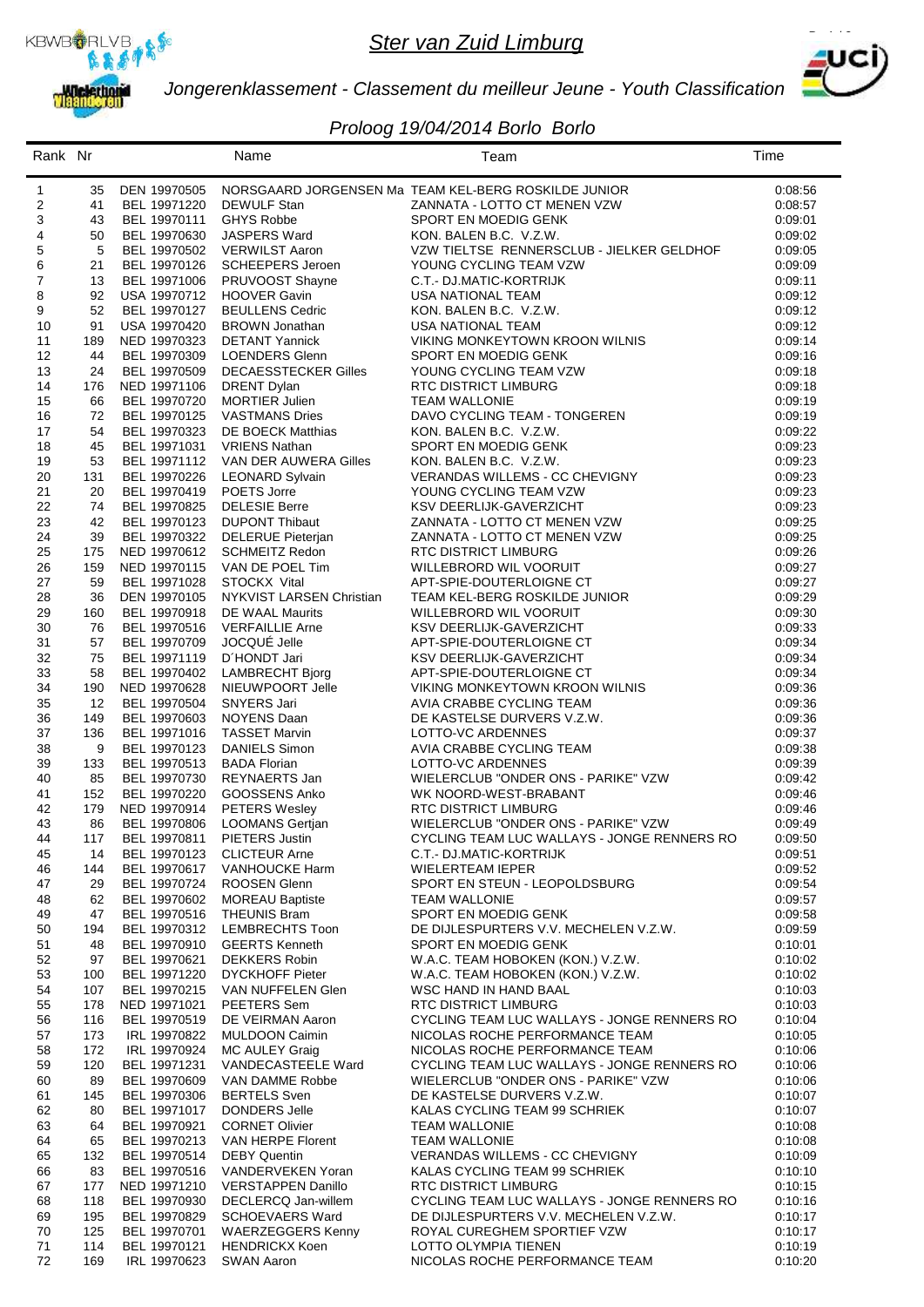



*Jongerenklassement - Classement du meilleur Jeune - Youth Classification*

| Rank Nr |     |              | Name                    | Team                                  | Time    |
|---------|-----|--------------|-------------------------|---------------------------------------|---------|
| 73      | 139 | BEL 19970316 | DE JONGHE Jules         | <b>WIELERTEAM IEPER</b>               | 0:10:22 |
| 74      | 143 | BEL 19970131 | <b>SCHATTEMAN Shane</b> | <b>WIELERTEAM IEPER</b>               | 0:10:23 |
| 75      | 180 | NED 19970409 | VERHAESH Kaj            | RTC DISTRICT LIMBURG                  | 0:10:24 |
| 76      | 154 | BEL 19970415 | <b>MAESEN Dries</b>     | WK NOORD-WEST-BRABANT                 | 0:10:24 |
| 77      | 99  | BEL 19970531 | <b>STUER Benjamin</b>   | W.A.C. TEAM HOBOKEN (KON.) V.Z.W.     | 0:10:26 |
| 78      | 141 | BEL 19970321 | <b>OSTYN Arthur</b>     | <b>WIELERTEAM IEPER</b>               | 0:10:26 |
| 79      | 126 | BEL 19971021 | <b>BERTRAND Dorian</b>  | ROYAL CUREGHEM SPORTIEF VZW           | 0:10:33 |
| 80      | 150 | BEL 19970522 | <b>SPRANGERS Prem</b>   | DE KASTELSE DURVERS V.Z.W.            | 0:10:33 |
| 81      | 193 | BEL 19971201 | <b>DOMEN Kasper</b>     | DE DIJLESPURTERS V.V. MECHELEN V.Z.W. | 0:10:37 |
| 82      | 148 | BEL 19970114 | <b>GOVAERTS Jordi</b>   | DE KASTELSE DURVERS V.Z.W.            | 0:10:38 |
| 83      | 174 | IRL 19971024 | <b>SEAMUS Sinndt</b>    | NICOLAS ROCHE PERFORMANCE TEAM        | 0:10:41 |
| 84      | 82  | BEL 19971124 | DE MAEYER Malik         | KALAS CYCLING TEAM 99 SCHRIEK         | 0:10:44 |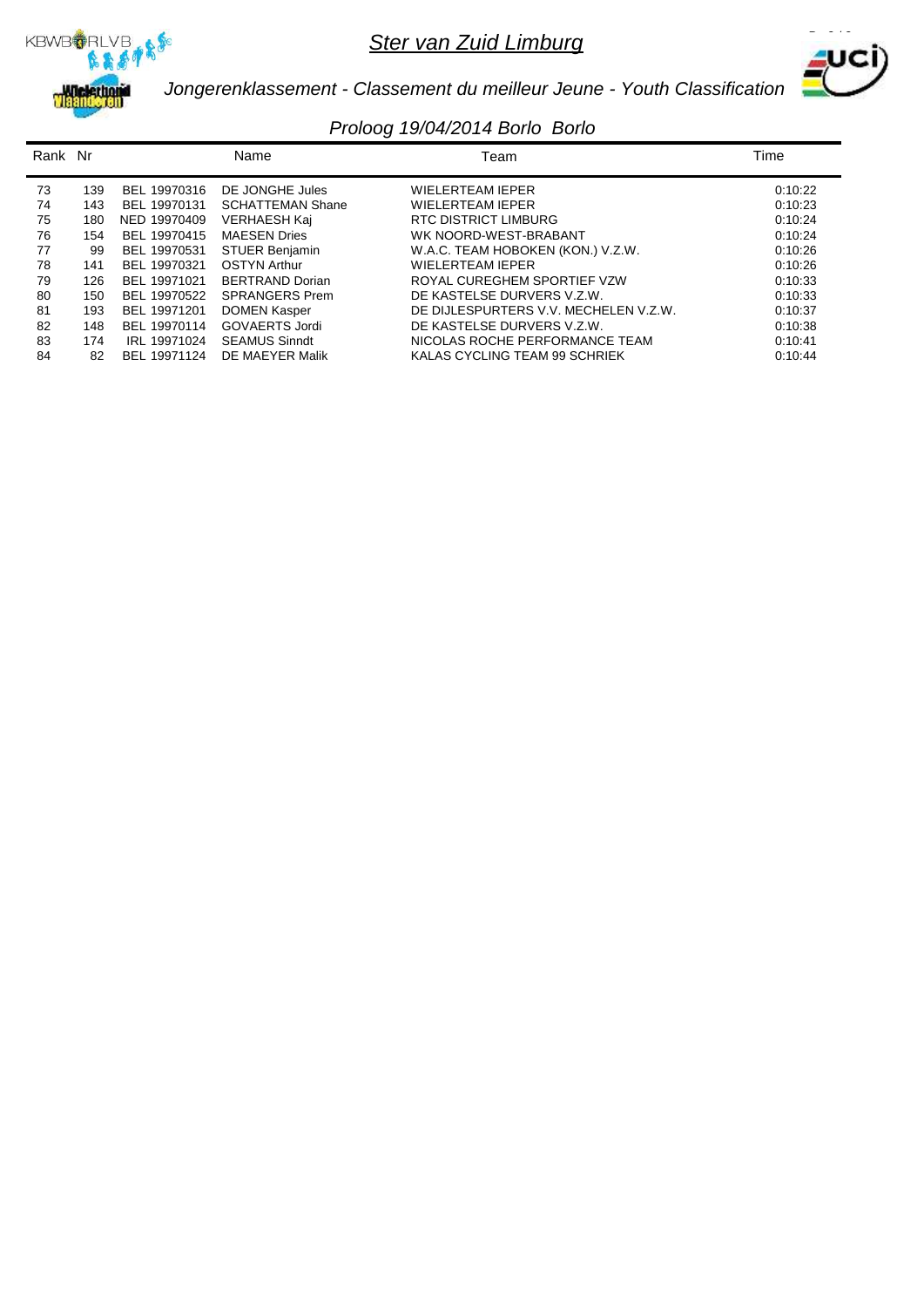



#### *Proloog 19/04/2014 Borlo Borlo Puntenklassement-Classement des points Punten Aankomst - Points Arrivée*

|    |     | Rang Rugnr Naam-Nom         | Ploeg-Equipe                              | <b>Punten-Points</b> |
|----|-----|-----------------------------|-------------------------------------------|----------------------|
|    |     | DECRAENE Igor               | VZW TIELTSE RENNERSCLUB - JIELKER GELDHOF | 10                   |
| 2  | 49  | <b>LEYSEN Senne</b>         | KON, BALEN B.C. V.Z.W.                    | 9                    |
| 3  | 37  | <b>BOUSSAER Bryan</b>       | ZANNATA - LOTTO CT MENEN VZW              | 8                    |
| 4  | 127 | <b>PALM Martin</b>          | VERANDAS WILLEMS - CC CHEVIGNY            |                      |
| 5  | 35. | NORSGAARD JORGENSEN Mathias | TEAM KEL-BERG ROSKILDE JUNIOR             | 6                    |
| 6  | 41  | DEWULF Stan                 | ZANNATA - LOTTO CT MENEN VZW              | 5                    |
|    | 31  | <b>PEDERSEN Casper</b>      | TEAM KEL-BERG ROSKILDE JUNIOR             |                      |
| 8  | 43  | GHYS Robbe                  | SPORT EN MOEDIG GENK                      | 3                    |
| 9  | 50  | JASPERS Ward                | KON, BALEN B.C. V.Z.W.                    | 2                    |
| 10 |     | WARLOP Jordi                | VZW TIELTSE RENNERSCLUB - JIELKER GELDHOF |                      |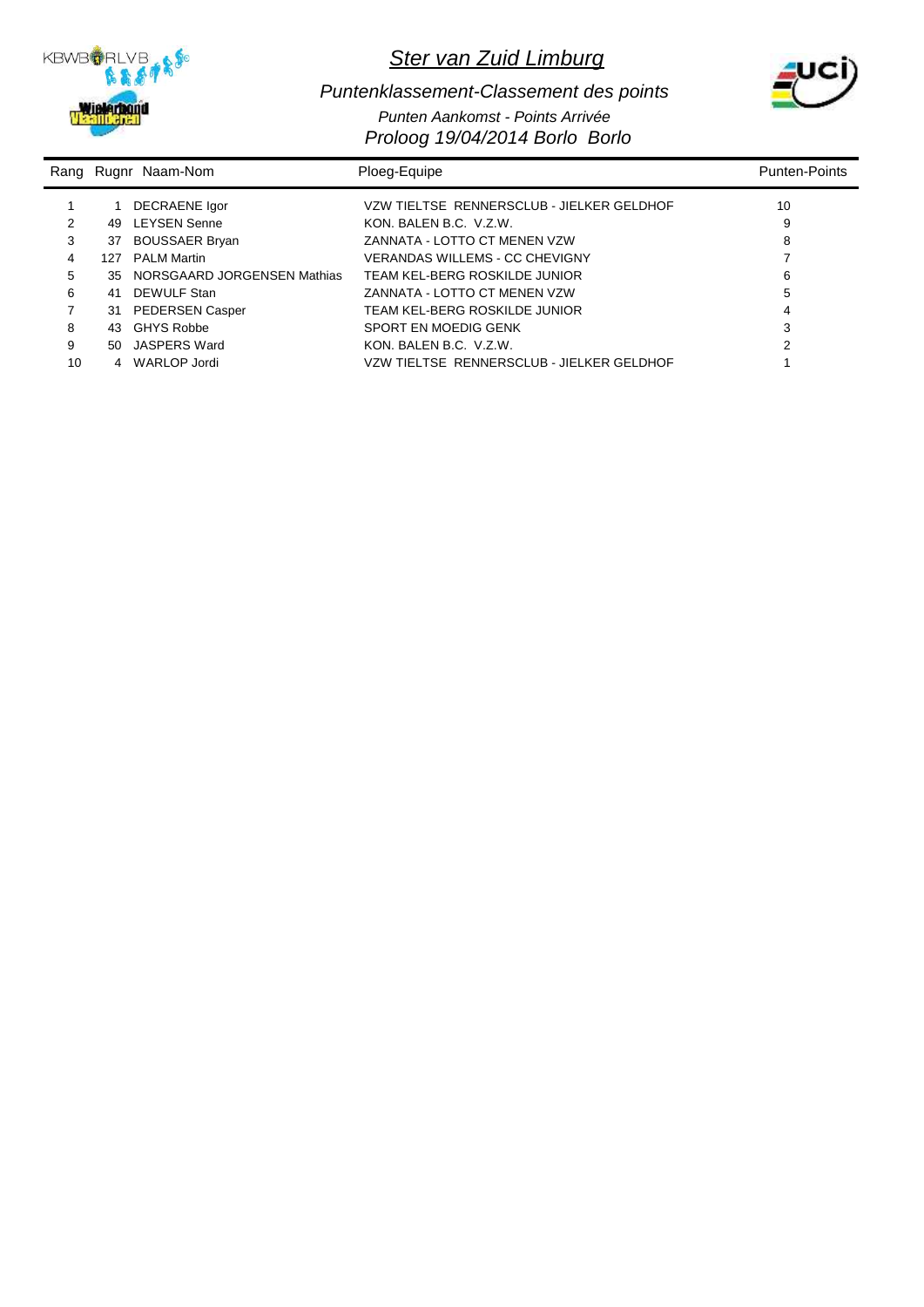

*KLASSEMENT "Beste Limburger"*



|    |    | Rang Rugnr Naam         |              | Ploeg - Equip                       | Tijc |
|----|----|-------------------------|--------------|-------------------------------------|------|
|    | 43 | <b>GHYS Robbe</b>       | BEL 19970111 | SPORT EN MOEDIG GENK                |      |
| 2  | 21 | <b>SCHEEPERS Jeroen</b> | BEL 19970126 | YOUNG CYCLING TEAM VZW              |      |
| 3  | 67 | <b>MENTEN Milan</b>     | BEL 19961031 | DAVO CYCLING TEAM - TONGEREN        |      |
| 4  | 44 | <b>LOENDERS Glenn</b>   | BEL 19970309 | SPORT EN MOEDIG GENK                |      |
| 5  | 72 | <b>VASTMANS Dries</b>   | BEL 19970125 | DAVO CYCLING TEAM - TONGEREN        |      |
| 6  | 45 | <b>VRIENS Nathan</b>    | BEL 19971031 | SPORT EN MOEDIG GENK                |      |
| 7  | 20 | POETS Jorre             | BEL 19970419 | YOUNG CYCLING TEAM VZW              |      |
| 8  | 28 | <b>VERSTREYDEN Sam</b>  | BEL 19961210 | SPORT EN STEUN - LEOPOLDSBURG       |      |
| 9  | 12 | SNYERS Jari             | BEL 19970504 | AVIA CRABBE CYCLING TEAM            |      |
| 10 | 71 | <b>DUFOUR Warre</b>     | BEL 19961202 | DAVO CYCLING TEAM - TONGEREN        |      |
| 11 | 9  | <b>DANIELS Simon</b>    | BEL 19970123 | AVIA CRABBE CYCLING TEAM            |      |
| 12 | 85 | REYNAERTS Jan           | BEL 19970730 | WIELERCLUB "ONDER ONS - PARIKE" VZW |      |
| 13 | 29 | ROOSEN Glenn            | BEL 19970724 | SPORT EN STEUN - LEOPOLDSBURG       |      |
| 14 | 27 | <b>WILLEMEN Kristof</b> | BEL 19960607 | SPORT EN STEUN - LEOPOLDSBURG       |      |
| 15 | 47 | <b>THEUNIS Bram</b>     | BEL 19970516 | SPORT EN MOEDIG GENK                |      |
| 16 | 46 | <b>MEERTENS Mats</b>    | BEL 19960819 | SPORT EN MOEDIG GENK                |      |
| 17 | 30 | <b>BEL Alisan</b>       | BEL 19960923 | SPORT EN STEUN - LEOPOLDSBURG       |      |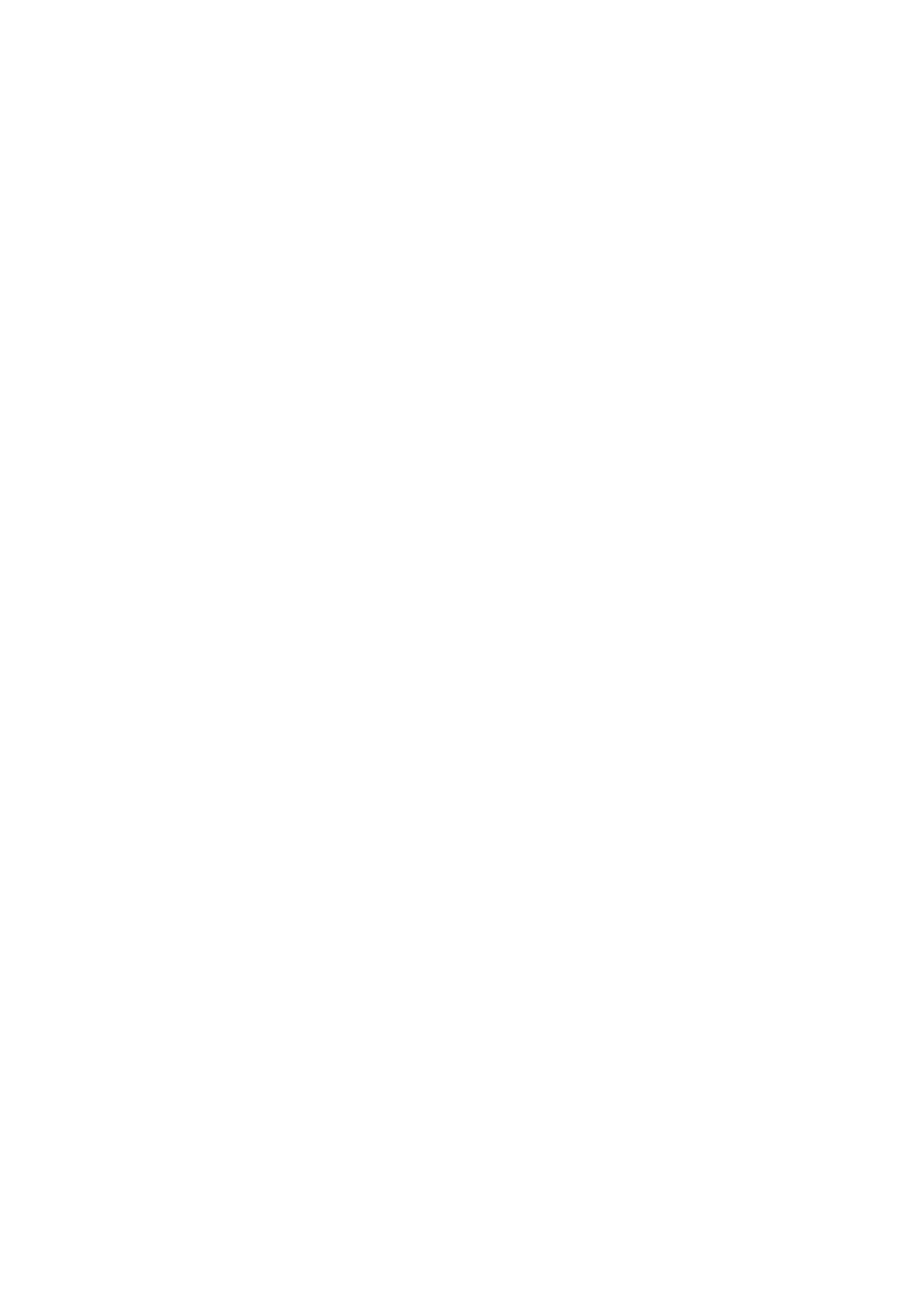

#### *Algemeen individueel klassement- Classement individuel général - General Classification*



|          | Rank Nr        |        |                              | Name                                            | Team                                                                    | Time               | Gap                |
|----------|----------------|--------|------------------------------|-------------------------------------------------|-------------------------------------------------------------------------|--------------------|--------------------|
| 1        | $\mathbf{1}$   |        | BEL 19960126                 | <b>DECRAENE</b> Igor                            | VZW TIELTSE RENNERSCLUB - JIELKER GELDH                                 | 0:08:39            | 0:00:00            |
| 2        | 49             |        | BEL 19960318                 | <b>LEYSEN Senne</b>                             | KON. BALEN B.C. V.Z.W.                                                  | 0:08:50            | 0:00:11            |
| 3        | 37             |        | BEL 19961119                 | <b>BOUSSAER Bryan</b>                           | ZANNATA - LOTTO CT MENEN VZW                                            | 0:08:52            | 0.00:13            |
| 4        | 127            |        | BEL 19960614                 | <b>PALM Martin</b>                              | <b>VERANDAS WILLEMS - CC CHEVIGNY</b>                                   | 0:08:52            | 0:00:13            |
| 5        | 35             | J      | DEN 19970505                 | NORSGAARD JORGENSEN                             | TEAM KEL-BERG ROSKILDE JUNIOR                                           | 0:08:56            | 0:00:17            |
| 6<br>7   | 41<br>31       | J      | BEL 19971220                 | <b>DEWULF Stan</b><br><b>PEDERSEN Casper</b>    | ZANNATA - LOTTO CT MENEN VZW<br>TEAM KEL-BERG ROSKILDE JUNIOR           | 0:08:57<br>0:09:00 | 0:00:18<br>0:00:21 |
| 8        | 43             | J      | DEN 19960315<br>BEL 19970111 | <b>GHYS Robbe</b>                               | SPORT EN MOEDIG GENK                                                    | 0:09:01            | 0:00:22            |
| 9        | 50             | J      | BEL 19970630                 | JASPERS Ward                                    | KON. BALEN B.C. V.Z.W.                                                  | 0:09:02            | 0:00:23            |
| 10       | 4              |        | BEL 19960604                 | <b>WARLOP Jordi</b>                             | VZW TIELTSE RENNERSCLUB - JIELKER GELDH                                 | 0:09:02            | 0:00:23            |
| 11       | 157            |        | NED 19960219                 | MAAS Jan                                        | WILLEBRORD WIL VOORUIT                                                  | 0:09:05            | 0:00:26            |
| 12       | 5              | J      | BEL 19970502                 | <b>VERWILST Aaron</b>                           | VZW TIELTSE RENNERSCLUB - JIELKER GELDH                                 | 0:09:05            | 0:00:26            |
| 13       | 188            |        | NED 19960508                 | VELTMAN Milan                                   | VIKING MONKEYTOWN KROON WILNIS                                          | 0:09:07            | 0:00:28            |
| 14       | 94             |        | USA 19960117                 | <b>VEENBAAS Seth</b>                            | USA NATIONAL TEAM                                                       | 0:09:08            | 0:00:29            |
| 15       | 187            |        | NED 19961023                 | VAN DE BERG Julius                              | VIKING MONKEYTOWN KROON WILNIS                                          | 0:09:08            | 0:00:29            |
| 16       | 93             |        | USA 19960518                 | SILVERBERG Jake                                 | <b>USA NATIONAL TEAM</b>                                                | 0:09:08            | 0:00:29            |
| 17       | 70<br>21       | J      | BEL 19960821                 | VAN DEN BERGHE Jeroen                           | DAVO CYCLING TEAM - TONGEREN                                            | 0:09:08            | 0:00:29            |
| 18<br>19 | 11             |        | BEL 19970126<br>BEL 19960301 | <b>SCHEEPERS Jeroen</b><br><b>FEYS Laszlo</b>   | YOUNG CYCLING TEAM VZW<br>AVIA CRABBE CYCLING TEAM                      | 0:09:09<br>0:09:10 | 0:00:30<br>0:00:31 |
| 20       | 25             |        | BEL 19961105                 | <b>TOELEN Alex</b>                              | SPORT EN STEUN - LEOPOLDSBURG                                           | 0:09:10            | 0:00:31            |
| 21       | 32             |        | DEN 19960730                 | <b>GREGAARD Jonas</b>                           | TEAM KEL-BERG ROSKILDE JUNIOR                                           | 0:09:11            | 0:00:32            |
| 22       | 115            |        | BEL 19960517                 | <b>DONCK Lowie</b>                              | CYCLING TEAM LUC WALLAYS - JONGE RENNER                                 | 0:09:11            | 0:00:32            |
| 23       | 13             | J      | BEL 19971006                 | PRUVOOST Shayne                                 | C.T.- DJ.MATIC-KORTRIJK                                                 | 0:09:11            | 0:00:32            |
| 24       | 55             |        | BEL 19960807                 | <b>BOGAERTS Stijn</b>                           | APT-SPIE-DOUTERLOIGNE CT                                                | 0:09:11            | 0:00:32            |
| 25       | 73             |        | BEL 19960318                 | <b>JESPERS Seppe</b>                            | KSV DEERLIJK-GAVERZICHT                                                 | 0:09:12            | 0:00:33            |
| 26       | 10             |        | BEL 19960213                 | <b>CRAS Steff</b>                               | AVIA CRABBE CYCLING TEAM                                                | 0:09:12            | 0:00:33            |
| 27       | 92             | J      | USA 19970712                 | <b>HOOVER Gavin</b>                             | <b>USA NATIONAL TEAM</b>                                                | 0.09:12            | 0:00:33            |
| 28       | 52             | J      | BEL 19970127                 | <b>BEULLENS Cedric</b>                          | KON. BALEN B.C. V.Z.W.                                                  | 0.09:12            | 0:00:33            |
| 29       | 91             | J      | USA 19970420                 | <b>BROWN Jonathan</b>                           | USA NATIONAL TEAM                                                       | 0:09:12            | 0:00:33            |
| 30<br>31 | 191<br>189     | J      | NED 19960331<br>NED 19970323 | <b>SCHELLING Jouke</b><br><b>DETANT Yannick</b> | VIKING MONKEYTOWN KROON WILNIS<br><b>VIKING MONKEYTOWN KROON WILNIS</b> | 0:09:12<br>0:09:14 | 0:00:33<br>0:00:35 |
| 32       | 67             |        | BEL 19961031                 | <b>MENTEN Milan</b>                             | DAVO CYCLING TEAM - TONGEREN                                            | 0:09:15            | 0:00:36            |
| 33       | $\overline{c}$ |        | BEL 19960716                 | <b>CASIER Robbe</b>                             | VZW TIELTSE RENNERSCLUB - JIELKER GELDH                                 | 0:09:16            | 0:00:37            |
| 34       | 44             | J      | BEL 19970309                 | <b>LOENDERS Glenn</b>                           | SPORT EN MOEDIG GENK                                                    | 0:09:16            | 0:00:37            |
| 35       | 185            |        | GBR 19960613                 | <b>SHOW James</b>                               | <b>SELECTIE BIORACER</b>                                                | 0:09:16            | 0:00:37            |
| 36       | 68             |        | BEL 19960308                 | VAN DER BEKEN Arno                              | DAVO CYCLING TEAM - TONGEREN                                            | 0:09:17            | 0:00:38            |
| 37       | 8              |        | BEL 19961128                 | <b>SEYE Guillaume</b>                           | AVIA CRABBE CYCLING TEAM                                                | 0:09:17            | 0:00:38            |
| 38       | 24             | J      | BEL 19970509                 | <b>DECAESSTECKER Gilles</b>                     | YOUNG CYCLING TEAM VZW                                                  | 0:09:18            | 0:00:39            |
| 39       | 33             |        | DEN 19960211                 | <b>CORELL Mads</b>                              | TEAM KEL-BERG ROSKILDE JUNIOR                                           | 0.09:18            | 0:00:39            |
| 40       | 176            | J      | NED 19971106<br>BEL 19970720 | <b>DRENT Dylan</b>                              | RTC DISTRICT LIMBURG                                                    | 0:09:18            | 0:00:39            |
| 41<br>42 | 66<br>72       | J<br>J | BEL 19970125                 | <b>MORTIER Julien</b><br><b>VASTMANS Dries</b>  | <b>TEAM WALLONIE</b><br>DAVO CYCLING TEAM - TONGEREN                    | 0:09:19<br>0:09:19 | 0:00:40<br>0:00:40 |
| 43       | 61             |        | BEL 19961229                 | <b>SIX Franklin</b>                             | <b>TEAM WALLONIE</b>                                                    | 0:09:20            | 0.00:41            |
| 44       | 7              |        | BEL 19960421                 | DE POORTER Maxime                               | AVIA CRABBE CYCLING TEAM                                                | 0:09:21            | 0:00:42            |
| 45       | 182            |        | GBR 19960103                 | <b>BAYLISS Tom</b>                              | SELECTIE BIORACER                                                       | 0:09:22            | 0:00:43            |
| 46       | 54             | J      | BEL 19970323                 | <b>DE BOECK Matthias</b>                        | KON. BALEN B.C. V.Z.W.                                                  | 0:09:22            | 0.00.43            |
| 47       | 45             | J      | BEL 19971031                 | <b>VRIENS Nathan</b>                            | SPORT EN MOEDIG GENK                                                    | 0:09:23            | 0:00:44            |
| 48       | 53             | J      | BEL 19971112                 | VAN DER AUWERA Gilles                           | KON. BALEN B.C. V.Z.W.                                                  | 0:09:23            | 0.00:44            |
| 49       | 131            | J      | BEL 19970226                 | <b>LEONARD Sylvain</b>                          | VERANDAS WILLEMS - CC CHEVIGNY                                          | 0:09:23            | 0:00:44            |
| 50       | 20             | J      | BEL 19970419                 | POETS Jorre                                     | YOUNG CYCLING TEAM VZW                                                  | 0:09:23            | 0:00:44            |
| 51<br>52 | 74<br>78       | J      | BEL 19970825<br>BEL 19960710 | <b>DELESIE Berre</b><br>VANDENBUSSCHE Jari      | KSV DEERLIJK-GAVERZICHT<br>KSV DEERLIJK-GAVERZICHT                      | 0:09:23<br>0:09:24 | 0:00:44<br>0.00:45 |
| 53       | 42             | J      | BEL 19970123                 | <b>DUPONT Thibaut</b>                           | ZANNATA - LOTTO CT MENEN VZW                                            | 0:09:25            | 0.00:46            |
| 54       | 39             | J      | BEL 19970322                 | <b>DELERUE Pieterjan</b>                        | ZANNATA - LOTTO CT MENEN VZW                                            | 0:09:25            | 0.00:46            |
| 55       | 38             |        | BEL 19960505                 | <b>CLAUW John-ross</b>                          | ZANNATA - LOTTO CT MENEN VZW                                            | 0:09:25            | 0:00:46            |
| 56       | 87             |        | BEL 19960114                 | <b>ROGIER Stef</b>                              | WIELERCLUB "ONDER ONS - PARIKE" VZW                                     | 0:09:25            | 0.00:46            |
| 57       | 158            |        | NED 19960824                 | <b>KREDER Stefan</b>                            | WILLEBRORD WIL VOORUIT                                                  | 0:09:25            | 0:00:46            |
| 58       | 15             |        | BEL 19960610                 | <b>DECEUNINCK Guillaume</b>                     | C.T.- DJ.MATIC-KORTRIJK                                                 | 0:09:25            | 0.00:46            |
| 59       | 137            |        | BEL 19960817                 | <b>BILLEN Gilles</b>                            | LOTTO-VC ARDENNES                                                       | 0:09:26            | 0.00:47            |
| 60       | 175            | J      | NED 19970612                 | <b>SCHMEITZ Redon</b>                           | RTC DISTRICT LIMBURG                                                    | 0:09:26            | 0.00:47            |
| 61       | 56             |        | BEL 19960716                 | <b>BRAET Dieter</b>                             | APT-SPIE-DOUTERLOIGNE CT                                                | 0:09:27            | 0:00:48            |
| 62<br>63 | 159<br>28      | J      | NED 19970115<br>BEL 19961210 | VAN DE POEL Tim<br><b>VERSTREYDEN Sam</b>       | WILLEBRORD WIL VOORUIT<br>SPORT EN STEUN - LEOPOLDSBURG                 | 0:09:27<br>0:09:27 | 0:00:48<br>0:00:48 |
| 64       | 3              |        | BEL 19961224                 | <b>MOLLY Kenny</b>                              | VZW TIELTSE RENNERSCLUB - JIELKER GELDH                                 | 0:09:27            | 0.00:48            |
| 65       | 59             | J      | BEL 19971028                 | STOCKX Vital                                    | APT-SPIE-DOUTERLOIGNE CT                                                | 0:09:27            | 0:00:48            |
| 66       | 63             |        | BEL 19960426                 | VANDREPOTTE Anthony                             | <b>TEAM WALLONIE</b>                                                    | 0:09:27            | 0:00:48            |
| 67       | 51             |        | BEL 19960405                 | <b>BOONS Laurens</b>                            | KON. BALEN B.C. V.Z.W.                                                  | 0:09:27            | 0:00:48            |
| 68       | 183            |        | GBR 19960111                 | MOODY Levi                                      | <b>SELECTIE BIORACER</b>                                                | 0:09:28            | 0.00:49            |
| 69       | 134            |        | BEL 19960705                 | LECLERC Gaëtan                                  | LOTTO-VC ARDENNES                                                       | 0:09:29            | 0:00:50            |
| 70       | 36             | J      | DEN 19970105                 | NYKVIST LARSEN Christian                        | TEAM KEL-BERG ROSKILDE JUNIOR                                           | 0:09:29            | 0.00:50            |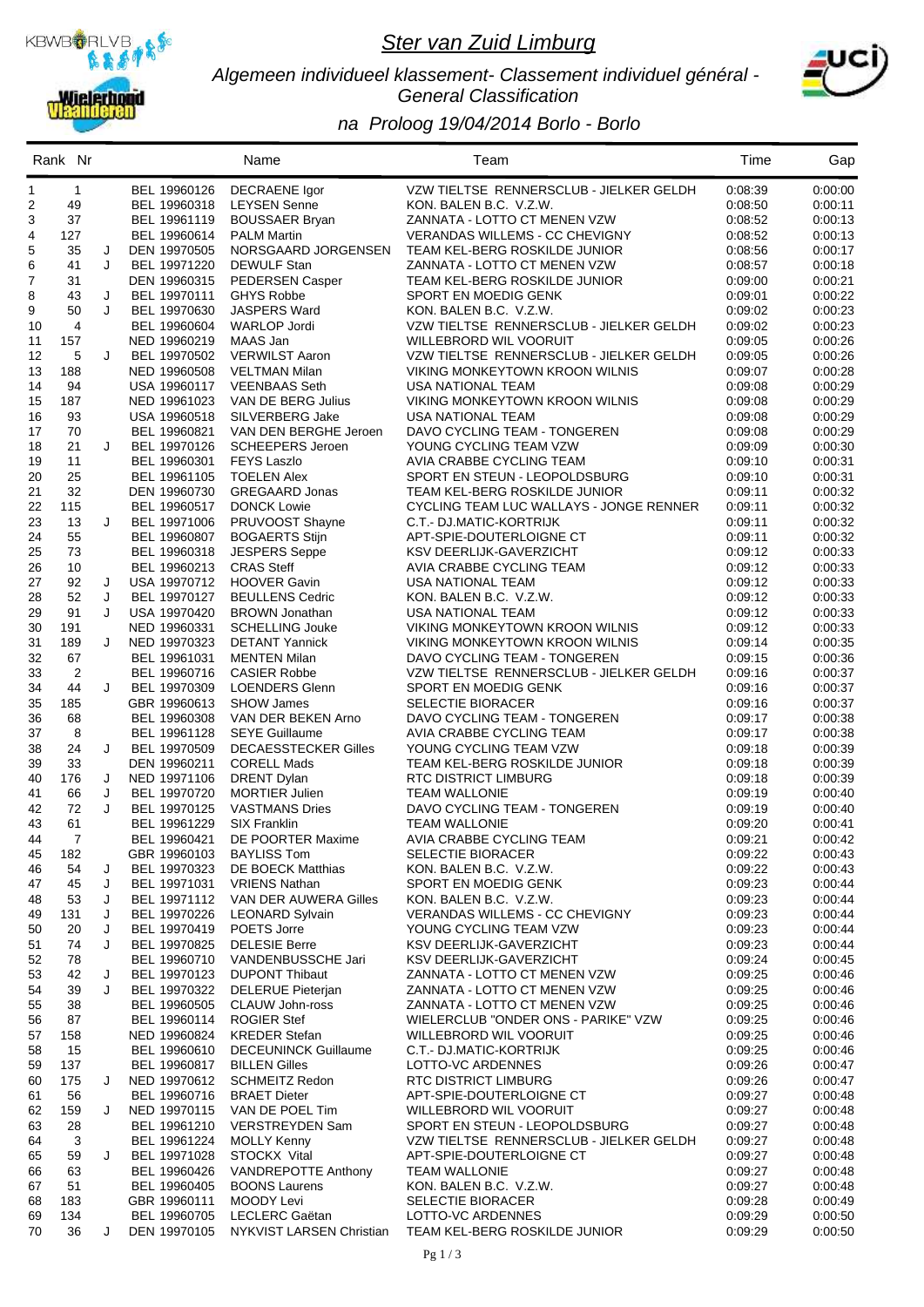

#### *Algemeen individueel klassement- Classement individuel général - General Classification*



|                | Rank Nr    |   |                              | Name                                              | Team                                                                          | Time               | Gap                |
|----------------|------------|---|------------------------------|---------------------------------------------------|-------------------------------------------------------------------------------|--------------------|--------------------|
| 71             | 160        | J | BEL 19970918                 | DE WAAL Maurits                                   | <b>WILLEBRORD WIL VOORUIT</b>                                                 | 0:09:30            | 0:00:51            |
| 72             | 95         |   | USA 19960903                 | <b>POWLESS Nielson</b>                            | USA NATIONAL TEAM                                                             | 0:09:30            | 0:00:51            |
| 73             | 23         |   | BEL 19961203                 | <b>NAGELS Bertrand</b>                            | YOUNG CYCLING TEAM VZW                                                        | 0:09:31            | 0:00:52            |
| 74             | 111        |   | FIN 19961211                 | NIEMI Marco-Tapio                                 | LOTTO OLYMPIA TIENEN                                                          | 0:09:32            | 0:00:53            |
| 75             | 40         |   | BEL 19960130                 | <b>DELMOTTE Dennis</b>                            | ZANNATA - LOTTO CT MENEN VZW                                                  | 0:09:33            | 0:00:54            |
| 76             | 76         | J | BEL 19970516                 | <b>VERFAILLIE Arne</b>                            | KSV DEERLIJK-GAVERZICHT                                                       | 0:09:33            | 0:00:54            |
| 77<br>78       | 162<br>57  | J | SWE 19960611<br>BEL 19970709 | <b>KARLLISSON Alexander</b><br>JOCQUÉ Jelle       | WILLEBRORD WIL VOORUIT<br>APT-SPIE-DOUTERLOIGNE CT                            | 0:09:34<br>0:09:34 | 0:00:55<br>0:00:55 |
| 79             | 75         | J | BEL 19971119                 | D'HONDT Jari                                      | KSV DEERLIJK-GAVERZICHT                                                       | 0:09:34            | 0:00:55            |
| 80             | 58         | J | BEL 19970402                 | <b>LAMBRECHT Bjorg</b>                            | APT-SPIE-DOUTERLOIGNE CT                                                      | 0:09:34            | 0:00:55            |
| 81             | 123        |   | BEL 19961110                 | <b>MOONS Steven</b>                               | ROYAL CUREGHEM SPORTIEF VZW                                                   | 0:09:35            | 0:00:56            |
| 82             | 190        | J | NED 19970628                 | NIEUWPOORT Jelle                                  | <b>VIKING MONKEYTOWN KROON WILNIS</b>                                         | 0:09:36            | 0:00:57            |
| 83             | 12         | J | BEL 19970504                 | SNYERS Jari                                       | AVIA CRABBE CYCLING TEAM                                                      | 0:09:36            | 0:00:57            |
| 84             | 168        |   | BEL 19960229                 | <b>LAMBERTIN Kevin</b>                            | CYCLING 2011 - TUINHUIZEN VAN MELLO CT                                        | 0:09:36            | 0:00:57            |
| 85             | 149        | J | BEL 19970603                 | <b>NOYENS Daan</b>                                | DE KASTELSE DURVERS V.Z.W.                                                    | 0:09:36            | 0:00:57            |
| 86             | 165        |   | BEL 19960210                 | DE VOS Jens                                       | CYCLING 2011 - TUINHUIZEN VAN MELLO CT                                        | 0:09:36            | 0:00:57            |
| 87             | 129        |   | BEL 19960121                 | <b>BRISE Benjamin</b>                             | VERANDAS WILLEMS - CC CHEVIGNY                                                | 0:09:36            | 0:00:57            |
| 88<br>89       | 161<br>110 |   | SWE 19960410<br>NED 19960318 | <b>ERIKSSON Luca</b><br><b>PAASSCHENS Mathijs</b> | WILLEBRORD WIL VOORUIT<br>LOTTO OLYMPIA TIENEN                                | 0:09:36<br>0:09:36 | 0:00:57<br>0:00:57 |
| 90             | 136        | J | BEL 19971016                 | <b>TASSET Marvin</b>                              | LOTTO-VC ARDENNES                                                             | 0:09:37            | 0:00:58            |
| 91             | 138        |   | BEL 19961205                 | <b>KROONEN Bastien</b>                            | LOTTO-VC ARDENNES                                                             | 0:09:37            | 0:00:58            |
| 92             | 71         |   | BEL 19961202                 | <b>DUFOUR Warre</b>                               | DAVO CYCLING TEAM - TONGEREN                                                  | 0:09:38            | 0:00:59            |
| 93             | 81         |   | BEL 19960625                 | <b>KLOECK Dario</b>                               | KALAS CYCLING TEAM 99 SCHRIEK                                                 | 0:09:38            | 0:00:59            |
| 94             | 6          |   | BEL 19960217                 | <b>VERBIST Gilles</b>                             | VZW TIELTSE RENNERSCLUB - JIELKER GELDH                                       | 0:09:38            | 0:00:59            |
| 95             | 9          | J | BEL 19970123                 | <b>DANIELS Simon</b>                              | AVIA CRABBE CYCLING TEAM                                                      | 0:09:38            | 0:00:59            |
| 96             | 197        |   | BEL 19961218                 | MICHIELSEN Joran                                  | DE DIJLESPURTERS V.V. MECHELEN V.Z.W.                                         | 0:09:38            | 0:00:59            |
| 97             | 128        |   | FRA 19960826                 | <b>BASTUG Steven</b>                              | VERANDAS WILLEMS - CC CHEVIGNY                                                | 0:09:39            | 0.01:00            |
| 98             | 133        | J | BEL 19970513                 | <b>BADA Florian</b>                               | LOTTO-VC ARDENNES                                                             | 0:09:39            | 0:01:00            |
| 99<br>100      | 101<br>85  | J | BEL 19961108                 | <b>SCOPONI Gianni</b><br>REYNAERTS Jan            | W.A.C. TEAM HOBOKEN (KON.) V.Z.W.                                             | 0:09:40<br>0:09:42 | 0.01:01<br>0:01:03 |
| 101            | 166        |   | BEL 19970730<br>BEL 19960425 | DE COSTER Dean                                    | WIELERCLUB "ONDER ONS - PARIKE" VZW<br>CYCLING 2011 - TUINHUIZEN VAN MELLO CT | 0:09:42            | 0:01:03            |
| 102            | 105        |   | BEL 19960706                 | <b>HEYLEN Kevin</b>                               | WSC HAND IN HAND BAAL                                                         | 0:09:42            | 0:01:03            |
| 103            | 19         |   | BEL 19960109                 | PHILIPS Stijn                                     | YOUNG CYCLING TEAM VZW                                                        | 0:09:43            | 0:01:04            |
| 104            | 60         |   | BEL 19960209                 | LOBBESTAEL Lander                                 | APT-SPIE-DOUTERLOIGNE CT                                                      | 0:09:43            | 0:01:04            |
| 105            | 79         |   | BEL 19971109                 | DE HAES Jorden                                    | KALAS CYCLING TEAM 99 SCHRIEK                                                 | 0:09:44            | 0.01:05            |
| 106            | 26         |   | BEL 19960409                 | <b>VANGORP Gill</b>                               | SPORT EN STEUN - LEOPOLDSBURG                                                 | 0:09:45            | 0.01:06            |
| 107            | 88         |   | BEL 19961211                 | <b>LASSEEL Gianno</b>                             | WIELERCLUB "ONDER ONS - PARIKE" VZW                                           | 0:09:45            | 0.01:06            |
| 108            | 152        | J | BEL 19970220                 | GOOSSENS Anko                                     | WK NOORD-WEST-BRABANT                                                         | 0:09:46            | 0:01:07            |
| 109            | 179<br>98  | J | NED 19970914                 | <b>PETERS Wesley</b>                              | <b>RTC DISTRICT LIMBURG</b>                                                   | 0:09:46            | 0:01:07            |
| 110<br>111     | 77         |   | BEL 19960816<br>BEL 19961025 | GOOSSENAERTS Auren<br><b>DEJONGHE Simon</b>       | W.A.C. TEAM HOBOKEN (KON.) V.Z.W.<br>KSV DEERLIJK-GAVERZICHT                  | 0:09:47<br>0:09:48 | 0.01:08<br>0:01:09 |
| 112            | 16         |   | BEL 19960917                 | <b>PATTYN Jamie</b>                               | C.T.- DJ.MATIC-KORTRIJK                                                       | 0:09:48            | 0:01:09            |
| 113            | 186        |   | GBR 19960915                 | <b>WALKER Joey</b>                                | <b>SELECTIE BIORACER</b>                                                      | 0:09:48            | 0:01:09            |
| 114            | 86         | J | BEL 19970806                 | <b>LOOMANS Gertjan</b>                            | WIELERCLUB "ONDER ONS - PARIKE" VZW                                           | 0.09:49            | 0.01:10            |
| 115 122        |            |   | BEL 19960401                 | <b>WALDERS Kevin</b>                              | ROYAL CUREGHEM SPORTIEF VZW                                                   | 0:09:49            | 0.01:10            |
| 116 121        |            |   | BEL 19960819                 | <b>ROELS Laurens</b>                              | ROYAL CUREGHEM SPORTIEF VZW                                                   | 0:09:50            | 0.01:11            |
| 117 156        |            |   | BEL 19960809                 | VAN MULDERS Jarne                                 | WK NOORD-WEST-BRABANT                                                         | 0:09:50            | 0:01:11            |
|                | 118 117    | J | BEL 19970811                 | PIETERS Justin                                    | CYCLING TEAM LUC WALLAYS - JONGE RENNER                                       | 0:09:50            | 0:01:11            |
| 119            | 14<br>22   | J | BEL 19970123<br>BEL 19960523 | <b>CLICTEUR Arne</b><br><b>CUYVERS Jurian</b>     | C.T.- DJ.MATIC-KORTRIJK<br>YOUNG CYCLING TEAM VZW                             | 0:09:51            | 0:01:12<br>0:01:12 |
| 120<br>121     | 84         |   | BEL 19960407                 | <b>VERBRAKEN Jorn</b>                             | KALAS CYCLING TEAM 99 SCHRIEK                                                 | 0:09:51<br>0:09:52 | 0:01:13            |
|                | 122 144    | J | BEL 19970617                 | <b>VANHOUCKE Harm</b>                             | WIELERTEAM IEPER                                                              | 0:09:52            | 0:01:13            |
| 123            | 146        |   | BEL 19961018                 | DE PROOST Jasper                                  | DE KASTELSE DURVERS V.Z.W.                                                    | 0:09:53            | 0:01:14            |
|                | 124 140    |   | BEL 19960109                 | <b>LEGRAND Django</b>                             | WIELERTEAM IEPER                                                              | 0:09:53            | 0:01:14            |
| 125            | 29         | J | BEL 19970724                 | ROOSEN Glenn                                      | SPORT EN STEUN - LEOPOLDSBURG                                                 | 0:09:54            | 0:01:15            |
|                | 126 142    |   | BEL 19961002                 | ROOBROECK Pieter-jan                              | WIELERTEAM IEPER                                                              | 0:09:54            | 0:01:15            |
| 127            | 18         |   | BEL 19960514                 | <b>PIETERS Gregory</b>                            | C.T.- DJ.MATIC-KORTRIJK                                                       | 0:09:54            | 0:01:15            |
| 128            | 27         |   | BEL 19960607                 | <b>WILLEMEN Kristof</b>                           | SPORT EN STEUN - LEOPOLDSBURG                                                 | 0:09:54            | 0:01:15            |
|                | 129 103    |   | BEL 19960304                 | <b>BISSCHOPS Niels</b>                            | WSC HAND IN HAND BAAL                                                         | 0:09:55            | 0:01:16            |
| 130<br>131 135 | 109        |   | BEL 19961217<br>BEL 19960216 | <b>VERHAEGEN Tom</b><br>JACQUEMIN Jason           | LOTTO OLYMPIA TIENEN<br>LOTTO-VC ARDENNES                                     | 0:09:56<br>0:09:56 | 0:01:17<br>0:01:17 |
| 132            | 62         | J | BEL 19970602                 | <b>MOREAU Baptiste</b>                            | <b>TEAM WALLONIE</b>                                                          | 0:09:57            | 0:01:18            |
|                | 133 155    |   | BEL 19960223                 | <b>TASSENON Cedric</b>                            | WK NOORD-WEST-BRABANT                                                         | 0:09:57            | 0:01:18            |
| 134            | 69         |   | BEL 19960909                 | DE DECKER Alfdan                                  | DAVO CYCLING TEAM - TONGEREN                                                  | 0:09:58            | 0:01:19            |
|                | 135 102    |   | BEL 19960719                 | VAN DE WIJGAART Axel                              | W.A.C. TEAM HOBOKEN (KON.) V.Z.W.                                             | 0:09:58            | 0:01:19            |
| 136            | 47         | J | BEL 19970516                 | <b>THEUNIS Bram</b>                               | SPORT EN MOEDIG GENK                                                          | 0:09:58            | 0:01:19            |
|                | 137 194    | J | BEL 19970312                 | <b>LEMBRECHTS Toon</b>                            | DE DIJLESPURTERS V.V. MECHELEN V.Z.W.                                         | 0:09:59            | 0:01:20            |
| 138 130        |            |   | BEL 19960403                 | PAQUOT Nicolas                                    | VERANDAS WILLEMS - CC CHEVIGNY                                                | 0:09:59            | 0:01:20            |
| 139            | 46         |   | BEL 19960819                 | <b>MEERTENS Mats</b>                              | SPORT EN MOEDIG GENK                                                          | 0:10:00            | 0:01:21            |
| 140 108        |            |   | BEL 19960319                 | <b>WOUTERS Beau</b>                               | WSC HAND IN HAND BAAL                                                         | 0.10:00            | 0.01:21            |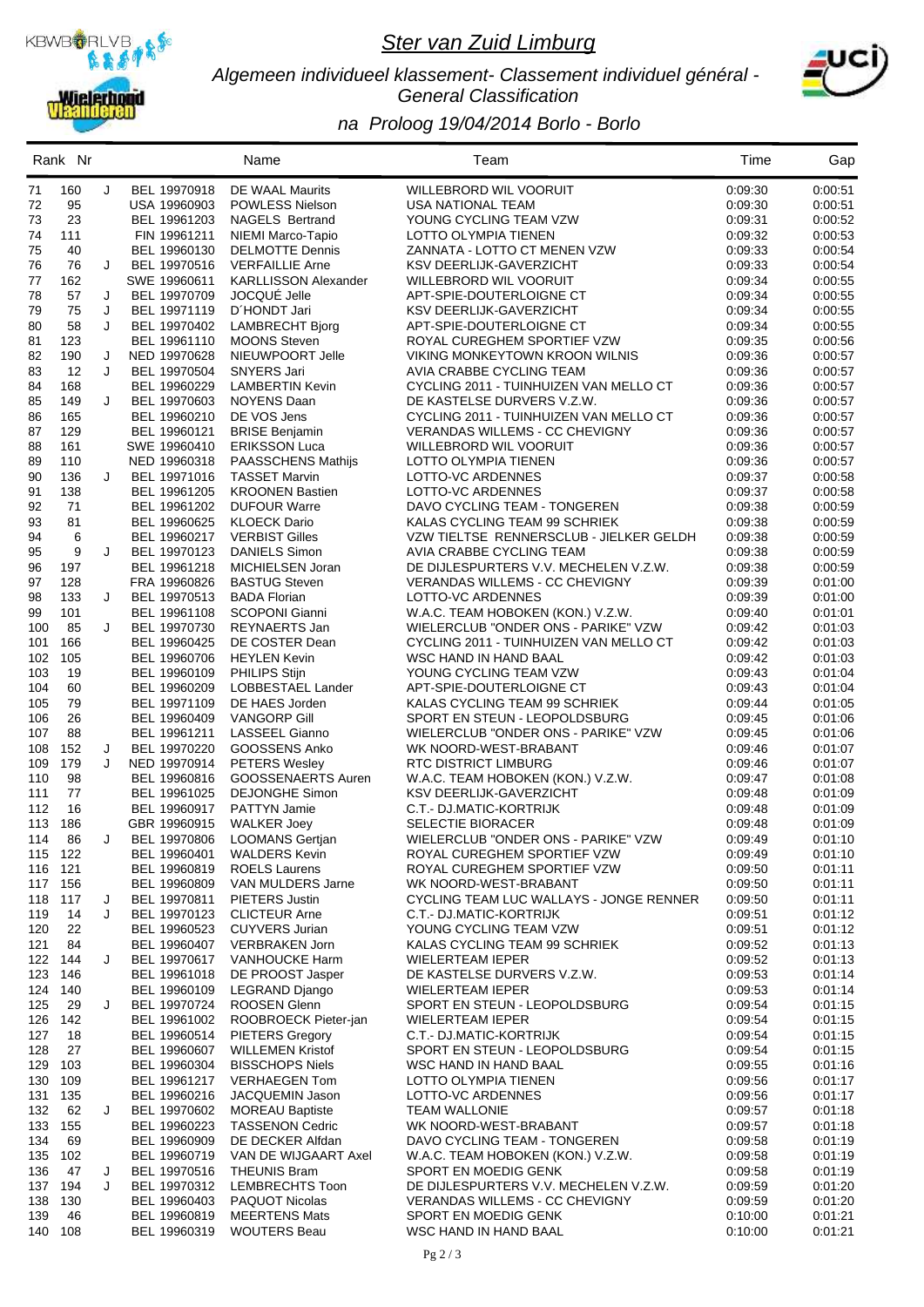

#### *Algemeen individueel klassement- Classement individuel général - General Classification*



|         | Rank Nr |   |                              | Name                      | Team                                                           | Time    | Gap                |
|---------|---------|---|------------------------------|---------------------------|----------------------------------------------------------------|---------|--------------------|
| 141     | 48      | J | BEL 19970910                 | <b>GEERTS Kenneth</b>     | SPORT EN MOEDIG GENK                                           | 0:10:01 | 0.01.22            |
| 142     | 97      | J | BEL 19970621                 | <b>DEKKERS Robin</b>      | W.A.C. TEAM HOBOKEN (KON.) V.Z.W.                              | 0:10:02 | 0:01:23            |
| 143     | 100     | J | BEL 19971220                 | <b>DYCKHOFF Pieter</b>    | W.A.C. TEAM HOBOKEN (KON.) V.Z.W.                              | 0:10:02 | 0:01:23            |
| 144     | 192     |   | NED 19960405                 | <b>BOLHOVEN Marc</b>      | VIKING MONKEYTOWN KROON WILNIS                                 | 0:10:02 | 0:01:23            |
| 145     | 107     | J | BEL 19970215                 | VAN NUFFELEN Glen         | WSC HAND IN HAND BAAL                                          | 0:10:03 | 0:01:24            |
| 146     | 163     |   | BEL 19960501                 |                           | VAN DEN BOSSCHE Timothy CYCLING 2011 - TUINHUIZEN VAN MELLO CT | 0:10:03 | 0:01:24            |
| 147     | 178     | J | NED 19971021                 | PEETERS Sem               | RTC DISTRICT LIMBURG                                           | 0:10:03 | 0:01:24            |
| 148     | 116     | J | BEL 19970519                 | DE VEIRMAN Aaron          | CYCLING TEAM LUC WALLAYS - JONGE RENNER                        | 0:10:04 | 0:01:25            |
| 149     | 184     |   | GBR 19961213                 | MAZONNE Leon              | <b>SELECTIE BIORACER</b>                                       | 0:10:05 | 0.01:26            |
| 150     | 173     | J | IRL 19970822                 | <b>MULDOON Caimin</b>     | NICOLAS ROCHE PERFORMANCE TEAM                                 | 0:10:05 | 0:01:26            |
| 151     | 172     | J | IRL 19970924                 | <b>MC AULEY Graig</b>     | NICOLAS ROCHE PERFORMANCE TEAM                                 | 0:10:06 | 0.01:27            |
| 152     | 120     | J | BEL 19971231                 | VANDECASTEELE Ward        | CYCLING TEAM LUC WALLAYS - JONGE RENNER                        | 0:10:06 | 0:01:27            |
| 153     | 17      |   | BEL 19961112                 | <b>BRAL Lowie</b>         | C.T.- DJ.MATIC-KORTRIJK                                        | 0:10:06 | 0.01:27            |
| 154     | 89      | J | BEL 19970609                 | VAN DAMME Robbe           | WIELERCLUB "ONDER ONS - PARIKE" VZW                            | 0:10:06 | 0:01:27            |
| 155     | 153     |   | BEL 19960913                 | <b>BORMS</b> Jorden       | WK NOORD-WEST-BRABANT                                          | 0:10:07 | 0:01:28            |
| 156     | 124     |   | BEL 19960405                 | VAN HASSEL Jonas          | ROYAL CUREGHEM SPORTIEF VZW                                    | 0:10:07 | 0:01:28            |
| 157     | 145     | J | BEL 19970306                 | <b>BERTELS</b> Sven       | DE KASTELSE DURVERS V.Z.W.                                     | 0:10:07 | 0.01:28            |
| 158     | 80      | J | BEL 19971017                 | DONDERS Jelle             | KALAS CYCLING TEAM 99 SCHRIEK                                  | 0:10:07 | 0:01:28            |
| 159     | 151     |   | BEL 19960606                 | ADAMS Jason               | WK NOORD-WEST-BRABANT                                          | 0:10:07 | 0.01:28            |
| 160     | 64      | J | BEL 19970921                 | <b>CORNET Olivier</b>     | TEAM WALLONIE                                                  | 0:10:08 | 0:01:29            |
| 161     | 65      | J | BEL 19970213                 | VAN HERPE Florent         | TEAM WALLONIE                                                  | 0:10:08 | 0:01:29            |
| 162     | 132     | J | BEL 19970514                 | <b>DEBY Quentin</b>       | VERANDAS WILLEMS - CC CHEVIGNY                                 | 0:10:09 | 0.01:30            |
| 163     | 104     |   | BEL 19960923                 | DE VISSCHER Stijn         | <b>WSC HAND IN HAND BAAL</b>                                   | 0:10:09 | 0:01:30            |
| 164     | 83      | J | BEL 19970516                 | VANDERVEKEN Yoran         | KALAS CYCLING TEAM 99 SCHRIEK                                  | 0:10:10 | 0:01:31            |
| 165     | 164     |   | BEL 19960627                 | LAUWEREYS Aron            | CYCLING 2011 - TUINHUIZEN VAN MELLO CT                         | 0:10:10 | 0.01:31            |
| 166     | 167     |   | BEL 19960323                 | <b>COBBAERT Florian</b>   | CYCLING 2011 - TUINHUIZEN VAN MELLO CT                         | 0:10:11 | 0:01:32            |
| 167     | 90      |   | BEL 19960315                 | <b>REVIERS Jonas</b>      | WIELERCLUB "ONDER ONS - PARIKE" VZW                            | 0:10:15 | 0:01:36            |
| 168     | 177     | J | NED 19971210                 | <b>VERSTAPPEN Danillo</b> | RTC DISTRICT LIMBURG                                           | 0:10:15 | 0.01:36            |
| 169     | 119     |   | BEL 19960610                 | <b>DENYS</b> Sven         | CYCLING TEAM LUC WALLAYS - JONGE RENNER                        | 0:10:15 | 0:01:36            |
| 170     | 112     |   | BEL 19960917                 | DEBONTRIDDER Dylan        | LOTTO OLYMPIA TIENEN                                           | 0:10:16 | 0.01:37            |
| 171     | 118     | J | BEL 19970930                 | DECLERCQ Jan-willem       | CYCLING TEAM LUC WALLAYS - JONGE RENNER                        | 0:10:16 | 0:01:37            |
| 172     | 195     | J | BEL 19970829                 | <b>SCHOEVAERS Ward</b>    | DE DIJLESPURTERS V.V. MECHELEN V.Z.W.                          | 0:10:17 | 0:01:38            |
| 173     | 125     | J | BEL 19970701                 | <b>WAERZEGGERS Kenny</b>  | ROYAL CUREGHEM SPORTIEF VZW                                    | 0:10:17 | 0.01:38            |
| 174     | 114     | J | BEL 19970121                 | <b>HENDRICKX Koen</b>     | LOTTO OLYMPIA TIENEN                                           | 0:10:19 | 0:01:40            |
| 175     | 169     | J | IRL 19970623                 | <b>SWAN Aaron</b>         | NICOLAS ROCHE PERFORMANCE TEAM                                 | 0:10:20 | 0:01:41            |
| 176     | 139     | J | BEL 19970316                 | DE JONGHE Jules           | WIELERTEAM IEPER                                               | 0:10:22 | 0:01:43            |
| 177     | 143     | J | BEL 19970131                 | <b>SCHATTEMAN Shane</b>   | WIELERTEAM IEPER                                               | 0:10:23 | 0.01:44            |
| 178     | 180     | J | NED 19970409                 | <b>VERHAESH Kaj</b>       | RTC DISTRICT LIMBURG                                           | 0:10:24 | 0:01:45            |
| 179     | 154     | J | BEL 19970415                 | <b>MAESEN Dries</b>       | WK NOORD-WEST-BRABANT                                          | 0:10:24 | 0:01:45            |
| 180     | 99      | J | BEL 19970531                 | <b>STUER Benjamin</b>     | W.A.C. TEAM HOBOKEN (KON.) V.Z.W.                              | 0:10:26 | 0:01:47            |
| 181     | 198     |   | BEL 19960430                 | VAN DESSEL Jonas          | DE DIJLESPURTERS V.V. MECHELEN V.Z.W.                          | 0:10:26 | 0:01:47            |
| 182     | 141     | J | BEL 19970321                 | <b>OSTYN Arthur</b>       | WIELERTEAM IEPER                                               | 0.10:26 | 0:01:47            |
| 183 171 |         |   | IRL 19960401                 | <b>LONG Darragh</b>       | NICOLAS ROCHE PERFORMANCE TEAM                                 | 0:10:27 | 0:01:48            |
| 184 181 |         |   | GBR 19960802                 | <b>AULD Scott</b>         | SELECTIE BIORACER                                              | 0:10:28 | 0:01:49            |
| 185 147 |         |   | BEL 19961217                 | <b>DRIESEN Siebe</b>      | DE KASTELSE DURVERS V.Z.W.                                     | 0:10:31 | 0.01:52            |
|         | 186 126 | J | BEL 19971021                 | <b>BERTRAND Dorian</b>    | ROYAL CUREGHEM SPORTIEF VZW                                    | 0:10:33 | 0:01:54            |
| 187 150 |         | J | BEL 19970522                 | <b>SPRANGERS Prem</b>     | DE KASTELSE DURVERS V.Z.W.                                     | 0:10:33 | 0:01:54            |
|         | 188 113 |   | BEL 19961001                 | VAN MINSEL Yari           | LOTTO OLYMPIA TIENEN                                           | 0:10:36 | 0:01:57            |
|         | 189 193 | J | BEL 19971201                 | <b>DOMEN Kasper</b>       | DE DIJLESPURTERS V.V. MECHELEN V.Z.W.                          | 0:10:37 | 0.01:58            |
|         | 190 196 |   | BEL 19960126                 | VAN DESSEL Witse          | DE DIJLESPURTERS V.V. MECHELEN V.Z.W.                          | 0:10:37 | 0:01:58            |
| 191 148 |         | J | BEL 19970114                 | <b>GOVAERTS Jordi</b>     | DE KASTELSE DURVERS V.Z.W.                                     | 0:10:38 | 0:01:59            |
| 192 174 |         | J | IRL 19971024                 | <b>SEAMUS Sinndt</b>      | NICOLAS ROCHE PERFORMANCE TEAM                                 | 0:10:41 | 0:02:02            |
|         | 106     |   | BEL 19960711                 | <b>MICHIELS Sander</b>    | WSC HAND IN HAND BAAL                                          | 0:10:42 | 0:02:03            |
| 193     | 82      |   |                              |                           | KALAS CYCLING TEAM 99 SCHRIEK                                  |         |                    |
| 194     | 34      | J | BEL 19971124                 | DE MAEYER Malik           | BUNDEGARD VINKEL Jesper TEAM KEL-BERG ROSKILDE JUNIOR          | 0:10:44 | 0:02:05<br>0.02:08 |
| 195     | 30      |   | DEN 19960207<br>BEL 19960923 |                           | SPORT EN STEUN - LEOPOLDSBURG                                  | 0:10:47 |                    |
| 196     |         |   |                              | <b>BEL Alisan</b>         |                                                                | 0:11:11 | 0:02:32            |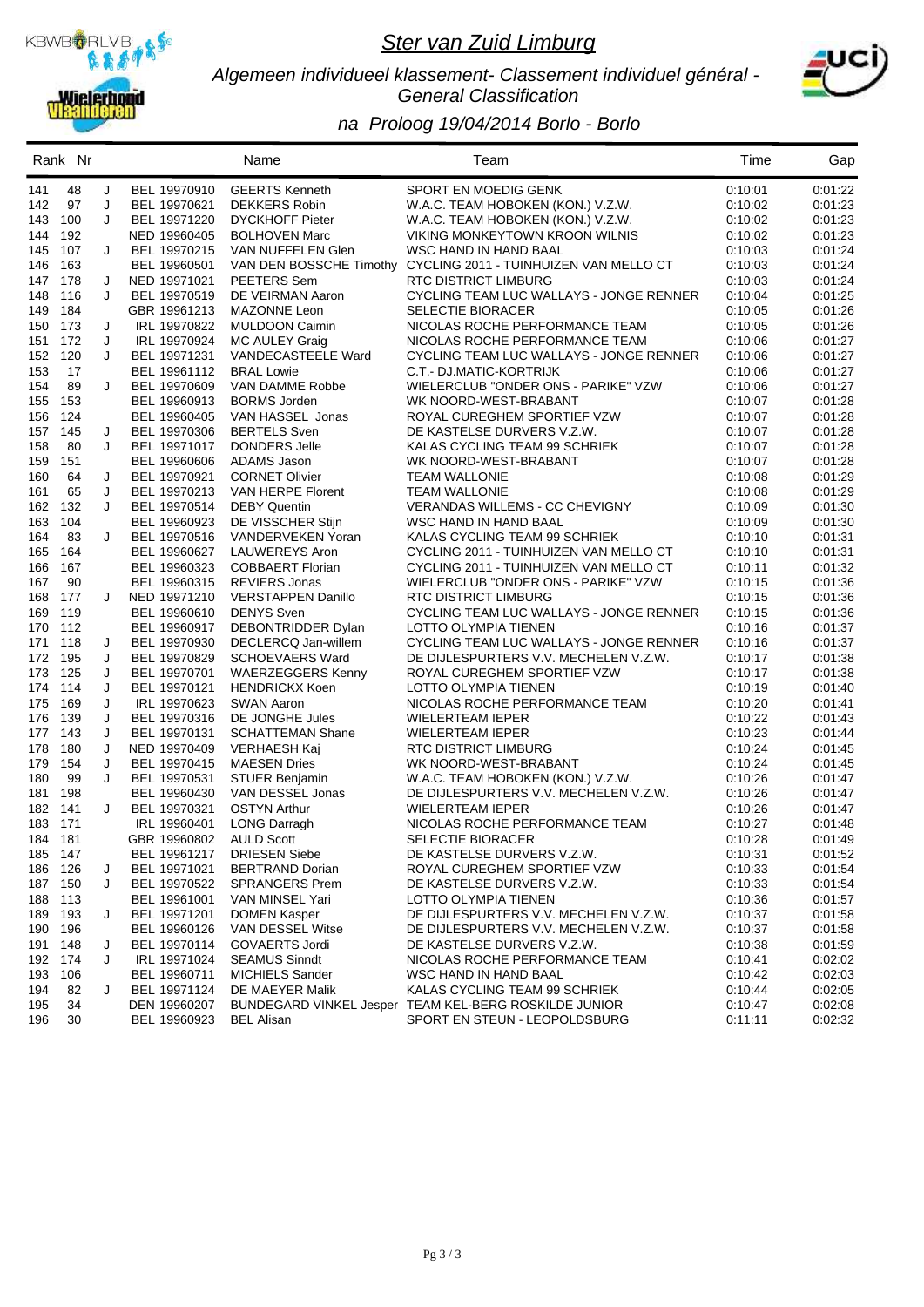

#### Algemeen ploegenklassement - Classement général par équipes - General Team Classification *na Proloog 19/04/2014 Borlo - Borlo*



| Rank              | Team                                               | Time    |
|-------------------|----------------------------------------------------|---------|
| $\mathbf{1}$      | VZW TIELTSE RENNERSCLUB - JIELKER GELDHOF          | 0:26:46 |
| 2                 | KON. BALEN B.C. V.Z.W.                             | 0:27:04 |
| 3                 | TEAM KEL-BERG ROSKILDE JUNIOR                      | 0:27:07 |
| 4                 | ZANNATA - LOTTO CT MENEN VZW                       | 0:27:14 |
| 5                 | VIKING MONKEYTOWN KROON WILNIS                     | 0:27:27 |
| 6                 | USA NATIONAL TEAM                                  | 0:27:28 |
| 7                 | AVIA CRABBE CYCLING TEAM                           | 0:27:39 |
| 8                 | DAVO CYCLING TEAM - TONGEREN                       | 0:27:40 |
| 9                 | SPORT EN MOEDIG GENK                               | 0:27:40 |
| 10                | YOUNG CYCLING TEAM VZW                             | 0:27:50 |
| 11                | VERANDAS WILLEMS - CC CHEVIGNY                     | 0:27:51 |
| $12 \overline{ }$ | WILLEBRORD WIL VOORUIT                             | 0:27:57 |
| 13                | <b>KSV DEERLIJK-GAVERZICHT</b>                     | 0:27:59 |
| 14                | APT-SPIE-DOUTERLOIGNE CT                           | 0:28:05 |
| 15                | <b>SELECTIE BIORACER</b>                           | 0:28:06 |
| 16                | <b>TEAM WALLONIE</b>                               | 0:28:06 |
| 17                | SPORT EN STEUN - LEOPOLDSBURG                      | 0:28:22 |
| 18                | C.T.- DJ.MATIC-KORTRIJK                            | 0:28:24 |
| 19                | RTC DISTRICT LIMBURG                               | 0:28:30 |
| 20                | LOTTO-VC ARDENNES                                  | 0:28:32 |
| 21                | WIELERCLUB "ONDER ONS - PARIKE" VZW                | 0.28.52 |
| 22                | CYCLING 2011 - TUINHUIZEN VAN MELLO CT             | 0:28:54 |
| 23                | <b>LOTTO OLYMPIA TIENEN</b>                        | 0:29:04 |
| 24                | CYCLING TEAM LUC WALLAYS - JONGE RENNERS ROESELARE | 0:29:05 |
| 25                | ROYAL CUREGHEM SPORTIEF VZW                        | 0:29:14 |
| 26                | KALAS CYCLING TEAM 99 SCHRIEK                      | 0:29:14 |
| 27                | W.A.C. TEAM HOBOKEN (KON.) V.Z.W.                  | 0:29:25 |
| 28                | WK NOORD-WEST-BRABANT                              | 0.29.33 |
| 29                | DE KASTELSE DURVERS V.Z.W.                         | 0:29:36 |
| 30                | <b>WSC HAND IN HAND BAAL</b>                       | 0:29:37 |
| 31                | <b>WIELERTEAM IEPER</b>                            | 0:29:39 |
| 32                | DE DIJLESPURTERS V.V. MECHELEN V.Z.W.              | 0:29:54 |
| 33                | NICOLAS ROCHE PERFORMANCE TEAM                     | 0:30:31 |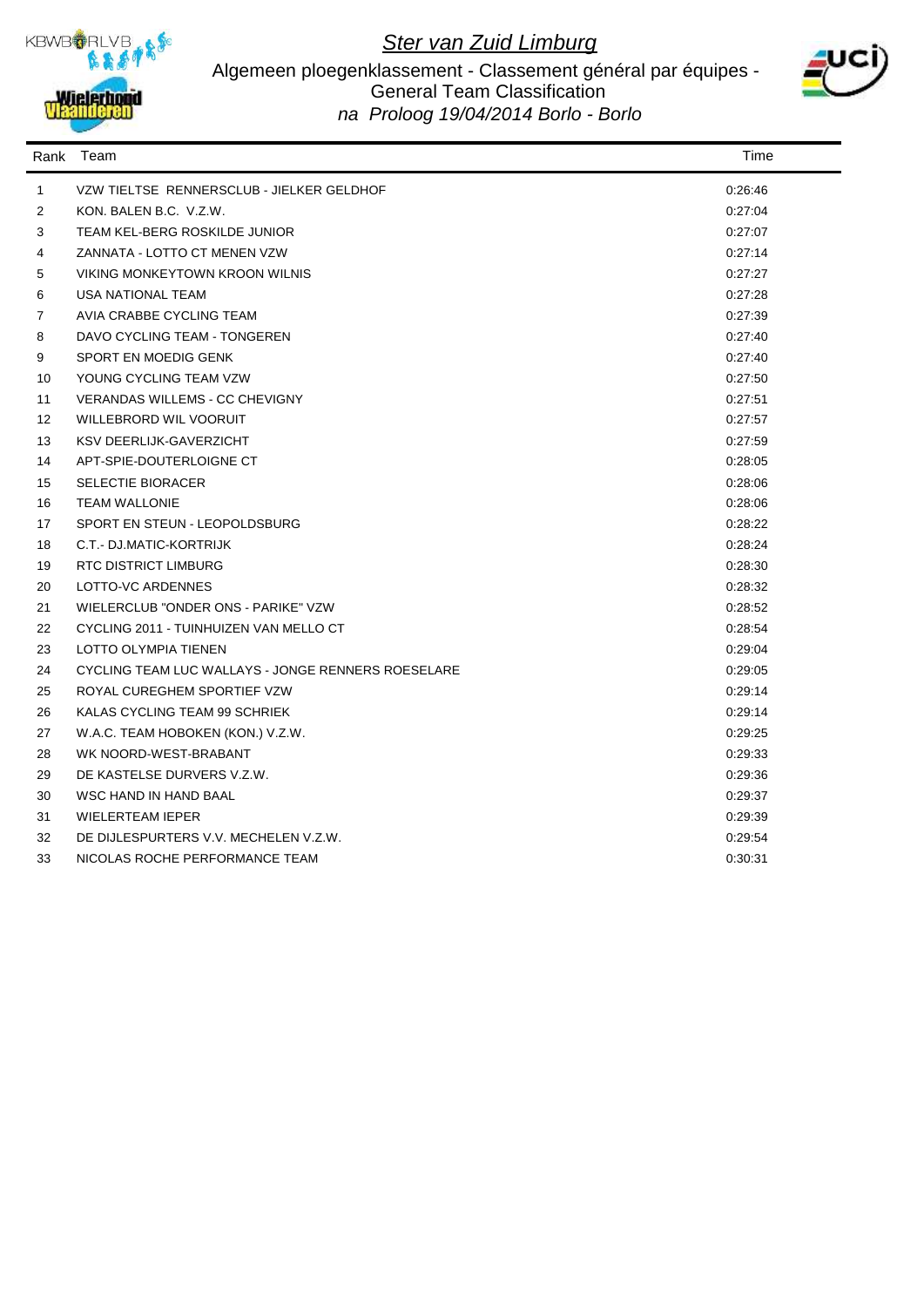

*Algemeen Jongerenklassement - Classement Géneral du Meilleur Jeune - General Youth Classification na Proloog 19/04/2014 Borlo - Borlo*



| 35 DEN 19970505 NORSGAARD JORGENSEN Mat TEAM KEL-BERG ROSKILDE JUNIOR<br>0:08:56<br>5<br>1<br>$\overline{\mathbf{c}}$<br>6<br>41<br>BEL 19971220 DEWULF Stan<br>ZANNATA - LOTTO CT MENEN VZW<br>0:08:57<br>8<br>3<br>43<br>BEL 19970111 GHYS Robbe<br>SPORT EN MOEDIG GENK<br>0:09:01<br>9<br>4<br>BEL 19970630 JASPERS Ward<br>KON. BALEN B.C. V.Z.W.<br>50<br>0:09:02<br>5<br>VZW TIELTSE RENNERSCLUB - JIELKER G<br>12<br>5<br>BEL 19970502 VERWILST Aaron<br>0:09:05<br>6<br>BEL 19970126 SCHEEPERS Jeroen<br>21<br>YOUNG CYCLING TEAM VZW<br>0:09:09<br>18<br>$\overline{7}$<br>23<br>13<br>BEL 19971006 PRUVOOST Shayne<br>C.T.- DJ.MATIC-KORTRIJK<br>0:09:11<br>8<br>92<br>USA 19970712 HOOVER Gavin<br><b>USA NATIONAL TEAM</b><br>27<br>0:09:12<br>9<br>52<br>BEL 19970127 BEULLENS Cedric<br>KON. BALEN B.C. V.Z.W.<br>28<br>0:09:12<br>29<br>10<br>91<br>USA 19970420 BROWN Jonathan<br><b>USA NATIONAL TEAM</b><br>0:09:12<br>11<br>31<br>189<br>NED 19970323 DETANT Yannick<br>VIKING MONKEYTOWN KROON WILNIS<br>0:09:14<br>12<br>44<br>BEL 19970309 LOENDERS Glenn<br>SPORT EN MOEDIG GENK<br>34<br>0.09:16<br>13<br>38<br>BEL 19970509 DECAESSTECKER Gilles<br>YOUNG CYCLING TEAM VZW<br>24<br>0:09:18<br>14<br>NED 19971106 DRENT Dylan<br><b>RTC DISTRICT LIMBURG</b><br>40<br>176<br>0:09:18<br>15<br>66<br>BEL 19970720 MORTIER Julien<br><b>TEAM WALLONIE</b><br>0:09:19<br>41<br>16<br>BEL 19970125 VASTMANS Dries<br>DAVO CYCLING TEAM - TONGEREN<br>42<br>72<br>0:09:19<br>17<br>54<br>BEL 19970323 DE BOECK Matthias<br>KON. BALEN B.C. V.Z.W.<br>46<br>0:09:22<br>18<br>BEL 19971031 VRIENS Nathan<br>SPORT EN MOEDIG GENK<br>47<br>45<br>0:09:23<br>19<br>BEL 19971112 VAN DER AUWERA Gilles<br>KON, BALEN B.C. V.Z.W.<br>0:09:23<br>48<br>53<br>20<br><b>VERANDAS WILLEMS - CC CHEVIGNY</b><br>49<br>131<br>BEL 19970226 LEONARD Sylvain<br>0:09:23<br>21<br>20<br>BEL 19970419 POETS Jorre<br>YOUNG CYCLING TEAM VZW<br>0:09:23<br>50<br>22<br>74<br>BEL 19970825 DELESIE Berre<br>KSV DEERLIJK-GAVERZICHT<br>51<br>0:09:23<br>23<br>42<br>BEL 19970123 DUPONT Thibaut<br>ZANNATA - LOTTO CT MENEN VZW<br>0:09:25<br>53<br>24<br>BEL 19970322 DELERUE Pieterjan<br>ZANNATA - LOTTO CT MENEN VZW<br>54<br>39<br>0:09:25<br>25<br>175<br>NED 19970612 SCHMEITZ Redon<br>RTC DISTRICT LIMBURG<br>60<br>0:09:26<br>26<br>159<br>NED 19970115 VAN DE POEL Tim<br>62<br>WILLEBRORD WIL VOORUIT<br>0:09:27<br>27<br>59<br>BEL 19971028 STOCKX Vital<br>APT-SPIE-DOUTERLOIGNE CT<br>65<br>0:09:27<br>28<br>DEN 19970105 NYKVIST LARSEN Christian<br>70<br>36<br>TEAM KEL-BERG ROSKILDE JUNIOR<br>0:09:29<br>29<br>160<br>BEL 19970918 DE WAAL Maurits<br>WILLEBRORD WIL VOORUIT<br>0:09:30<br>71<br>30<br>BEL 19970516 VERFAILLIE Arne<br>76<br>76<br>KSV DEERLIJK-GAVERZICHT<br>0:09:33<br>31<br>BEL 19970709 JOCQUÉ Jelle<br>57<br>APT-SPIE-DOUTERLOIGNE CT<br>78<br>0:09:34<br>32<br>75<br>BEL 19971119 D'HONDT Jari<br>79<br>KSV DEERLIJK-GAVERZICHT<br>0:09:34<br>33<br>58<br>BEL 19970402 LAMBRECHT Bjorg<br>APT-SPIE-DOUTERLOIGNE CT<br>80<br>0:09:34<br>34<br>190<br>NED 19970628 NIEUWPOORT Jelle<br>VIKING MONKEYTOWN KROON WILNIS<br>82<br>0:09:36<br>35<br>12 <sup>°</sup><br>BEL 19970504 SNYERS Jari<br>AVIA CRABBE CYCLING TEAM<br>83<br>0:09:36<br>36<br>149<br>BEL 19970603 NOYENS Daan<br>DE KASTELSE DURVERS V.Z.W.<br>85<br>0:09:36<br>37<br>BEL 19971016 TASSET Marvin<br>136<br>LOTTO-VC ARDENNES<br>0:09:37<br>90<br>95<br>38<br>AVIA CRABBE CYCLING TEAM<br>0:09:38<br>9<br>BEL 19970123 DANIELS Simon<br>98<br>39<br>133 BEL 19970513 BADA Florian<br>LOTTO-VC ARDENNES<br>0:09:39<br>40<br>BEL 19970730 REYNAERTS Jan<br>85<br>WIELERCLUB "ONDER ONS - PARIKE" VZW<br>0:09:42<br>100<br>41<br>BEL 19970220 GOOSSENS Anko<br>WK NOORD-WEST-BRABANT<br>152<br>0:09:46<br>108<br>42<br>179<br>NED 19970914 PETERS Wesley<br>RTC DISTRICT LIMBURG<br>0:09:46<br>109<br>WIELERCLUB "ONDER ONS - PARIKE" VZW<br>43<br>BEL 19970806 LOOMANS Gertjan<br>0:09:49<br>114<br>86<br>44<br>BEL 19970811 PIETERS Justin<br>CYCLING TEAM LUC WALLAYS - JONGE RE<br>117<br>0:09:50<br>118<br>45<br>BEL 19970123 CLICTEUR Arne<br>C.T.- DJ.MATIC-KORTRIJK<br>0:09:51<br>119<br>14<br>46<br>BEL 19970617 VANHOUCKE Harm<br>WIELERTEAM IEPER<br>122<br>0:09:52<br>144<br>47<br>BEL 19970724 ROOSEN Glenn<br>SPORT EN STEUN - LEOPOLDSBURG<br>0:09:54<br>125<br>29<br>48<br>BEL 19970602 MOREAU Baptiste<br>132<br>62<br><b>TEAM WALLONIE</b><br>0:09:57<br>49<br>47<br>BEL 19970516 THEUNIS Bram<br>SPORT EN MOEDIG GENK<br>0:09:58<br>136<br>50<br>BEL 19970312 LEMBRECHTS Toon<br>137<br>194<br>DE DIJLESPURTERS V.V. MECHELEN V.Z.W.<br>0:09:59<br>51<br>BEL 19970910 GEERTS Kenneth<br>SPORT EN MOEDIG GENK<br>0:10:01<br>141<br>48<br>52<br>BEL 19970621 DEKKERS Robin<br>W.A.C. TEAM HOBOKEN (KON.) V.Z.W.<br>97<br>0:10:02<br>142<br>BEL 19971220 DYCKHOFF Pieter<br>53<br>W.A.C. TEAM HOBOKEN (KON.) V.Z.W.<br>0:10:02<br>143<br>100<br>54<br>107<br>BEL 19970215 VAN NUFFELEN Glen<br>WSC HAND IN HAND BAAL<br>0:10:03<br>145<br>55<br>NED 19971021 PEETERS Sem<br>RTC DISTRICT LIMBURG<br>0:10:03<br>178<br>147<br>56<br>BEL 19970519 DE VEIRMAN Aaron<br>116<br>CYCLING TEAM LUC WALLAYS - JONGE RE<br>0:10:04<br>148<br>57<br>IRL 19970822 MULDOON Caimin<br>173<br>NICOLAS ROCHE PERFORMANCE TEAM<br>0:10:05<br>150<br>58<br>IRL 19970924 MC AULEY Graig<br>NICOLAS ROCHE PERFORMANCE TEAM<br>172<br>0:10:06<br>151<br>59<br>BEL 19971231 VANDECASTEELE Ward<br>CYCLING TEAM LUC WALLAYS - JONGE RE<br>120<br>0:10:06<br>152<br>60<br>BEL 19970609 VAN DAMME Robbe<br>WIELERCLUB "ONDER ONS - PARIKE" VZW<br>89<br>0:10:06<br>154<br>61<br>BEL 19970306 BERTELS Sven<br>DE KASTELSE DURVERS V.Z.W.<br>145<br>0:10:07<br>157<br>BEL 19971017 DONDERS Jelle<br>62<br>KALAS CYCLING TEAM 99 SCHRIEK<br>0:10:07<br>158<br>80 | Rank Nr | Name | <b>UCI Code</b> | Team | Time | Places |
|------------------------------------------------------------------------------------------------------------------------------------------------------------------------------------------------------------------------------------------------------------------------------------------------------------------------------------------------------------------------------------------------------------------------------------------------------------------------------------------------------------------------------------------------------------------------------------------------------------------------------------------------------------------------------------------------------------------------------------------------------------------------------------------------------------------------------------------------------------------------------------------------------------------------------------------------------------------------------------------------------------------------------------------------------------------------------------------------------------------------------------------------------------------------------------------------------------------------------------------------------------------------------------------------------------------------------------------------------------------------------------------------------------------------------------------------------------------------------------------------------------------------------------------------------------------------------------------------------------------------------------------------------------------------------------------------------------------------------------------------------------------------------------------------------------------------------------------------------------------------------------------------------------------------------------------------------------------------------------------------------------------------------------------------------------------------------------------------------------------------------------------------------------------------------------------------------------------------------------------------------------------------------------------------------------------------------------------------------------------------------------------------------------------------------------------------------------------------------------------------------------------------------------------------------------------------------------------------------------------------------------------------------------------------------------------------------------------------------------------------------------------------------------------------------------------------------------------------------------------------------------------------------------------------------------------------------------------------------------------------------------------------------------------------------------------------------------------------------------------------------------------------------------------------------------------------------------------------------------------------------------------------------------------------------------------------------------------------------------------------------------------------------------------------------------------------------------------------------------------------------------------------------------------------------------------------------------------------------------------------------------------------------------------------------------------------------------------------------------------------------------------------------------------------------------------------------------------------------------------------------------------------------------------------------------------------------------------------------------------------------------------------------------------------------------------------------------------------------------------------------------------------------------------------------------------------------------------------------------------------------------------------------------------------------------------------------------------------------------------------------------------------------------------------------------------------------------------------------------------------------------------------------------------------------------------------------------------------------------------------------------------------------------------------------------------------------------------------------------------------------------------------------------------------------------------------------------------------------------------------------------------------------------------------------------------------------------------------------------------------------------------------------------------------------------------------------------------------------------------------------------------------------------------------------------------------------------------------------------------------------------------------------------------------------------------------------------------------------------------------------------------------------------------------------------------------------------------------------------------------------------------------------------------------------------------------------------------------------------------------------------------------------------------------------------------------------------------------------------------------------------------------------------------------------------------------------------------------------------------|---------|------|-----------------|------|------|--------|
|                                                                                                                                                                                                                                                                                                                                                                                                                                                                                                                                                                                                                                                                                                                                                                                                                                                                                                                                                                                                                                                                                                                                                                                                                                                                                                                                                                                                                                                                                                                                                                                                                                                                                                                                                                                                                                                                                                                                                                                                                                                                                                                                                                                                                                                                                                                                                                                                                                                                                                                                                                                                                                                                                                                                                                                                                                                                                                                                                                                                                                                                                                                                                                                                                                                                                                                                                                                                                                                                                                                                                                                                                                                                                                                                                                                                                                                                                                                                                                                                                                                                                                                                                                                                                                                                                                                                                                                                                                                                                                                                                                                                                                                                                                                                                                                                                                                                                                                                                                                                                                                                                                                                                                                                                                                                                                                                                                                                                                                                                                                                                                                                                                                                                                                                                                                                                                                                  |         |      |                 |      |      |        |
|                                                                                                                                                                                                                                                                                                                                                                                                                                                                                                                                                                                                                                                                                                                                                                                                                                                                                                                                                                                                                                                                                                                                                                                                                                                                                                                                                                                                                                                                                                                                                                                                                                                                                                                                                                                                                                                                                                                                                                                                                                                                                                                                                                                                                                                                                                                                                                                                                                                                                                                                                                                                                                                                                                                                                                                                                                                                                                                                                                                                                                                                                                                                                                                                                                                                                                                                                                                                                                                                                                                                                                                                                                                                                                                                                                                                                                                                                                                                                                                                                                                                                                                                                                                                                                                                                                                                                                                                                                                                                                                                                                                                                                                                                                                                                                                                                                                                                                                                                                                                                                                                                                                                                                                                                                                                                                                                                                                                                                                                                                                                                                                                                                                                                                                                                                                                                                                                  |         |      |                 |      |      |        |
|                                                                                                                                                                                                                                                                                                                                                                                                                                                                                                                                                                                                                                                                                                                                                                                                                                                                                                                                                                                                                                                                                                                                                                                                                                                                                                                                                                                                                                                                                                                                                                                                                                                                                                                                                                                                                                                                                                                                                                                                                                                                                                                                                                                                                                                                                                                                                                                                                                                                                                                                                                                                                                                                                                                                                                                                                                                                                                                                                                                                                                                                                                                                                                                                                                                                                                                                                                                                                                                                                                                                                                                                                                                                                                                                                                                                                                                                                                                                                                                                                                                                                                                                                                                                                                                                                                                                                                                                                                                                                                                                                                                                                                                                                                                                                                                                                                                                                                                                                                                                                                                                                                                                                                                                                                                                                                                                                                                                                                                                                                                                                                                                                                                                                                                                                                                                                                                                  |         |      |                 |      |      |        |
|                                                                                                                                                                                                                                                                                                                                                                                                                                                                                                                                                                                                                                                                                                                                                                                                                                                                                                                                                                                                                                                                                                                                                                                                                                                                                                                                                                                                                                                                                                                                                                                                                                                                                                                                                                                                                                                                                                                                                                                                                                                                                                                                                                                                                                                                                                                                                                                                                                                                                                                                                                                                                                                                                                                                                                                                                                                                                                                                                                                                                                                                                                                                                                                                                                                                                                                                                                                                                                                                                                                                                                                                                                                                                                                                                                                                                                                                                                                                                                                                                                                                                                                                                                                                                                                                                                                                                                                                                                                                                                                                                                                                                                                                                                                                                                                                                                                                                                                                                                                                                                                                                                                                                                                                                                                                                                                                                                                                                                                                                                                                                                                                                                                                                                                                                                                                                                                                  |         |      |                 |      |      |        |
|                                                                                                                                                                                                                                                                                                                                                                                                                                                                                                                                                                                                                                                                                                                                                                                                                                                                                                                                                                                                                                                                                                                                                                                                                                                                                                                                                                                                                                                                                                                                                                                                                                                                                                                                                                                                                                                                                                                                                                                                                                                                                                                                                                                                                                                                                                                                                                                                                                                                                                                                                                                                                                                                                                                                                                                                                                                                                                                                                                                                                                                                                                                                                                                                                                                                                                                                                                                                                                                                                                                                                                                                                                                                                                                                                                                                                                                                                                                                                                                                                                                                                                                                                                                                                                                                                                                                                                                                                                                                                                                                                                                                                                                                                                                                                                                                                                                                                                                                                                                                                                                                                                                                                                                                                                                                                                                                                                                                                                                                                                                                                                                                                                                                                                                                                                                                                                                                  |         |      |                 |      |      |        |
|                                                                                                                                                                                                                                                                                                                                                                                                                                                                                                                                                                                                                                                                                                                                                                                                                                                                                                                                                                                                                                                                                                                                                                                                                                                                                                                                                                                                                                                                                                                                                                                                                                                                                                                                                                                                                                                                                                                                                                                                                                                                                                                                                                                                                                                                                                                                                                                                                                                                                                                                                                                                                                                                                                                                                                                                                                                                                                                                                                                                                                                                                                                                                                                                                                                                                                                                                                                                                                                                                                                                                                                                                                                                                                                                                                                                                                                                                                                                                                                                                                                                                                                                                                                                                                                                                                                                                                                                                                                                                                                                                                                                                                                                                                                                                                                                                                                                                                                                                                                                                                                                                                                                                                                                                                                                                                                                                                                                                                                                                                                                                                                                                                                                                                                                                                                                                                                                  |         |      |                 |      |      |        |
|                                                                                                                                                                                                                                                                                                                                                                                                                                                                                                                                                                                                                                                                                                                                                                                                                                                                                                                                                                                                                                                                                                                                                                                                                                                                                                                                                                                                                                                                                                                                                                                                                                                                                                                                                                                                                                                                                                                                                                                                                                                                                                                                                                                                                                                                                                                                                                                                                                                                                                                                                                                                                                                                                                                                                                                                                                                                                                                                                                                                                                                                                                                                                                                                                                                                                                                                                                                                                                                                                                                                                                                                                                                                                                                                                                                                                                                                                                                                                                                                                                                                                                                                                                                                                                                                                                                                                                                                                                                                                                                                                                                                                                                                                                                                                                                                                                                                                                                                                                                                                                                                                                                                                                                                                                                                                                                                                                                                                                                                                                                                                                                                                                                                                                                                                                                                                                                                  |         |      |                 |      |      |        |
|                                                                                                                                                                                                                                                                                                                                                                                                                                                                                                                                                                                                                                                                                                                                                                                                                                                                                                                                                                                                                                                                                                                                                                                                                                                                                                                                                                                                                                                                                                                                                                                                                                                                                                                                                                                                                                                                                                                                                                                                                                                                                                                                                                                                                                                                                                                                                                                                                                                                                                                                                                                                                                                                                                                                                                                                                                                                                                                                                                                                                                                                                                                                                                                                                                                                                                                                                                                                                                                                                                                                                                                                                                                                                                                                                                                                                                                                                                                                                                                                                                                                                                                                                                                                                                                                                                                                                                                                                                                                                                                                                                                                                                                                                                                                                                                                                                                                                                                                                                                                                                                                                                                                                                                                                                                                                                                                                                                                                                                                                                                                                                                                                                                                                                                                                                                                                                                                  |         |      |                 |      |      |        |
|                                                                                                                                                                                                                                                                                                                                                                                                                                                                                                                                                                                                                                                                                                                                                                                                                                                                                                                                                                                                                                                                                                                                                                                                                                                                                                                                                                                                                                                                                                                                                                                                                                                                                                                                                                                                                                                                                                                                                                                                                                                                                                                                                                                                                                                                                                                                                                                                                                                                                                                                                                                                                                                                                                                                                                                                                                                                                                                                                                                                                                                                                                                                                                                                                                                                                                                                                                                                                                                                                                                                                                                                                                                                                                                                                                                                                                                                                                                                                                                                                                                                                                                                                                                                                                                                                                                                                                                                                                                                                                                                                                                                                                                                                                                                                                                                                                                                                                                                                                                                                                                                                                                                                                                                                                                                                                                                                                                                                                                                                                                                                                                                                                                                                                                                                                                                                                                                  |         |      |                 |      |      |        |
|                                                                                                                                                                                                                                                                                                                                                                                                                                                                                                                                                                                                                                                                                                                                                                                                                                                                                                                                                                                                                                                                                                                                                                                                                                                                                                                                                                                                                                                                                                                                                                                                                                                                                                                                                                                                                                                                                                                                                                                                                                                                                                                                                                                                                                                                                                                                                                                                                                                                                                                                                                                                                                                                                                                                                                                                                                                                                                                                                                                                                                                                                                                                                                                                                                                                                                                                                                                                                                                                                                                                                                                                                                                                                                                                                                                                                                                                                                                                                                                                                                                                                                                                                                                                                                                                                                                                                                                                                                                                                                                                                                                                                                                                                                                                                                                                                                                                                                                                                                                                                                                                                                                                                                                                                                                                                                                                                                                                                                                                                                                                                                                                                                                                                                                                                                                                                                                                  |         |      |                 |      |      |        |
|                                                                                                                                                                                                                                                                                                                                                                                                                                                                                                                                                                                                                                                                                                                                                                                                                                                                                                                                                                                                                                                                                                                                                                                                                                                                                                                                                                                                                                                                                                                                                                                                                                                                                                                                                                                                                                                                                                                                                                                                                                                                                                                                                                                                                                                                                                                                                                                                                                                                                                                                                                                                                                                                                                                                                                                                                                                                                                                                                                                                                                                                                                                                                                                                                                                                                                                                                                                                                                                                                                                                                                                                                                                                                                                                                                                                                                                                                                                                                                                                                                                                                                                                                                                                                                                                                                                                                                                                                                                                                                                                                                                                                                                                                                                                                                                                                                                                                                                                                                                                                                                                                                                                                                                                                                                                                                                                                                                                                                                                                                                                                                                                                                                                                                                                                                                                                                                                  |         |      |                 |      |      |        |
|                                                                                                                                                                                                                                                                                                                                                                                                                                                                                                                                                                                                                                                                                                                                                                                                                                                                                                                                                                                                                                                                                                                                                                                                                                                                                                                                                                                                                                                                                                                                                                                                                                                                                                                                                                                                                                                                                                                                                                                                                                                                                                                                                                                                                                                                                                                                                                                                                                                                                                                                                                                                                                                                                                                                                                                                                                                                                                                                                                                                                                                                                                                                                                                                                                                                                                                                                                                                                                                                                                                                                                                                                                                                                                                                                                                                                                                                                                                                                                                                                                                                                                                                                                                                                                                                                                                                                                                                                                                                                                                                                                                                                                                                                                                                                                                                                                                                                                                                                                                                                                                                                                                                                                                                                                                                                                                                                                                                                                                                                                                                                                                                                                                                                                                                                                                                                                                                  |         |      |                 |      |      |        |
|                                                                                                                                                                                                                                                                                                                                                                                                                                                                                                                                                                                                                                                                                                                                                                                                                                                                                                                                                                                                                                                                                                                                                                                                                                                                                                                                                                                                                                                                                                                                                                                                                                                                                                                                                                                                                                                                                                                                                                                                                                                                                                                                                                                                                                                                                                                                                                                                                                                                                                                                                                                                                                                                                                                                                                                                                                                                                                                                                                                                                                                                                                                                                                                                                                                                                                                                                                                                                                                                                                                                                                                                                                                                                                                                                                                                                                                                                                                                                                                                                                                                                                                                                                                                                                                                                                                                                                                                                                                                                                                                                                                                                                                                                                                                                                                                                                                                                                                                                                                                                                                                                                                                                                                                                                                                                                                                                                                                                                                                                                                                                                                                                                                                                                                                                                                                                                                                  |         |      |                 |      |      |        |
|                                                                                                                                                                                                                                                                                                                                                                                                                                                                                                                                                                                                                                                                                                                                                                                                                                                                                                                                                                                                                                                                                                                                                                                                                                                                                                                                                                                                                                                                                                                                                                                                                                                                                                                                                                                                                                                                                                                                                                                                                                                                                                                                                                                                                                                                                                                                                                                                                                                                                                                                                                                                                                                                                                                                                                                                                                                                                                                                                                                                                                                                                                                                                                                                                                                                                                                                                                                                                                                                                                                                                                                                                                                                                                                                                                                                                                                                                                                                                                                                                                                                                                                                                                                                                                                                                                                                                                                                                                                                                                                                                                                                                                                                                                                                                                                                                                                                                                                                                                                                                                                                                                                                                                                                                                                                                                                                                                                                                                                                                                                                                                                                                                                                                                                                                                                                                                                                  |         |      |                 |      |      |        |
|                                                                                                                                                                                                                                                                                                                                                                                                                                                                                                                                                                                                                                                                                                                                                                                                                                                                                                                                                                                                                                                                                                                                                                                                                                                                                                                                                                                                                                                                                                                                                                                                                                                                                                                                                                                                                                                                                                                                                                                                                                                                                                                                                                                                                                                                                                                                                                                                                                                                                                                                                                                                                                                                                                                                                                                                                                                                                                                                                                                                                                                                                                                                                                                                                                                                                                                                                                                                                                                                                                                                                                                                                                                                                                                                                                                                                                                                                                                                                                                                                                                                                                                                                                                                                                                                                                                                                                                                                                                                                                                                                                                                                                                                                                                                                                                                                                                                                                                                                                                                                                                                                                                                                                                                                                                                                                                                                                                                                                                                                                                                                                                                                                                                                                                                                                                                                                                                  |         |      |                 |      |      |        |
|                                                                                                                                                                                                                                                                                                                                                                                                                                                                                                                                                                                                                                                                                                                                                                                                                                                                                                                                                                                                                                                                                                                                                                                                                                                                                                                                                                                                                                                                                                                                                                                                                                                                                                                                                                                                                                                                                                                                                                                                                                                                                                                                                                                                                                                                                                                                                                                                                                                                                                                                                                                                                                                                                                                                                                                                                                                                                                                                                                                                                                                                                                                                                                                                                                                                                                                                                                                                                                                                                                                                                                                                                                                                                                                                                                                                                                                                                                                                                                                                                                                                                                                                                                                                                                                                                                                                                                                                                                                                                                                                                                                                                                                                                                                                                                                                                                                                                                                                                                                                                                                                                                                                                                                                                                                                                                                                                                                                                                                                                                                                                                                                                                                                                                                                                                                                                                                                  |         |      |                 |      |      |        |
|                                                                                                                                                                                                                                                                                                                                                                                                                                                                                                                                                                                                                                                                                                                                                                                                                                                                                                                                                                                                                                                                                                                                                                                                                                                                                                                                                                                                                                                                                                                                                                                                                                                                                                                                                                                                                                                                                                                                                                                                                                                                                                                                                                                                                                                                                                                                                                                                                                                                                                                                                                                                                                                                                                                                                                                                                                                                                                                                                                                                                                                                                                                                                                                                                                                                                                                                                                                                                                                                                                                                                                                                                                                                                                                                                                                                                                                                                                                                                                                                                                                                                                                                                                                                                                                                                                                                                                                                                                                                                                                                                                                                                                                                                                                                                                                                                                                                                                                                                                                                                                                                                                                                                                                                                                                                                                                                                                                                                                                                                                                                                                                                                                                                                                                                                                                                                                                                  |         |      |                 |      |      |        |
|                                                                                                                                                                                                                                                                                                                                                                                                                                                                                                                                                                                                                                                                                                                                                                                                                                                                                                                                                                                                                                                                                                                                                                                                                                                                                                                                                                                                                                                                                                                                                                                                                                                                                                                                                                                                                                                                                                                                                                                                                                                                                                                                                                                                                                                                                                                                                                                                                                                                                                                                                                                                                                                                                                                                                                                                                                                                                                                                                                                                                                                                                                                                                                                                                                                                                                                                                                                                                                                                                                                                                                                                                                                                                                                                                                                                                                                                                                                                                                                                                                                                                                                                                                                                                                                                                                                                                                                                                                                                                                                                                                                                                                                                                                                                                                                                                                                                                                                                                                                                                                                                                                                                                                                                                                                                                                                                                                                                                                                                                                                                                                                                                                                                                                                                                                                                                                                                  |         |      |                 |      |      |        |
|                                                                                                                                                                                                                                                                                                                                                                                                                                                                                                                                                                                                                                                                                                                                                                                                                                                                                                                                                                                                                                                                                                                                                                                                                                                                                                                                                                                                                                                                                                                                                                                                                                                                                                                                                                                                                                                                                                                                                                                                                                                                                                                                                                                                                                                                                                                                                                                                                                                                                                                                                                                                                                                                                                                                                                                                                                                                                                                                                                                                                                                                                                                                                                                                                                                                                                                                                                                                                                                                                                                                                                                                                                                                                                                                                                                                                                                                                                                                                                                                                                                                                                                                                                                                                                                                                                                                                                                                                                                                                                                                                                                                                                                                                                                                                                                                                                                                                                                                                                                                                                                                                                                                                                                                                                                                                                                                                                                                                                                                                                                                                                                                                                                                                                                                                                                                                                                                  |         |      |                 |      |      |        |
|                                                                                                                                                                                                                                                                                                                                                                                                                                                                                                                                                                                                                                                                                                                                                                                                                                                                                                                                                                                                                                                                                                                                                                                                                                                                                                                                                                                                                                                                                                                                                                                                                                                                                                                                                                                                                                                                                                                                                                                                                                                                                                                                                                                                                                                                                                                                                                                                                                                                                                                                                                                                                                                                                                                                                                                                                                                                                                                                                                                                                                                                                                                                                                                                                                                                                                                                                                                                                                                                                                                                                                                                                                                                                                                                                                                                                                                                                                                                                                                                                                                                                                                                                                                                                                                                                                                                                                                                                                                                                                                                                                                                                                                                                                                                                                                                                                                                                                                                                                                                                                                                                                                                                                                                                                                                                                                                                                                                                                                                                                                                                                                                                                                                                                                                                                                                                                                                  |         |      |                 |      |      |        |
|                                                                                                                                                                                                                                                                                                                                                                                                                                                                                                                                                                                                                                                                                                                                                                                                                                                                                                                                                                                                                                                                                                                                                                                                                                                                                                                                                                                                                                                                                                                                                                                                                                                                                                                                                                                                                                                                                                                                                                                                                                                                                                                                                                                                                                                                                                                                                                                                                                                                                                                                                                                                                                                                                                                                                                                                                                                                                                                                                                                                                                                                                                                                                                                                                                                                                                                                                                                                                                                                                                                                                                                                                                                                                                                                                                                                                                                                                                                                                                                                                                                                                                                                                                                                                                                                                                                                                                                                                                                                                                                                                                                                                                                                                                                                                                                                                                                                                                                                                                                                                                                                                                                                                                                                                                                                                                                                                                                                                                                                                                                                                                                                                                                                                                                                                                                                                                                                  |         |      |                 |      |      |        |
|                                                                                                                                                                                                                                                                                                                                                                                                                                                                                                                                                                                                                                                                                                                                                                                                                                                                                                                                                                                                                                                                                                                                                                                                                                                                                                                                                                                                                                                                                                                                                                                                                                                                                                                                                                                                                                                                                                                                                                                                                                                                                                                                                                                                                                                                                                                                                                                                                                                                                                                                                                                                                                                                                                                                                                                                                                                                                                                                                                                                                                                                                                                                                                                                                                                                                                                                                                                                                                                                                                                                                                                                                                                                                                                                                                                                                                                                                                                                                                                                                                                                                                                                                                                                                                                                                                                                                                                                                                                                                                                                                                                                                                                                                                                                                                                                                                                                                                                                                                                                                                                                                                                                                                                                                                                                                                                                                                                                                                                                                                                                                                                                                                                                                                                                                                                                                                                                  |         |      |                 |      |      |        |
|                                                                                                                                                                                                                                                                                                                                                                                                                                                                                                                                                                                                                                                                                                                                                                                                                                                                                                                                                                                                                                                                                                                                                                                                                                                                                                                                                                                                                                                                                                                                                                                                                                                                                                                                                                                                                                                                                                                                                                                                                                                                                                                                                                                                                                                                                                                                                                                                                                                                                                                                                                                                                                                                                                                                                                                                                                                                                                                                                                                                                                                                                                                                                                                                                                                                                                                                                                                                                                                                                                                                                                                                                                                                                                                                                                                                                                                                                                                                                                                                                                                                                                                                                                                                                                                                                                                                                                                                                                                                                                                                                                                                                                                                                                                                                                                                                                                                                                                                                                                                                                                                                                                                                                                                                                                                                                                                                                                                                                                                                                                                                                                                                                                                                                                                                                                                                                                                  |         |      |                 |      |      |        |
|                                                                                                                                                                                                                                                                                                                                                                                                                                                                                                                                                                                                                                                                                                                                                                                                                                                                                                                                                                                                                                                                                                                                                                                                                                                                                                                                                                                                                                                                                                                                                                                                                                                                                                                                                                                                                                                                                                                                                                                                                                                                                                                                                                                                                                                                                                                                                                                                                                                                                                                                                                                                                                                                                                                                                                                                                                                                                                                                                                                                                                                                                                                                                                                                                                                                                                                                                                                                                                                                                                                                                                                                                                                                                                                                                                                                                                                                                                                                                                                                                                                                                                                                                                                                                                                                                                                                                                                                                                                                                                                                                                                                                                                                                                                                                                                                                                                                                                                                                                                                                                                                                                                                                                                                                                                                                                                                                                                                                                                                                                                                                                                                                                                                                                                                                                                                                                                                  |         |      |                 |      |      |        |
|                                                                                                                                                                                                                                                                                                                                                                                                                                                                                                                                                                                                                                                                                                                                                                                                                                                                                                                                                                                                                                                                                                                                                                                                                                                                                                                                                                                                                                                                                                                                                                                                                                                                                                                                                                                                                                                                                                                                                                                                                                                                                                                                                                                                                                                                                                                                                                                                                                                                                                                                                                                                                                                                                                                                                                                                                                                                                                                                                                                                                                                                                                                                                                                                                                                                                                                                                                                                                                                                                                                                                                                                                                                                                                                                                                                                                                                                                                                                                                                                                                                                                                                                                                                                                                                                                                                                                                                                                                                                                                                                                                                                                                                                                                                                                                                                                                                                                                                                                                                                                                                                                                                                                                                                                                                                                                                                                                                                                                                                                                                                                                                                                                                                                                                                                                                                                                                                  |         |      |                 |      |      |        |
|                                                                                                                                                                                                                                                                                                                                                                                                                                                                                                                                                                                                                                                                                                                                                                                                                                                                                                                                                                                                                                                                                                                                                                                                                                                                                                                                                                                                                                                                                                                                                                                                                                                                                                                                                                                                                                                                                                                                                                                                                                                                                                                                                                                                                                                                                                                                                                                                                                                                                                                                                                                                                                                                                                                                                                                                                                                                                                                                                                                                                                                                                                                                                                                                                                                                                                                                                                                                                                                                                                                                                                                                                                                                                                                                                                                                                                                                                                                                                                                                                                                                                                                                                                                                                                                                                                                                                                                                                                                                                                                                                                                                                                                                                                                                                                                                                                                                                                                                                                                                                                                                                                                                                                                                                                                                                                                                                                                                                                                                                                                                                                                                                                                                                                                                                                                                                                                                  |         |      |                 |      |      |        |
|                                                                                                                                                                                                                                                                                                                                                                                                                                                                                                                                                                                                                                                                                                                                                                                                                                                                                                                                                                                                                                                                                                                                                                                                                                                                                                                                                                                                                                                                                                                                                                                                                                                                                                                                                                                                                                                                                                                                                                                                                                                                                                                                                                                                                                                                                                                                                                                                                                                                                                                                                                                                                                                                                                                                                                                                                                                                                                                                                                                                                                                                                                                                                                                                                                                                                                                                                                                                                                                                                                                                                                                                                                                                                                                                                                                                                                                                                                                                                                                                                                                                                                                                                                                                                                                                                                                                                                                                                                                                                                                                                                                                                                                                                                                                                                                                                                                                                                                                                                                                                                                                                                                                                                                                                                                                                                                                                                                                                                                                                                                                                                                                                                                                                                                                                                                                                                                                  |         |      |                 |      |      |        |
|                                                                                                                                                                                                                                                                                                                                                                                                                                                                                                                                                                                                                                                                                                                                                                                                                                                                                                                                                                                                                                                                                                                                                                                                                                                                                                                                                                                                                                                                                                                                                                                                                                                                                                                                                                                                                                                                                                                                                                                                                                                                                                                                                                                                                                                                                                                                                                                                                                                                                                                                                                                                                                                                                                                                                                                                                                                                                                                                                                                                                                                                                                                                                                                                                                                                                                                                                                                                                                                                                                                                                                                                                                                                                                                                                                                                                                                                                                                                                                                                                                                                                                                                                                                                                                                                                                                                                                                                                                                                                                                                                                                                                                                                                                                                                                                                                                                                                                                                                                                                                                                                                                                                                                                                                                                                                                                                                                                                                                                                                                                                                                                                                                                                                                                                                                                                                                                                  |         |      |                 |      |      |        |
|                                                                                                                                                                                                                                                                                                                                                                                                                                                                                                                                                                                                                                                                                                                                                                                                                                                                                                                                                                                                                                                                                                                                                                                                                                                                                                                                                                                                                                                                                                                                                                                                                                                                                                                                                                                                                                                                                                                                                                                                                                                                                                                                                                                                                                                                                                                                                                                                                                                                                                                                                                                                                                                                                                                                                                                                                                                                                                                                                                                                                                                                                                                                                                                                                                                                                                                                                                                                                                                                                                                                                                                                                                                                                                                                                                                                                                                                                                                                                                                                                                                                                                                                                                                                                                                                                                                                                                                                                                                                                                                                                                                                                                                                                                                                                                                                                                                                                                                                                                                                                                                                                                                                                                                                                                                                                                                                                                                                                                                                                                                                                                                                                                                                                                                                                                                                                                                                  |         |      |                 |      |      |        |
|                                                                                                                                                                                                                                                                                                                                                                                                                                                                                                                                                                                                                                                                                                                                                                                                                                                                                                                                                                                                                                                                                                                                                                                                                                                                                                                                                                                                                                                                                                                                                                                                                                                                                                                                                                                                                                                                                                                                                                                                                                                                                                                                                                                                                                                                                                                                                                                                                                                                                                                                                                                                                                                                                                                                                                                                                                                                                                                                                                                                                                                                                                                                                                                                                                                                                                                                                                                                                                                                                                                                                                                                                                                                                                                                                                                                                                                                                                                                                                                                                                                                                                                                                                                                                                                                                                                                                                                                                                                                                                                                                                                                                                                                                                                                                                                                                                                                                                                                                                                                                                                                                                                                                                                                                                                                                                                                                                                                                                                                                                                                                                                                                                                                                                                                                                                                                                                                  |         |      |                 |      |      |        |
|                                                                                                                                                                                                                                                                                                                                                                                                                                                                                                                                                                                                                                                                                                                                                                                                                                                                                                                                                                                                                                                                                                                                                                                                                                                                                                                                                                                                                                                                                                                                                                                                                                                                                                                                                                                                                                                                                                                                                                                                                                                                                                                                                                                                                                                                                                                                                                                                                                                                                                                                                                                                                                                                                                                                                                                                                                                                                                                                                                                                                                                                                                                                                                                                                                                                                                                                                                                                                                                                                                                                                                                                                                                                                                                                                                                                                                                                                                                                                                                                                                                                                                                                                                                                                                                                                                                                                                                                                                                                                                                                                                                                                                                                                                                                                                                                                                                                                                                                                                                                                                                                                                                                                                                                                                                                                                                                                                                                                                                                                                                                                                                                                                                                                                                                                                                                                                                                  |         |      |                 |      |      |        |
|                                                                                                                                                                                                                                                                                                                                                                                                                                                                                                                                                                                                                                                                                                                                                                                                                                                                                                                                                                                                                                                                                                                                                                                                                                                                                                                                                                                                                                                                                                                                                                                                                                                                                                                                                                                                                                                                                                                                                                                                                                                                                                                                                                                                                                                                                                                                                                                                                                                                                                                                                                                                                                                                                                                                                                                                                                                                                                                                                                                                                                                                                                                                                                                                                                                                                                                                                                                                                                                                                                                                                                                                                                                                                                                                                                                                                                                                                                                                                                                                                                                                                                                                                                                                                                                                                                                                                                                                                                                                                                                                                                                                                                                                                                                                                                                                                                                                                                                                                                                                                                                                                                                                                                                                                                                                                                                                                                                                                                                                                                                                                                                                                                                                                                                                                                                                                                                                  |         |      |                 |      |      |        |
|                                                                                                                                                                                                                                                                                                                                                                                                                                                                                                                                                                                                                                                                                                                                                                                                                                                                                                                                                                                                                                                                                                                                                                                                                                                                                                                                                                                                                                                                                                                                                                                                                                                                                                                                                                                                                                                                                                                                                                                                                                                                                                                                                                                                                                                                                                                                                                                                                                                                                                                                                                                                                                                                                                                                                                                                                                                                                                                                                                                                                                                                                                                                                                                                                                                                                                                                                                                                                                                                                                                                                                                                                                                                                                                                                                                                                                                                                                                                                                                                                                                                                                                                                                                                                                                                                                                                                                                                                                                                                                                                                                                                                                                                                                                                                                                                                                                                                                                                                                                                                                                                                                                                                                                                                                                                                                                                                                                                                                                                                                                                                                                                                                                                                                                                                                                                                                                                  |         |      |                 |      |      |        |
|                                                                                                                                                                                                                                                                                                                                                                                                                                                                                                                                                                                                                                                                                                                                                                                                                                                                                                                                                                                                                                                                                                                                                                                                                                                                                                                                                                                                                                                                                                                                                                                                                                                                                                                                                                                                                                                                                                                                                                                                                                                                                                                                                                                                                                                                                                                                                                                                                                                                                                                                                                                                                                                                                                                                                                                                                                                                                                                                                                                                                                                                                                                                                                                                                                                                                                                                                                                                                                                                                                                                                                                                                                                                                                                                                                                                                                                                                                                                                                                                                                                                                                                                                                                                                                                                                                                                                                                                                                                                                                                                                                                                                                                                                                                                                                                                                                                                                                                                                                                                                                                                                                                                                                                                                                                                                                                                                                                                                                                                                                                                                                                                                                                                                                                                                                                                                                                                  |         |      |                 |      |      |        |
|                                                                                                                                                                                                                                                                                                                                                                                                                                                                                                                                                                                                                                                                                                                                                                                                                                                                                                                                                                                                                                                                                                                                                                                                                                                                                                                                                                                                                                                                                                                                                                                                                                                                                                                                                                                                                                                                                                                                                                                                                                                                                                                                                                                                                                                                                                                                                                                                                                                                                                                                                                                                                                                                                                                                                                                                                                                                                                                                                                                                                                                                                                                                                                                                                                                                                                                                                                                                                                                                                                                                                                                                                                                                                                                                                                                                                                                                                                                                                                                                                                                                                                                                                                                                                                                                                                                                                                                                                                                                                                                                                                                                                                                                                                                                                                                                                                                                                                                                                                                                                                                                                                                                                                                                                                                                                                                                                                                                                                                                                                                                                                                                                                                                                                                                                                                                                                                                  |         |      |                 |      |      |        |
|                                                                                                                                                                                                                                                                                                                                                                                                                                                                                                                                                                                                                                                                                                                                                                                                                                                                                                                                                                                                                                                                                                                                                                                                                                                                                                                                                                                                                                                                                                                                                                                                                                                                                                                                                                                                                                                                                                                                                                                                                                                                                                                                                                                                                                                                                                                                                                                                                                                                                                                                                                                                                                                                                                                                                                                                                                                                                                                                                                                                                                                                                                                                                                                                                                                                                                                                                                                                                                                                                                                                                                                                                                                                                                                                                                                                                                                                                                                                                                                                                                                                                                                                                                                                                                                                                                                                                                                                                                                                                                                                                                                                                                                                                                                                                                                                                                                                                                                                                                                                                                                                                                                                                                                                                                                                                                                                                                                                                                                                                                                                                                                                                                                                                                                                                                                                                                                                  |         |      |                 |      |      |        |
|                                                                                                                                                                                                                                                                                                                                                                                                                                                                                                                                                                                                                                                                                                                                                                                                                                                                                                                                                                                                                                                                                                                                                                                                                                                                                                                                                                                                                                                                                                                                                                                                                                                                                                                                                                                                                                                                                                                                                                                                                                                                                                                                                                                                                                                                                                                                                                                                                                                                                                                                                                                                                                                                                                                                                                                                                                                                                                                                                                                                                                                                                                                                                                                                                                                                                                                                                                                                                                                                                                                                                                                                                                                                                                                                                                                                                                                                                                                                                                                                                                                                                                                                                                                                                                                                                                                                                                                                                                                                                                                                                                                                                                                                                                                                                                                                                                                                                                                                                                                                                                                                                                                                                                                                                                                                                                                                                                                                                                                                                                                                                                                                                                                                                                                                                                                                                                                                  |         |      |                 |      |      |        |
|                                                                                                                                                                                                                                                                                                                                                                                                                                                                                                                                                                                                                                                                                                                                                                                                                                                                                                                                                                                                                                                                                                                                                                                                                                                                                                                                                                                                                                                                                                                                                                                                                                                                                                                                                                                                                                                                                                                                                                                                                                                                                                                                                                                                                                                                                                                                                                                                                                                                                                                                                                                                                                                                                                                                                                                                                                                                                                                                                                                                                                                                                                                                                                                                                                                                                                                                                                                                                                                                                                                                                                                                                                                                                                                                                                                                                                                                                                                                                                                                                                                                                                                                                                                                                                                                                                                                                                                                                                                                                                                                                                                                                                                                                                                                                                                                                                                                                                                                                                                                                                                                                                                                                                                                                                                                                                                                                                                                                                                                                                                                                                                                                                                                                                                                                                                                                                                                  |         |      |                 |      |      |        |
|                                                                                                                                                                                                                                                                                                                                                                                                                                                                                                                                                                                                                                                                                                                                                                                                                                                                                                                                                                                                                                                                                                                                                                                                                                                                                                                                                                                                                                                                                                                                                                                                                                                                                                                                                                                                                                                                                                                                                                                                                                                                                                                                                                                                                                                                                                                                                                                                                                                                                                                                                                                                                                                                                                                                                                                                                                                                                                                                                                                                                                                                                                                                                                                                                                                                                                                                                                                                                                                                                                                                                                                                                                                                                                                                                                                                                                                                                                                                                                                                                                                                                                                                                                                                                                                                                                                                                                                                                                                                                                                                                                                                                                                                                                                                                                                                                                                                                                                                                                                                                                                                                                                                                                                                                                                                                                                                                                                                                                                                                                                                                                                                                                                                                                                                                                                                                                                                  |         |      |                 |      |      |        |
|                                                                                                                                                                                                                                                                                                                                                                                                                                                                                                                                                                                                                                                                                                                                                                                                                                                                                                                                                                                                                                                                                                                                                                                                                                                                                                                                                                                                                                                                                                                                                                                                                                                                                                                                                                                                                                                                                                                                                                                                                                                                                                                                                                                                                                                                                                                                                                                                                                                                                                                                                                                                                                                                                                                                                                                                                                                                                                                                                                                                                                                                                                                                                                                                                                                                                                                                                                                                                                                                                                                                                                                                                                                                                                                                                                                                                                                                                                                                                                                                                                                                                                                                                                                                                                                                                                                                                                                                                                                                                                                                                                                                                                                                                                                                                                                                                                                                                                                                                                                                                                                                                                                                                                                                                                                                                                                                                                                                                                                                                                                                                                                                                                                                                                                                                                                                                                                                  |         |      |                 |      |      |        |
|                                                                                                                                                                                                                                                                                                                                                                                                                                                                                                                                                                                                                                                                                                                                                                                                                                                                                                                                                                                                                                                                                                                                                                                                                                                                                                                                                                                                                                                                                                                                                                                                                                                                                                                                                                                                                                                                                                                                                                                                                                                                                                                                                                                                                                                                                                                                                                                                                                                                                                                                                                                                                                                                                                                                                                                                                                                                                                                                                                                                                                                                                                                                                                                                                                                                                                                                                                                                                                                                                                                                                                                                                                                                                                                                                                                                                                                                                                                                                                                                                                                                                                                                                                                                                                                                                                                                                                                                                                                                                                                                                                                                                                                                                                                                                                                                                                                                                                                                                                                                                                                                                                                                                                                                                                                                                                                                                                                                                                                                                                                                                                                                                                                                                                                                                                                                                                                                  |         |      |                 |      |      |        |
|                                                                                                                                                                                                                                                                                                                                                                                                                                                                                                                                                                                                                                                                                                                                                                                                                                                                                                                                                                                                                                                                                                                                                                                                                                                                                                                                                                                                                                                                                                                                                                                                                                                                                                                                                                                                                                                                                                                                                                                                                                                                                                                                                                                                                                                                                                                                                                                                                                                                                                                                                                                                                                                                                                                                                                                                                                                                                                                                                                                                                                                                                                                                                                                                                                                                                                                                                                                                                                                                                                                                                                                                                                                                                                                                                                                                                                                                                                                                                                                                                                                                                                                                                                                                                                                                                                                                                                                                                                                                                                                                                                                                                                                                                                                                                                                                                                                                                                                                                                                                                                                                                                                                                                                                                                                                                                                                                                                                                                                                                                                                                                                                                                                                                                                                                                                                                                                                  |         |      |                 |      |      |        |
|                                                                                                                                                                                                                                                                                                                                                                                                                                                                                                                                                                                                                                                                                                                                                                                                                                                                                                                                                                                                                                                                                                                                                                                                                                                                                                                                                                                                                                                                                                                                                                                                                                                                                                                                                                                                                                                                                                                                                                                                                                                                                                                                                                                                                                                                                                                                                                                                                                                                                                                                                                                                                                                                                                                                                                                                                                                                                                                                                                                                                                                                                                                                                                                                                                                                                                                                                                                                                                                                                                                                                                                                                                                                                                                                                                                                                                                                                                                                                                                                                                                                                                                                                                                                                                                                                                                                                                                                                                                                                                                                                                                                                                                                                                                                                                                                                                                                                                                                                                                                                                                                                                                                                                                                                                                                                                                                                                                                                                                                                                                                                                                                                                                                                                                                                                                                                                                                  |         |      |                 |      |      |        |
|                                                                                                                                                                                                                                                                                                                                                                                                                                                                                                                                                                                                                                                                                                                                                                                                                                                                                                                                                                                                                                                                                                                                                                                                                                                                                                                                                                                                                                                                                                                                                                                                                                                                                                                                                                                                                                                                                                                                                                                                                                                                                                                                                                                                                                                                                                                                                                                                                                                                                                                                                                                                                                                                                                                                                                                                                                                                                                                                                                                                                                                                                                                                                                                                                                                                                                                                                                                                                                                                                                                                                                                                                                                                                                                                                                                                                                                                                                                                                                                                                                                                                                                                                                                                                                                                                                                                                                                                                                                                                                                                                                                                                                                                                                                                                                                                                                                                                                                                                                                                                                                                                                                                                                                                                                                                                                                                                                                                                                                                                                                                                                                                                                                                                                                                                                                                                                                                  |         |      |                 |      |      |        |
|                                                                                                                                                                                                                                                                                                                                                                                                                                                                                                                                                                                                                                                                                                                                                                                                                                                                                                                                                                                                                                                                                                                                                                                                                                                                                                                                                                                                                                                                                                                                                                                                                                                                                                                                                                                                                                                                                                                                                                                                                                                                                                                                                                                                                                                                                                                                                                                                                                                                                                                                                                                                                                                                                                                                                                                                                                                                                                                                                                                                                                                                                                                                                                                                                                                                                                                                                                                                                                                                                                                                                                                                                                                                                                                                                                                                                                                                                                                                                                                                                                                                                                                                                                                                                                                                                                                                                                                                                                                                                                                                                                                                                                                                                                                                                                                                                                                                                                                                                                                                                                                                                                                                                                                                                                                                                                                                                                                                                                                                                                                                                                                                                                                                                                                                                                                                                                                                  |         |      |                 |      |      |        |
|                                                                                                                                                                                                                                                                                                                                                                                                                                                                                                                                                                                                                                                                                                                                                                                                                                                                                                                                                                                                                                                                                                                                                                                                                                                                                                                                                                                                                                                                                                                                                                                                                                                                                                                                                                                                                                                                                                                                                                                                                                                                                                                                                                                                                                                                                                                                                                                                                                                                                                                                                                                                                                                                                                                                                                                                                                                                                                                                                                                                                                                                                                                                                                                                                                                                                                                                                                                                                                                                                                                                                                                                                                                                                                                                                                                                                                                                                                                                                                                                                                                                                                                                                                                                                                                                                                                                                                                                                                                                                                                                                                                                                                                                                                                                                                                                                                                                                                                                                                                                                                                                                                                                                                                                                                                                                                                                                                                                                                                                                                                                                                                                                                                                                                                                                                                                                                                                  |         |      |                 |      |      |        |
|                                                                                                                                                                                                                                                                                                                                                                                                                                                                                                                                                                                                                                                                                                                                                                                                                                                                                                                                                                                                                                                                                                                                                                                                                                                                                                                                                                                                                                                                                                                                                                                                                                                                                                                                                                                                                                                                                                                                                                                                                                                                                                                                                                                                                                                                                                                                                                                                                                                                                                                                                                                                                                                                                                                                                                                                                                                                                                                                                                                                                                                                                                                                                                                                                                                                                                                                                                                                                                                                                                                                                                                                                                                                                                                                                                                                                                                                                                                                                                                                                                                                                                                                                                                                                                                                                                                                                                                                                                                                                                                                                                                                                                                                                                                                                                                                                                                                                                                                                                                                                                                                                                                                                                                                                                                                                                                                                                                                                                                                                                                                                                                                                                                                                                                                                                                                                                                                  |         |      |                 |      |      |        |
|                                                                                                                                                                                                                                                                                                                                                                                                                                                                                                                                                                                                                                                                                                                                                                                                                                                                                                                                                                                                                                                                                                                                                                                                                                                                                                                                                                                                                                                                                                                                                                                                                                                                                                                                                                                                                                                                                                                                                                                                                                                                                                                                                                                                                                                                                                                                                                                                                                                                                                                                                                                                                                                                                                                                                                                                                                                                                                                                                                                                                                                                                                                                                                                                                                                                                                                                                                                                                                                                                                                                                                                                                                                                                                                                                                                                                                                                                                                                                                                                                                                                                                                                                                                                                                                                                                                                                                                                                                                                                                                                                                                                                                                                                                                                                                                                                                                                                                                                                                                                                                                                                                                                                                                                                                                                                                                                                                                                                                                                                                                                                                                                                                                                                                                                                                                                                                                                  |         |      |                 |      |      |        |
|                                                                                                                                                                                                                                                                                                                                                                                                                                                                                                                                                                                                                                                                                                                                                                                                                                                                                                                                                                                                                                                                                                                                                                                                                                                                                                                                                                                                                                                                                                                                                                                                                                                                                                                                                                                                                                                                                                                                                                                                                                                                                                                                                                                                                                                                                                                                                                                                                                                                                                                                                                                                                                                                                                                                                                                                                                                                                                                                                                                                                                                                                                                                                                                                                                                                                                                                                                                                                                                                                                                                                                                                                                                                                                                                                                                                                                                                                                                                                                                                                                                                                                                                                                                                                                                                                                                                                                                                                                                                                                                                                                                                                                                                                                                                                                                                                                                                                                                                                                                                                                                                                                                                                                                                                                                                                                                                                                                                                                                                                                                                                                                                                                                                                                                                                                                                                                                                  |         |      |                 |      |      |        |
|                                                                                                                                                                                                                                                                                                                                                                                                                                                                                                                                                                                                                                                                                                                                                                                                                                                                                                                                                                                                                                                                                                                                                                                                                                                                                                                                                                                                                                                                                                                                                                                                                                                                                                                                                                                                                                                                                                                                                                                                                                                                                                                                                                                                                                                                                                                                                                                                                                                                                                                                                                                                                                                                                                                                                                                                                                                                                                                                                                                                                                                                                                                                                                                                                                                                                                                                                                                                                                                                                                                                                                                                                                                                                                                                                                                                                                                                                                                                                                                                                                                                                                                                                                                                                                                                                                                                                                                                                                                                                                                                                                                                                                                                                                                                                                                                                                                                                                                                                                                                                                                                                                                                                                                                                                                                                                                                                                                                                                                                                                                                                                                                                                                                                                                                                                                                                                                                  |         |      |                 |      |      |        |
|                                                                                                                                                                                                                                                                                                                                                                                                                                                                                                                                                                                                                                                                                                                                                                                                                                                                                                                                                                                                                                                                                                                                                                                                                                                                                                                                                                                                                                                                                                                                                                                                                                                                                                                                                                                                                                                                                                                                                                                                                                                                                                                                                                                                                                                                                                                                                                                                                                                                                                                                                                                                                                                                                                                                                                                                                                                                                                                                                                                                                                                                                                                                                                                                                                                                                                                                                                                                                                                                                                                                                                                                                                                                                                                                                                                                                                                                                                                                                                                                                                                                                                                                                                                                                                                                                                                                                                                                                                                                                                                                                                                                                                                                                                                                                                                                                                                                                                                                                                                                                                                                                                                                                                                                                                                                                                                                                                                                                                                                                                                                                                                                                                                                                                                                                                                                                                                                  |         |      |                 |      |      |        |
|                                                                                                                                                                                                                                                                                                                                                                                                                                                                                                                                                                                                                                                                                                                                                                                                                                                                                                                                                                                                                                                                                                                                                                                                                                                                                                                                                                                                                                                                                                                                                                                                                                                                                                                                                                                                                                                                                                                                                                                                                                                                                                                                                                                                                                                                                                                                                                                                                                                                                                                                                                                                                                                                                                                                                                                                                                                                                                                                                                                                                                                                                                                                                                                                                                                                                                                                                                                                                                                                                                                                                                                                                                                                                                                                                                                                                                                                                                                                                                                                                                                                                                                                                                                                                                                                                                                                                                                                                                                                                                                                                                                                                                                                                                                                                                                                                                                                                                                                                                                                                                                                                                                                                                                                                                                                                                                                                                                                                                                                                                                                                                                                                                                                                                                                                                                                                                                                  |         |      |                 |      |      |        |
|                                                                                                                                                                                                                                                                                                                                                                                                                                                                                                                                                                                                                                                                                                                                                                                                                                                                                                                                                                                                                                                                                                                                                                                                                                                                                                                                                                                                                                                                                                                                                                                                                                                                                                                                                                                                                                                                                                                                                                                                                                                                                                                                                                                                                                                                                                                                                                                                                                                                                                                                                                                                                                                                                                                                                                                                                                                                                                                                                                                                                                                                                                                                                                                                                                                                                                                                                                                                                                                                                                                                                                                                                                                                                                                                                                                                                                                                                                                                                                                                                                                                                                                                                                                                                                                                                                                                                                                                                                                                                                                                                                                                                                                                                                                                                                                                                                                                                                                                                                                                                                                                                                                                                                                                                                                                                                                                                                                                                                                                                                                                                                                                                                                                                                                                                                                                                                                                  |         |      |                 |      |      |        |
|                                                                                                                                                                                                                                                                                                                                                                                                                                                                                                                                                                                                                                                                                                                                                                                                                                                                                                                                                                                                                                                                                                                                                                                                                                                                                                                                                                                                                                                                                                                                                                                                                                                                                                                                                                                                                                                                                                                                                                                                                                                                                                                                                                                                                                                                                                                                                                                                                                                                                                                                                                                                                                                                                                                                                                                                                                                                                                                                                                                                                                                                                                                                                                                                                                                                                                                                                                                                                                                                                                                                                                                                                                                                                                                                                                                                                                                                                                                                                                                                                                                                                                                                                                                                                                                                                                                                                                                                                                                                                                                                                                                                                                                                                                                                                                                                                                                                                                                                                                                                                                                                                                                                                                                                                                                                                                                                                                                                                                                                                                                                                                                                                                                                                                                                                                                                                                                                  |         |      |                 |      |      |        |
|                                                                                                                                                                                                                                                                                                                                                                                                                                                                                                                                                                                                                                                                                                                                                                                                                                                                                                                                                                                                                                                                                                                                                                                                                                                                                                                                                                                                                                                                                                                                                                                                                                                                                                                                                                                                                                                                                                                                                                                                                                                                                                                                                                                                                                                                                                                                                                                                                                                                                                                                                                                                                                                                                                                                                                                                                                                                                                                                                                                                                                                                                                                                                                                                                                                                                                                                                                                                                                                                                                                                                                                                                                                                                                                                                                                                                                                                                                                                                                                                                                                                                                                                                                                                                                                                                                                                                                                                                                                                                                                                                                                                                                                                                                                                                                                                                                                                                                                                                                                                                                                                                                                                                                                                                                                                                                                                                                                                                                                                                                                                                                                                                                                                                                                                                                                                                                                                  |         |      |                 |      |      |        |
|                                                                                                                                                                                                                                                                                                                                                                                                                                                                                                                                                                                                                                                                                                                                                                                                                                                                                                                                                                                                                                                                                                                                                                                                                                                                                                                                                                                                                                                                                                                                                                                                                                                                                                                                                                                                                                                                                                                                                                                                                                                                                                                                                                                                                                                                                                                                                                                                                                                                                                                                                                                                                                                                                                                                                                                                                                                                                                                                                                                                                                                                                                                                                                                                                                                                                                                                                                                                                                                                                                                                                                                                                                                                                                                                                                                                                                                                                                                                                                                                                                                                                                                                                                                                                                                                                                                                                                                                                                                                                                                                                                                                                                                                                                                                                                                                                                                                                                                                                                                                                                                                                                                                                                                                                                                                                                                                                                                                                                                                                                                                                                                                                                                                                                                                                                                                                                                                  |         |      |                 |      |      |        |
|                                                                                                                                                                                                                                                                                                                                                                                                                                                                                                                                                                                                                                                                                                                                                                                                                                                                                                                                                                                                                                                                                                                                                                                                                                                                                                                                                                                                                                                                                                                                                                                                                                                                                                                                                                                                                                                                                                                                                                                                                                                                                                                                                                                                                                                                                                                                                                                                                                                                                                                                                                                                                                                                                                                                                                                                                                                                                                                                                                                                                                                                                                                                                                                                                                                                                                                                                                                                                                                                                                                                                                                                                                                                                                                                                                                                                                                                                                                                                                                                                                                                                                                                                                                                                                                                                                                                                                                                                                                                                                                                                                                                                                                                                                                                                                                                                                                                                                                                                                                                                                                                                                                                                                                                                                                                                                                                                                                                                                                                                                                                                                                                                                                                                                                                                                                                                                                                  |         |      |                 |      |      |        |
|                                                                                                                                                                                                                                                                                                                                                                                                                                                                                                                                                                                                                                                                                                                                                                                                                                                                                                                                                                                                                                                                                                                                                                                                                                                                                                                                                                                                                                                                                                                                                                                                                                                                                                                                                                                                                                                                                                                                                                                                                                                                                                                                                                                                                                                                                                                                                                                                                                                                                                                                                                                                                                                                                                                                                                                                                                                                                                                                                                                                                                                                                                                                                                                                                                                                                                                                                                                                                                                                                                                                                                                                                                                                                                                                                                                                                                                                                                                                                                                                                                                                                                                                                                                                                                                                                                                                                                                                                                                                                                                                                                                                                                                                                                                                                                                                                                                                                                                                                                                                                                                                                                                                                                                                                                                                                                                                                                                                                                                                                                                                                                                                                                                                                                                                                                                                                                                                  |         |      |                 |      |      |        |
|                                                                                                                                                                                                                                                                                                                                                                                                                                                                                                                                                                                                                                                                                                                                                                                                                                                                                                                                                                                                                                                                                                                                                                                                                                                                                                                                                                                                                                                                                                                                                                                                                                                                                                                                                                                                                                                                                                                                                                                                                                                                                                                                                                                                                                                                                                                                                                                                                                                                                                                                                                                                                                                                                                                                                                                                                                                                                                                                                                                                                                                                                                                                                                                                                                                                                                                                                                                                                                                                                                                                                                                                                                                                                                                                                                                                                                                                                                                                                                                                                                                                                                                                                                                                                                                                                                                                                                                                                                                                                                                                                                                                                                                                                                                                                                                                                                                                                                                                                                                                                                                                                                                                                                                                                                                                                                                                                                                                                                                                                                                                                                                                                                                                                                                                                                                                                                                                  |         |      |                 |      |      |        |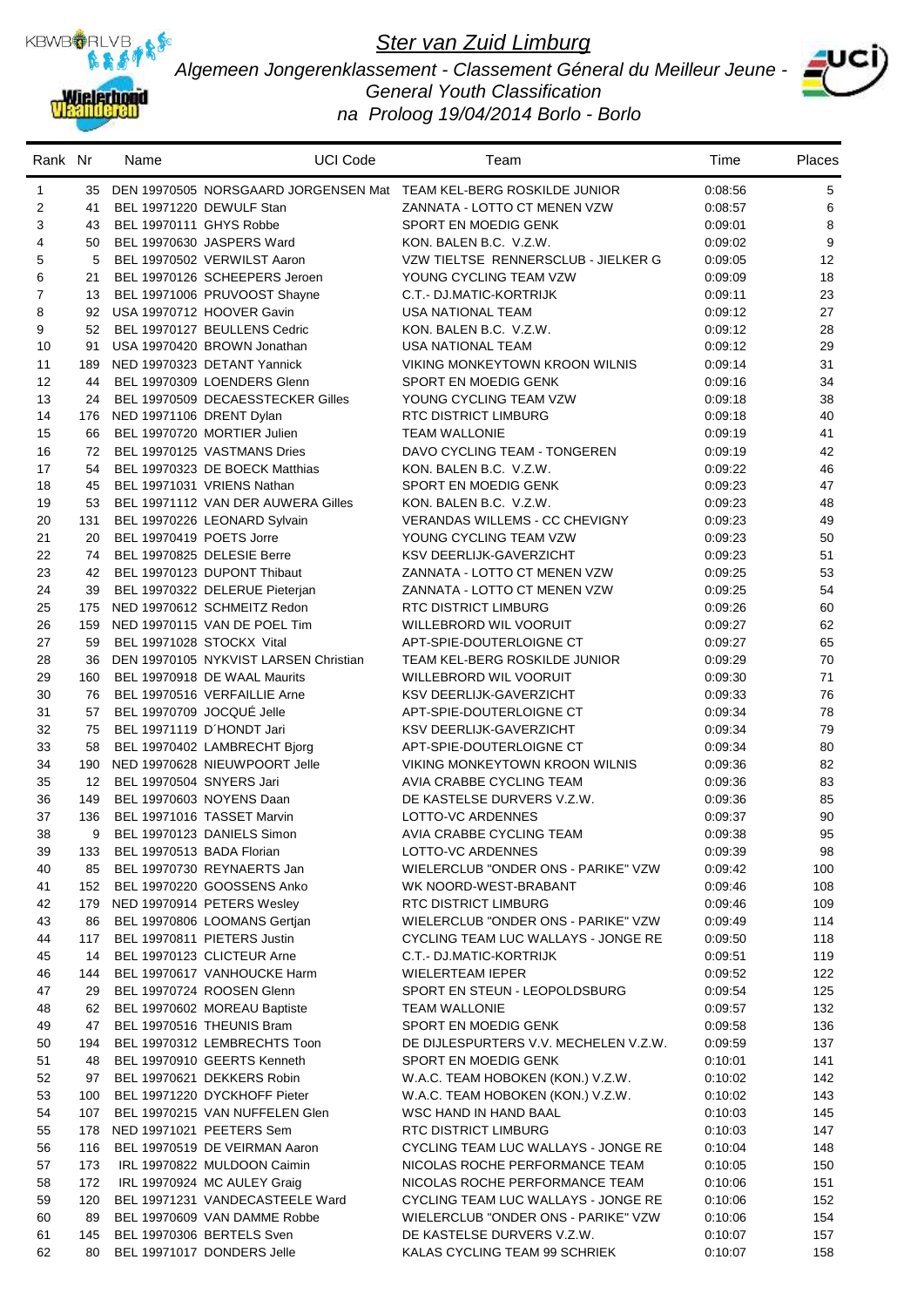

*Algemeen Jongerenklassement - Classement Géneral du Meilleur Jeune - General Youth Classification na Proloog 19/04/2014 Borlo - Borlo*



| Rank Nr |     | Name                      | <b>UCI Code</b>                  | Team                                  | Time    | <b>Places</b> |
|---------|-----|---------------------------|----------------------------------|---------------------------------------|---------|---------------|
| 63      | 64  |                           | BEL 19970921 CORNET Olivier      | <b>TEAM WALLONIE</b>                  | 0:10:08 | 160           |
| 64      | 65  |                           | BEL 19970213 VAN HERPE Florent   | <b>TEAM WALLONIE</b>                  | 0:10:08 | 161           |
| 65      | 132 | BEL 19970514 DEBY Quentin |                                  | <b>VERANDAS WILLEMS - CC CHEVIGNY</b> | 0:10:09 | 162           |
| 66      | 83  |                           | BEL 19970516 VANDERVEKEN Yoran   | KALAS CYCLING TEAM 99 SCHRIEK         | 0:10:10 | 164           |
| 67      | 177 |                           | NED 19971210 VERSTAPPEN Danillo  | <b>RTC DISTRICT LIMBURG</b>           | 0:10:15 | 168           |
| 68      | 118 |                           | BEL 19970930 DECLERCQ Jan-willem | CYCLING TEAM LUC WALLAYS - JONGE RE   | 0:10:16 | 171           |
| 69      | 195 |                           | BEL 19970829 SCHOEVAERS Ward     | DE DIJLESPURTERS V.V. MECHELEN V.Z.W. | 0:10:17 | 172           |
| 70      | 125 |                           | BEL 19970701 WAERZEGGERS Kenny   | ROYAL CUREGHEM SPORTIEF VZW           | 0:10:17 | 173           |
| 71      | 114 |                           | BEL 19970121 HENDRICKX Koen      | <b>LOTTO OLYMPIA TIENEN</b>           | 0:10:19 | 174           |
| 72      | 169 | IRL 19970623 SWAN Aaron   |                                  | NICOLAS ROCHE PERFORMANCE TEAM        | 0:10:20 | 175           |
| 73      | 139 |                           | BEL 19970316 DE JONGHE Jules     | <b>WIELERTEAM IEPER</b>               | 0:10:22 | 176           |
| 74      | 143 |                           | BEL 19970131 SCHATTEMAN Shane    | <b>WIELERTEAM IEPER</b>               | 0:10:23 | 177           |
| 75      | 180 |                           | NED 19970409 VERHAESH Kaj        | <b>RTC DISTRICT LIMBURG</b>           | 0:10:24 | 178           |
| 76      | 154 |                           | BEL 19970415 MAESEN Dries        | WK NOORD-WEST-BRABANT                 | 0:10:24 | 179           |
| 77      | 99  |                           | BEL 19970531 STUER Benjamin      | W.A.C. TEAM HOBOKEN (KON.) V.Z.W.     | 0:10:26 | 180           |
| 78      | 141 | BEL 19970321 OSTYN Arthur |                                  | <b>WIELERTEAM IEPER</b>               | 0:10:26 | 182           |
| 79      | 126 |                           | BEL 19971021 BERTRAND Dorian     | ROYAL CUREGHEM SPORTIEF VZW           | 0:10:33 | 186           |
| 80      | 150 |                           | BEL 19970522 SPRANGERS Prem      | DE KASTELSE DURVERS V.Z.W.            | 0:10:33 | 187           |
| 81      | 193 |                           | BEL 19971201 DOMEN Kasper        | DE DIJLESPURTERS V.V. MECHELEN V.Z.W. | 0:10:37 | 189           |
| 82      | 148 |                           | BEL 19970114 GOVAERTS Jordi      | DE KASTELSE DURVERS V.Z.W.            | 0:10:38 | 191           |
| 83      | 174 |                           | IRL 19971024 SEAMUS Sinndt       | NICOLAS ROCHE PERFORMANCE TEAM        | 0:10:41 | 192           |
| 84      | 82  |                           | BEL 19971124 DE MAEYER Malik     | KALAS CYCLING TEAM 99 SCHRIEK         | 0:10:44 | 194           |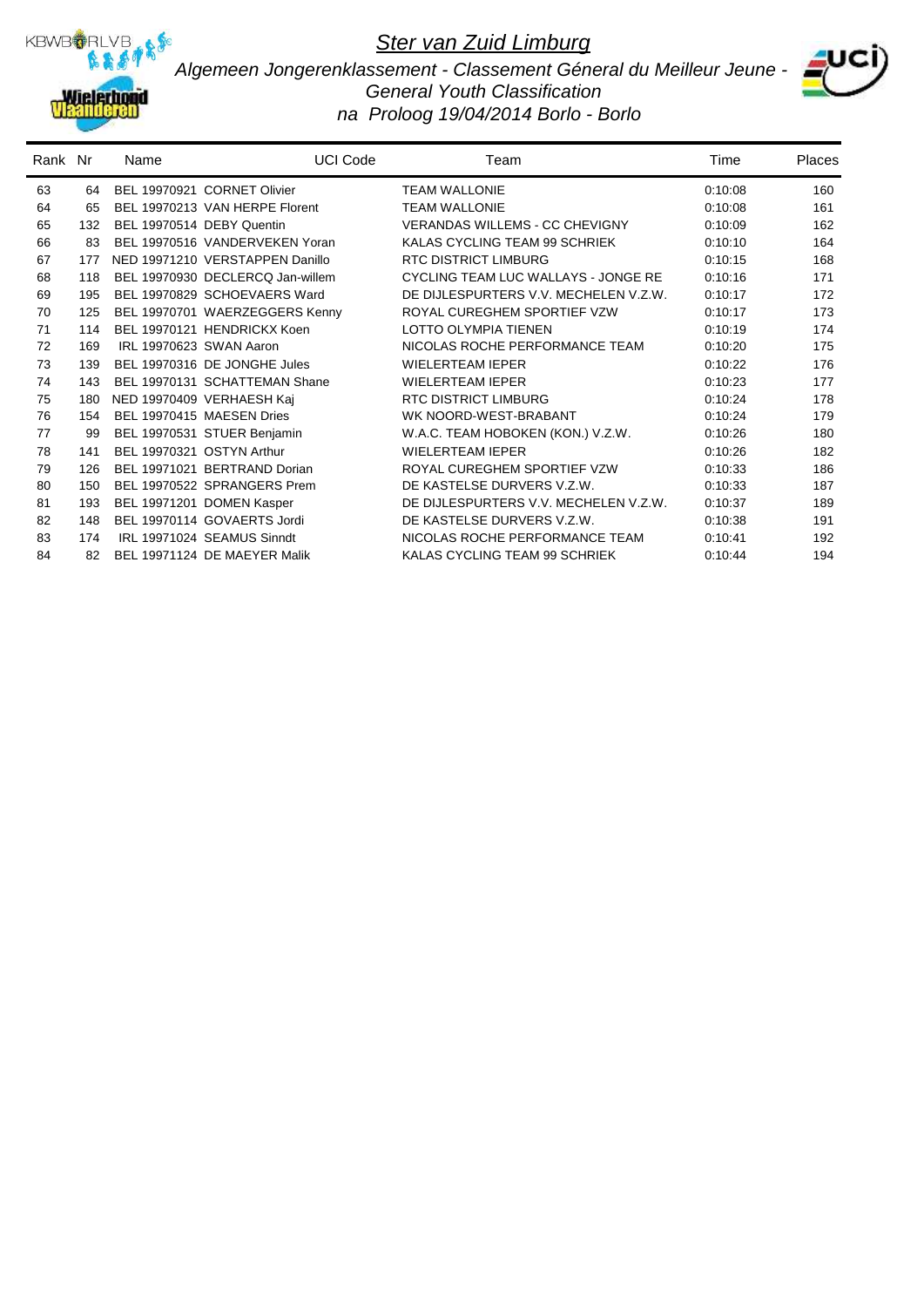



# *Algemeen puntenklassement - Classement général aux points*

|    |     | Rang Rugnr Naam-Nom         | Ploeg-Equip                               | <b>Punten-Points</b> |
|----|-----|-----------------------------|-------------------------------------------|----------------------|
|    |     | DECRAENE Igor               | VZW TIELTSE RENNERSCLUB - JIELKER GELDHOF | 10                   |
|    | 49  | <b>LEYSEN Senne</b>         | KON, BALEN B.C. V.Z.W.                    | 9                    |
| 3  | 37  | <b>BOUSSAER Bryan</b>       | ZANNATA - LOTTO CT MENEN VZW              | 8                    |
| 4  | 127 | <b>PALM Martin</b>          | VERANDAS WILLEMS - CC CHEVIGNY            |                      |
| 5  | 35  | NORSGAARD JORGENSEN Mathias | TEAM KEL-BERG ROSKILDE JUNIOR             | 6                    |
| 6  | 41  | <b>DEWULF Stan</b>          | ZANNATA - LOTTO CT MENEN VZW              | 5                    |
|    | 31  | <b>PEDERSEN Casper</b>      | TEAM KEL-BERG ROSKILDE JUNIOR             | 4                    |
| 8  | 43  | <b>GHYS Robbe</b>           | SPORT EN MOEDIG GENK                      | 3                    |
| 9  | 50  | JASPERS Ward                | KON, BALEN B.C. V.Z.W.                    |                      |
| 10 |     | 4 WARLOP Jordi              | VZW TIELTSE RENNERSCLUB - JIELKER GELDHOF |                      |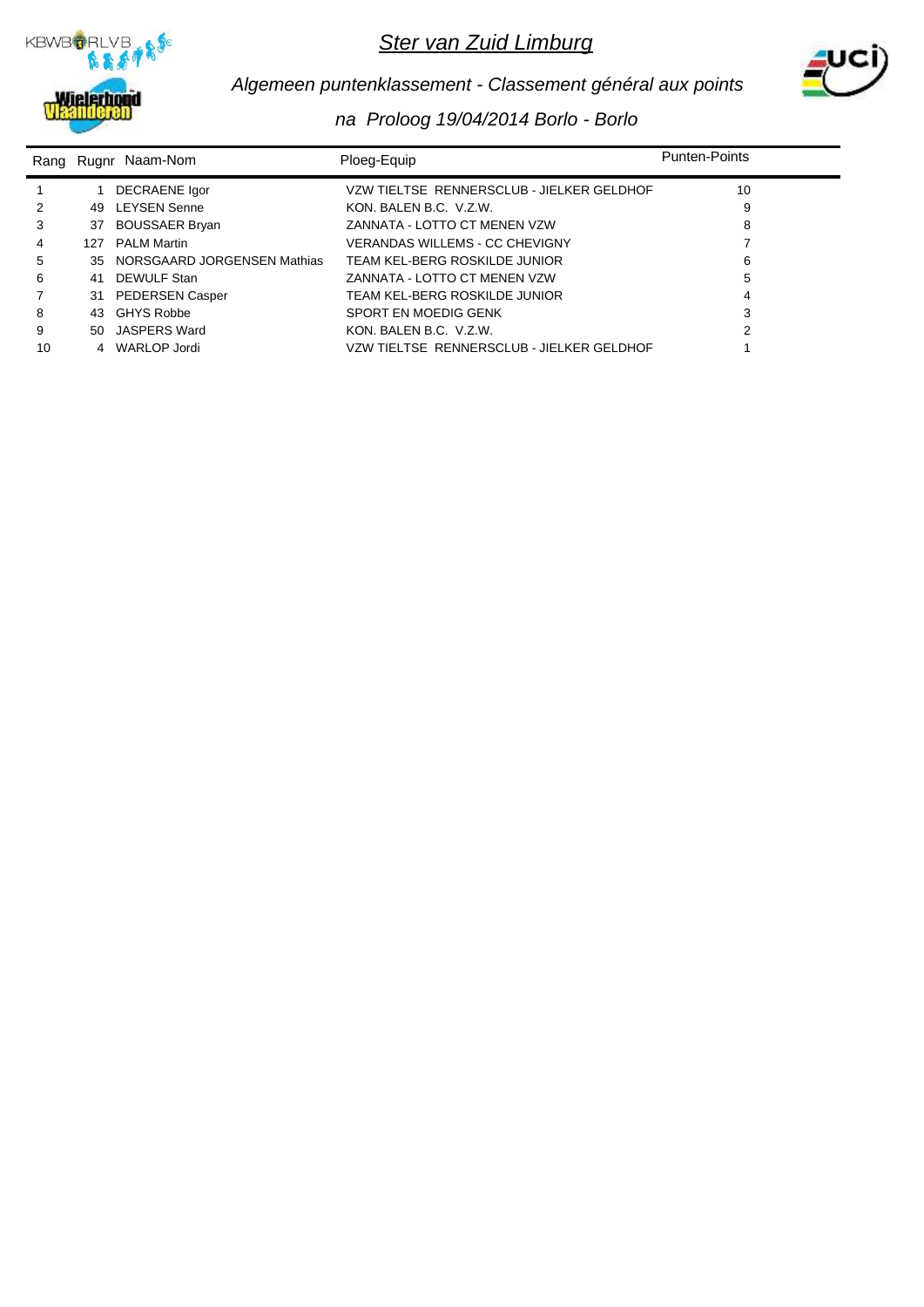



# *ALGEMEEN KLASSEMENT "Beste Limburger"*

|    |    | Rang Rugnr Naam         | Ploeg - Equip                                    | Tijd    | <b>Plaatsen</b> |
|----|----|-------------------------|--------------------------------------------------|---------|-----------------|
|    | 43 | <b>GHYS Robbe</b>       | BEL 19970111 SPORT EN MOEDIG GENK                | 0:09:01 | 8               |
| 2  | 21 | <b>SCHEEPERS Jeroen</b> | BEL 19970126 YOUNG CYCLING TEAM VZW              | 0:09:09 | 18              |
| 3  | 67 | <b>MENTEN Milan</b>     | BEL 19961031 DAVO CYCLING TEAM - TONGEREN        | 0:09:15 | 32              |
| 4  | 44 | LOENDERS Glenn          | BEL 19970309 SPORT EN MOEDIG GENK                | 0:09:16 | 34              |
| 5  | 72 | <b>VASTMANS Dries</b>   | BEL 19970125 DAVO CYCLING TEAM - TONGEREN        | 0:09:19 | 42              |
| 6  | 45 | <b>VRIENS Nathan</b>    | BEL 19971031 SPORT EN MOEDIG GENK                | 0:09:23 | 47              |
|    | 20 | POETS Jorre             | BEL 19970419 YOUNG CYCLING TEAM VZW              | 0:09:23 | 50              |
| 8  | 28 | <b>VERSTREYDEN Sam</b>  | BEL 19961210 SPORT EN STEUN - LEOPOLDSBURG       | 0:09:27 | 63              |
| 9  | 12 | <b>SNYERS Jari</b>      | BEL 19970504 AVIA CRABBE CYCLING TEAM            | 0:09:36 | 83              |
| 10 | 71 | <b>DUFOUR Warre</b>     | BEL 19961202 DAVO CYCLING TEAM - TONGEREN        | 0.09.38 | 92              |
| 11 | 9  | <b>DANIELS Simon</b>    | BEL 19970123 AVIA CRABBE CYCLING TEAM            | 0:09:38 | 95              |
| 12 | 85 | REYNAERTS Jan           | BEL 19970730 WIELERCLUB "ONDER ONS - PARIKE" VZW | 0:09:42 | 100             |
| 13 | 29 | ROOSEN Glenn            | BEL 19970724 SPORT EN STEUN - LEOPOLDSBURG       | 0.09.54 | 125             |
| 14 | 27 | <b>WILLEMEN Kristof</b> | BEL 19960607 SPORT EN STEUN - LEOPOLDSBURG       | 0.09.54 | 128             |
| 15 | 47 | <b>THEUNIS Bram</b>     | BEL 19970516 SPORT EN MOEDIG GENK                | 0.09:58 | 136             |
| 16 | 46 | <b>MEERTENS Mats</b>    | BEL 19960819 SPORT EN MOEDIG GENK                | 0:10:00 | 139             |
| 17 | 30 | <b>BEL Alisan</b>       | BEL 19960923 SPORT EN STEUN - LEOPOLDSBURG       | 0:11:11 | 196             |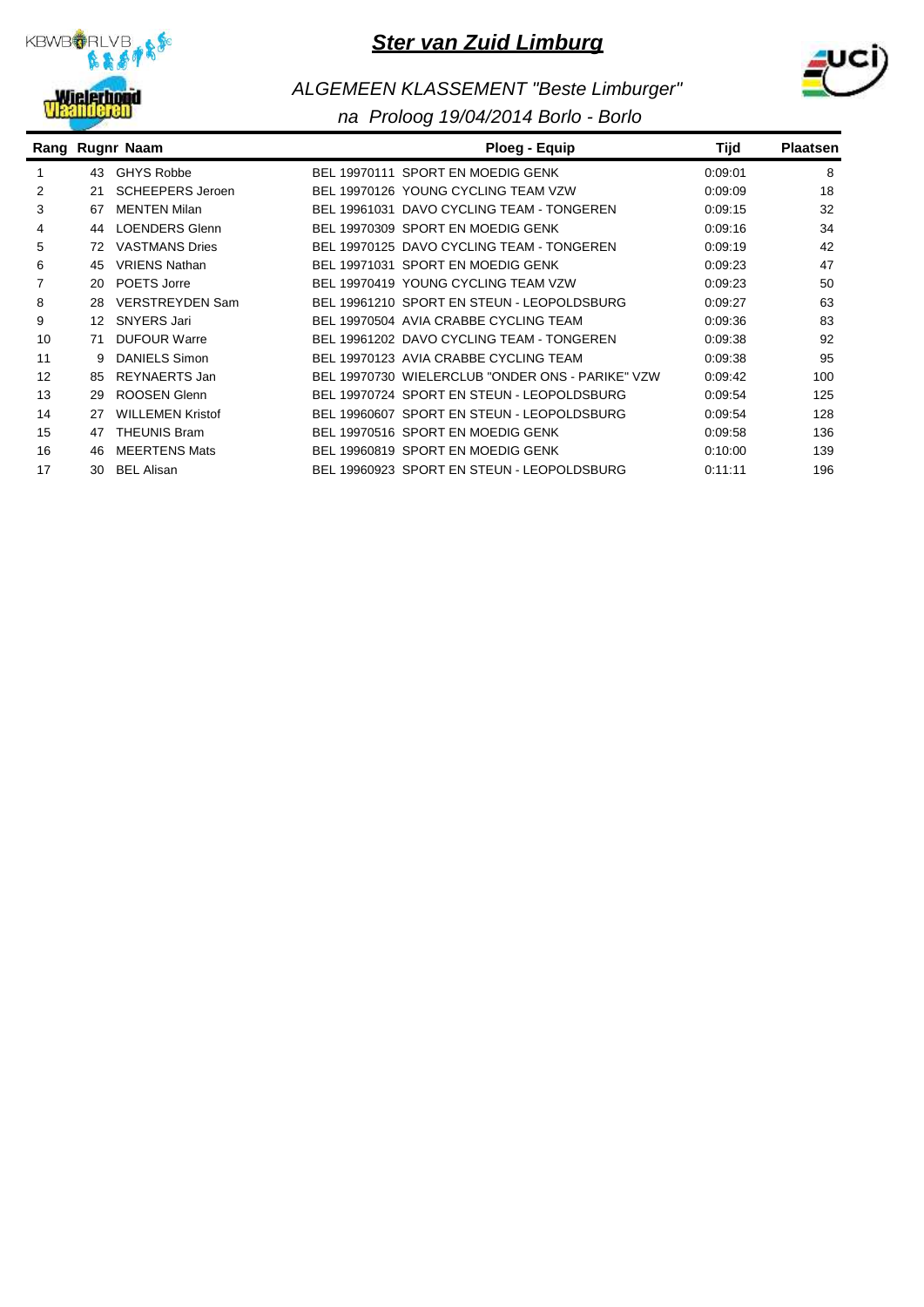

*Volgorde ploegwagens - Ordre de marche des voitures des équipes - Order of Team Cars na Proloog 19/04/2014 Borlo Borlo*



- 1 VZW TIELTSE RENNERSCLUB JIELKER GELDHOF
- 2 KON. BALEN B.C. V.Z.W.
- 3 ZANNATA LOTTO CT MENEN VZW
- 4 VERANDAS WILLEMS CC CHEVIGNY
- 5 TEAM KEL-BERG ROSKILDE JUNIOR
- 6 SPORT EN MOEDIG GENK
- 7 WILLEBRORD WIL VOORUIT
- 8 VIKING MONKEYTOWN KROON WILNIS
- 9 USA NATIONAL TEAM
- 10 DAVO CYCLING TEAM TONGEREN
- 11 YOUNG CYCLING TEAM VZW
- 12 AVIA CRABBE CYCLING TEAM
- 13 SPORT EN STEUN LEOPOLDSBURG
- 14 CYCLING TEAM LUC WALLAYS JONGE RENNERS ROESELARE
- 15 C.T.- DJ.MATIC-KORTRIJK
- 16 APT-SPIE-DOUTERLOIGNE CT
- 17 KSV DEERLIJK-GAVERZICHT
- 18 SELECTIE BIORACER
- 19 RTC DISTRICT LIMBURG
- 20 TEAM WALLONIE
- 21 WIELERCLUB "ONDER ONS PARIKE" VZW
- 22 LOTTO-VC ARDENNES
- 23 LOTTO OLYMPIA TIENEN
- 24 ROYAL CUREGHEM SPORTIEF VZW
- 25 CYCLING 2011 TUINHUIZEN VAN MELLO CT
- 26 DE KASTELSE DURVERS V.Z.W.
- 27 KALAS CYCLING TEAM 99 SCHRIEK
- 28 DE DIJLESPURTERS V.V. MECHELEN V.Z.W.
- 29 W.A.C. TEAM HOBOKEN (KON.) V.Z.W.
- 30 WSC HAND IN HAND BAAL
- 31 WK NOORD-WEST-BRABANT
- 32 WIELERTEAM IEPER
- 33 NICOLAS ROCHE PERFORMANCE TEAM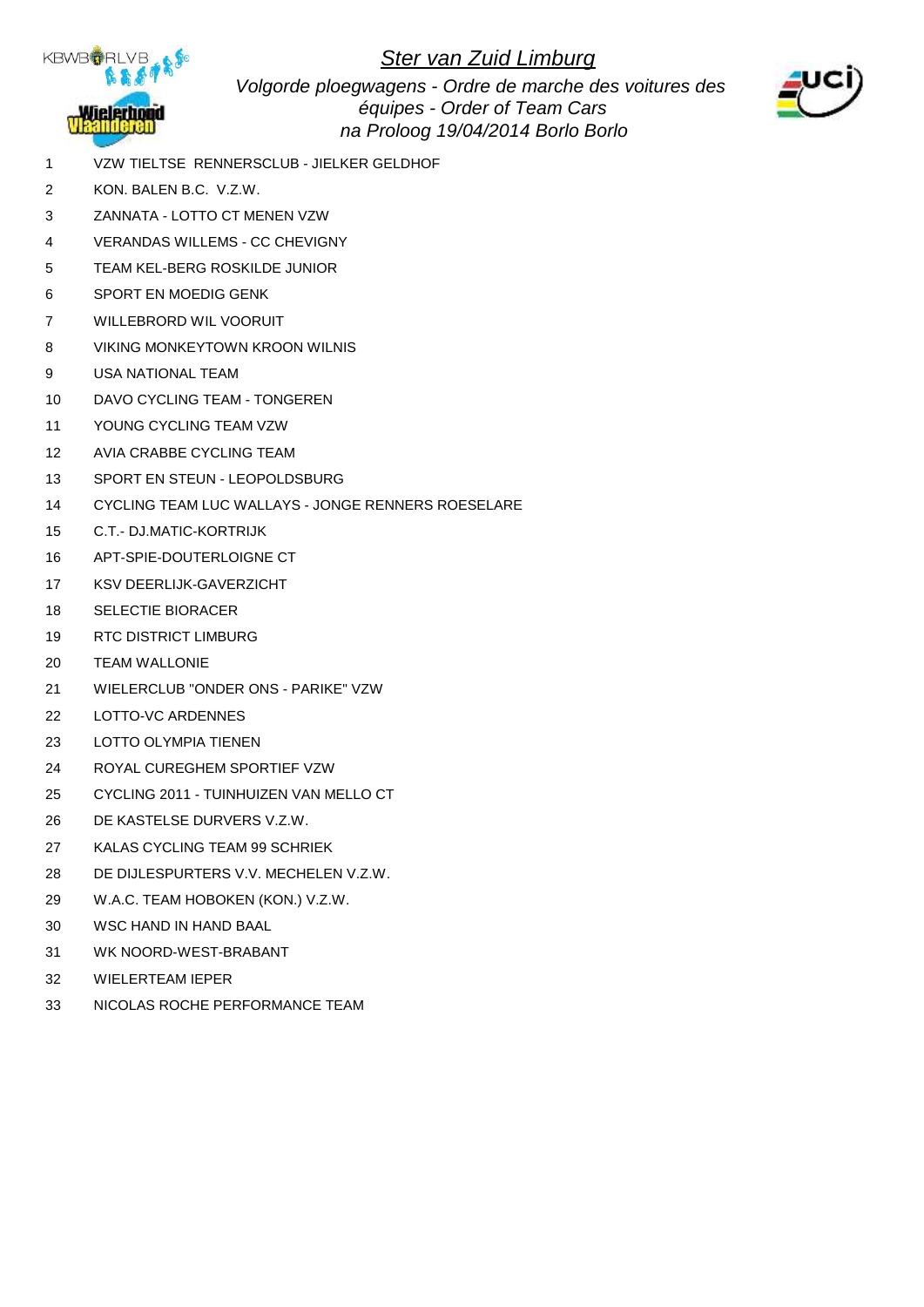

*Dragers Truien - Porteurs des maillots*



| Individueel klassement / Leider - Geel/Jaune   |                                           |
|------------------------------------------------|-------------------------------------------|
| 1 DECRAENE Igor                                | VZW TIELTSE RENNERSCLUB - JIELKER GELDHOF |
| Individueel klassement / Drager - Geel/Jaune   |                                           |
| 1 DECRAENE Igor                                | VZW TIELTSE RENNERSCLUB - JIELKER GELDHOF |
| Puntenklassement / Leider - Groen/Vert         |                                           |
| 1 DECRAENE Igor                                | VZW TIELTSE RENNERSCLUB - JIELKER GELDHOF |
| Puntenklassement / Drager - Groen/Vert         |                                           |
| 49 LEYSEN Senne                                | KON, BALEN B.C. V.Z.W.                    |
| Jongeren / Leider - Wit/Blanc                  |                                           |
| 35 NORSGAARD JORGENSEN Mathias                 | TEAM KEL-BERG ROSKILDE JUNIOR             |
| Jongeren / Drager - Wit/Blanc                  |                                           |
| 35 NORSGAARD JORGENSEN Mathias                 | TEAM KEL-BERG ROSKILDE JUNIOR             |
| Beste Limburger / Leider - Wit-rood/Banc-Rouge |                                           |
| 43 GHYS Robbe                                  | SPORT EN MOEDIG GENK                      |
| Beste Limburger / Drager - Wit-rood/Banc-Rouge |                                           |
| 43 GHYS Robbe                                  | SPORT EN MOEDIG GENK                      |
| <b>Ritwinnaar - Zwarte Trui</b>                |                                           |
| 1 DECRAENE Igor                                | VZW TIELTSE RENNERSCLUB - JIELKER GELDHOF |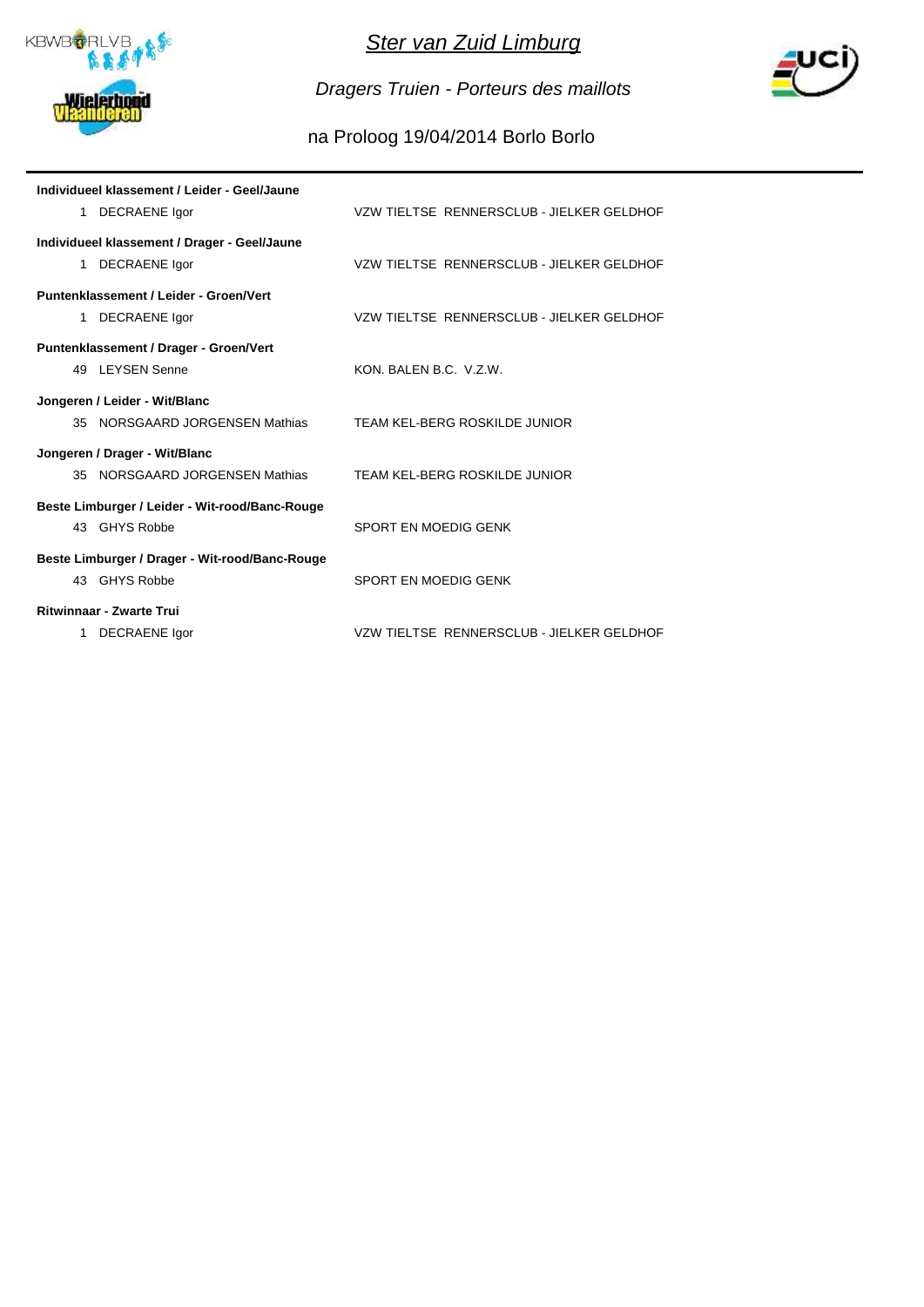

*Alg. Klassement op rugnummer / Classement General sur dossard / General Classification on number*



### *Rit 1 20/04/2014 Landen - Landen*

| VZW TIELTSE RENNERSCLUB - JIELKER GELDHOF                                                    | <b>BEL</b>                                       | <b>TEAM WALLONIE</b>                                                                   | <b>BEL</b>                                         | ROYAL CUREGHEM SPORTIEF VZW                                                   | <b>BEL</b>                                         | <b>SELECTIE BIORACER</b>                                     | <b>GBR</b>                       |
|----------------------------------------------------------------------------------------------|--------------------------------------------------|----------------------------------------------------------------------------------------|----------------------------------------------------|-------------------------------------------------------------------------------|----------------------------------------------------|--------------------------------------------------------------|----------------------------------|
| <b>DECRAENE</b> laor                                                                         | 1 op 0:00:00                                     | SIX Franklin<br>61                                                                     | 43 op 0:00:41                                      | 121 ROELS Laurens                                                             | 116 op 0:01:11                                     | 181 AULD Scott                                               | 184 op 0:01:49                   |
| <b>CASIER Robbe</b><br>$\mathcal{P}$<br>MOLLY Kennv<br>$\mathbf{3}$                          | 33 op 0:00:37<br>64 op 0:00:48                   | <b>MOREAU Baptiste</b><br>62<br>J.<br>63<br>VANDREPOTTE Anthony                        | 132 op 0:01:18<br>66 op 0:00:48                    | 122 WALDERS Kevin<br>123<br><b>MOONS Steven</b>                               | 115 op 0:01:10<br>81 op 0:00:56                    | 182 BAYLISS Tom<br>183 MOODY Levi                            | 45 op 0:00:43<br>68 op 0:00:49   |
| <b>WARLOP Jordi</b><br>$\overline{4}$                                                        | 10 op 0:00:23                                    | $\mathbf{J}$<br>64<br><b>CORNET Olivier</b>                                            | 160 op 0:01:29                                     | 124<br>VAN HASSEL Jonas                                                       | 156 op 0:01:28                                     | 184 MAZONNE Leon                                             | 149 op 0:01:26                   |
| J<br><b>VERWILST Aaron</b><br>- 5<br><b>VERBIST Gilles</b><br>-6                             | 12 op 0:00:26<br>94 op 0:00:59                   | VAN HERPE Florent<br>65<br>$\mathbf{J}$<br>$\mathbf{H}$<br><b>MORTIER Julien</b><br>66 | 161 op 0:01:29<br>41 op 0:00:40                    | 125<br><b>WAERZEGGERS Kennv</b><br>$\Box$<br>J<br>126 BERTRAND Dorian         | 173 op 0:01:38<br>186 op 0:01:54                   | 185 SHOW James<br>186 WALKER Joev                            | 35 op 0:00:37<br>113 op 0:01:09  |
| AVIA CRABBE CYCLING TEAM                                                                     | <b>BEL</b>                                       | DAVO CYCLING TEAM - TONGEREN                                                           | <b>BEL</b>                                         | <b>VERANDAS WILLEMS - CC CHEVIGNY</b>                                         | <b>BEL</b>                                         | <b>VIKING MONKEYTOWN KROON WILNIS</b>                        | <b>NED</b>                       |
| DE POORTER Maxime                                                                            | 44 op 0:00:42                                    | 67<br><b>MENTEN Milan</b>                                                              | 32 op 0:00:36                                      | 127 PALM Martin                                                               | 4 op 0:00:13                                       | 187<br>VAN DE BERG Julius                                    | 15 op 0:00:29                    |
| <b>SEYE Guillaume</b>                                                                        | 37 op<br>0:00:38                                 | VAN DER BEKEN Arno<br>68                                                               | 36 op 0:00:38                                      | 128 BASTUG Steven                                                             | 97 op 0:01:00                                      | 188 VELTMAN Milan                                            | 13 op 0:00:28                    |
| $J * 9$<br><b>DANIELS Simon</b><br><b>CRAS Steff</b><br>10                                   | 95 op 0:00:59<br>26 op 0:00:33                   | 69<br>DE DECKER Alfdan<br>VAN DEN BERGHE Jeroen<br>70                                  | 134 op 0:01:19<br>17 op 0:00:29                    | 129<br><b>BRISE Beniamin</b><br>$130 -$<br>PAQUOT Nicolas                     | 87 op 0:00:57<br>138 op 0:01:20                    | 189 DETANT Yannick<br>190 NIEUWPOORT Jelle<br>$\cdot$ .      | 31 op 0:00:35<br>82 op 0:00:57   |
| 11<br><b>FEYS Laszlo</b>                                                                     | 19 op 0:00:31                                    | $*71$<br><b>DUFOUR Warre</b>                                                           | 92 op 0:00:59                                      | <b>LEONARD Sylvain</b><br>131<br>$\cdot$                                      | 49 op 0:00:44                                      | 191<br><b>SCHELLING Jouke</b>                                | 30 op 0:00:33                    |
| $J * 12$<br><b>SNYERS Jari</b>                                                               | 83 op 0:00:57                                    | J * 72<br><b>VASTMANS Dries</b>                                                        | 42 op 0:00:40                                      | $\mathbf{H}$<br>132 DEBY Quentin                                              | 162 op 0:01:30                                     | 192 BOLHOVEN Marc                                            | 144 op 0:01:23                   |
| <b>C.T.- DJ.MATIC-KORTRIJK</b>                                                               | <b>BEL</b>                                       | <b>KSV DEERLIJK-GAVERZICHT</b>                                                         | <b>RFI</b>                                         | <b>LOTTO-VC ARDENNES</b>                                                      | <b>BEL</b>                                         | DE DIJLESPURTERS V.V. MECHELEN V.Z.W.                        | <b>BEL</b>                       |
| 13<br>PRUVOOST Shayne<br>$\cdot$<br>J<br>14<br><b>CLICTEUR Ame</b>                           | 23 op 0:00:32<br>119 op 0:01:12                  | 73<br><b>JESPERS Seppe</b><br>$\mathbf{J}$<br><b>DELESIE Berre</b><br>74               | 25 op 0:00:33<br>51 op 0:00:44                     | J<br>133<br><b>BADA Florian</b><br>134 LECLERC Gaëtan                         | 98 op 0:01:00<br>69 op 0:00:50                     | 193<br><b>DOMEN Kasper</b><br>194 LEMBRECHTS Toon<br>$\cdot$ | 189 op 0:01:58<br>137 op 0:01:20 |
| <b>DECEUNINCK Guillaume</b><br>15                                                            | 58 OD 0:00:46                                    | D'HONDT Jari<br>75<br>$\mathbf{J}$                                                     | 79 OD 0:00:55                                      | 135<br>JACQUEMIN Jason                                                        | 131 op 0:01:17                                     | 195 SCHOEVAERS Ward<br>$\cdot$                               | 172 op 0:01:38                   |
| 16<br>PATTYN Jamie<br>17                                                                     | 112 op 0:01:09                                   | $\mathsf{J}$<br>76<br><b>VERFAILLIE Arne</b><br><b>DEJONGHE Simon</b>                  | 76 op 0:00:54<br>111 op 0:01:09                    | <b>TASSET Marvin</b><br>J<br>136<br>137<br><b>BILLEN Gilles</b>               | 90 op 0:00:58<br>59 op 0:00:47                     | 196 VAN DESSEL Witse<br>197 MICHIELSEN Joran                 | 190 op 0:01:58<br>96 op 0:00:59  |
| <b>BRAL Lowie</b><br>18<br><b>PIETERS Gregory</b>                                            | 153 op 0:01:27<br>127 op 0:01:15                 | 77<br>78<br>VANDENBUSSCHE Jari                                                         | 52 op 0:00:45                                      | 138 KROONEN Bastien                                                           | 91 op 0:00:58                                      | 198 VAN DESSEL Jonas                                         | 181 op 0:01:47                   |
| YOUNG CYCLING TEAM VZW                                                                       | <b>BEL</b>                                       | KALAS CYCLING TEAM 99 SCHRIEK                                                          | <b>BEL</b>                                         | <b>WIELERTEAM IEPER</b>                                                       | <b>BEL</b>                                         |                                                              |                                  |
| PHILIPS Stiin<br>19                                                                          | 103 op 0:01:04                                   | DE HAES Jorden<br>79                                                                   | 105 op 0:01:05                                     | 139<br>DE JONGHE Jules<br>J                                                   | 176 op 0:01:43                                     |                                                              |                                  |
| POETS Jorre<br>$J * 20$<br><b>SCHEEPERS Jeroen</b><br>$J * 21$                               | 50 op 0:00:44<br>18 op 0:00:30                   | DONDERS Jelle<br>J.<br>-80<br><b>KLOECK Dario</b><br>81                                | 158 op 0:01:28<br>93 op 0:00:59                    | LEGRAND Diango<br>140<br>141 OSTYN Arthur<br>$\cdot$                          | 124 op 0:01:14<br>182 op 0:01:47                   |                                                              |                                  |
| 22<br>CUYVERS Jurian                                                                         | 120 op 0:01:12                                   | $\mathbf{J}$<br>82<br>DE MAEYER Malik                                                  | 194 op 0:02:05                                     | 142<br>ROOBROECK Pieter-ian                                                   | 126 op 0:01:15                                     |                                                              |                                  |
| 23<br>NAGELS Bertrand<br>$\cdot$<br>24                                                       | 73 op 0:00:52                                    | VANDERVEKEN Yoran<br>83<br>$\mathbf{J}$<br>84                                          | 164 op 0:01:31                                     | 143<br><b>SCHATTEMAN Shane</b><br>$\Box$<br>$\Box$                            | 177 op 0:01:44                                     |                                                              |                                  |
| <b>DECAESSTECKER Gilles</b><br>SPORT EN STEUN - LEOPOLDSBURG                                 | 38 op 0:00:39<br><b>BEL</b>                      | <b>VERBRAKEN Jorn</b><br>WIELERCLUB "ONDER ONS - PARIKE" VZW                           | 121 op 0:01:13<br><b>BEL</b>                       | 144 VANHOUCKE Harm<br>DE KASTELSE DURVERS V.Z.W.                              | 122 op 0:01:13<br><b>BEL</b>                       |                                                              |                                  |
| 25<br><b>TOELEN Alex</b>                                                                     | 20 op 0:00:31                                    | REYNAERTS Jan<br>$J * 85$                                                              | 100 op 0:01:03                                     | 145 BERTELS Sven<br>$\mathbf{J}$                                              | 157 op 0:01:28                                     |                                                              |                                  |
| <b>VANGORP Gill</b><br>26                                                                    | 106 op 0:01:06                                   | <b>LOOMANS Gertian</b><br>$\mathbf{J}$<br>86                                           | 114 op 0:01:10                                     | 146 DE PROOST Jasper                                                          | 123 op 0:01:14                                     |                                                              |                                  |
| <b>WILLEMEN Kristof</b><br>$*27$                                                             | 128 op 0:01:15                                   | <b>ROGIER Stef</b><br>87                                                               | 56 op 0:00:46                                      | 147 DRIESEN Siebe                                                             | 185 op 0:01:52                                     |                                                              |                                  |
| 28<br><b>VERSTREYDEN Sam</b><br>$J * 29$<br>ROOSEN Glenn                                     | 63 op 0:00:48<br>125 op 0:01:15                  | 88<br>LASSEEL Gianno<br>89<br>VAN DAMME Robbe<br>$\mathbf{J}$                          | 107 op 0:01:06<br>154 op 0:01:27                   | 148<br><b>GOVAERTS Jordi</b><br>$\mathbf{J}$<br>NOYENS Daan<br>$\cdot$<br>149 | 191 op 0:01:59<br>85 op 0:00:57                    |                                                              |                                  |
| <b>BEL Alisan</b><br>$*30$                                                                   | 196 op 0:02:32                                   | 90<br>REVIERS Jonas                                                                    | 167 op 0:01:36                                     | $\Box$<br>150<br><b>SPRANGERS Prem</b>                                        | 187 op 0:01:54                                     |                                                              |                                  |
|                                                                                              |                                                  |                                                                                        |                                                    |                                                                               |                                                    |                                                              |                                  |
| TEAM KEL-BERG ROSKILDE JUNIOR                                                                | <b>DEN</b>                                       | <b>USA NATIONAL TEAM</b>                                                               | <b>USA</b>                                         | WK NOORD-WEST-BRABANT                                                         | <b>BEL</b>                                         |                                                              |                                  |
| PEDERSEN Casper<br>31                                                                        | 7 op 0:00:21                                     | 91<br><b>BROWN Jonathan</b><br>J                                                       | 29 op 0:00:33                                      | 151 ADAMS Jason                                                               | 159 op 0:01:28                                     |                                                              |                                  |
| <b>GREGAARD Jonas</b><br>32<br>33<br><b>CORELL Mads</b>                                      | 21 op 0:00:32<br>39 op 0:00:39                   | 92<br><b>HOOVER Gavin</b><br>J.<br>93<br>SILVERBERG Jake                               | 27 op 0:00:33<br>16 op 0:00:29                     | 152 GOOSSENS Anko<br>J<br>153 BORMS Jorden                                    | 108 op 0:01:07<br>155 op 0:01:28                   |                                                              |                                  |
| 34<br><b>BUNDEGARD VINKEL Jesper</b>                                                         | 195 op 0:02:08                                   | 94<br><b>VEENBAAS Seth</b>                                                             | 14 op 0:00:29                                      | 154 MAESEN Dries<br>$\mathbf{J}$                                              | 179 op 0:01:45                                     |                                                              |                                  |
| J<br>35<br>NORSGAARD JORGENSEN Mathias<br>36<br>$\cdot$                                      | 5 op 0:00:17<br>70 OD 0:00:50                    | 95<br>POWLESS Nielson                                                                  | 72 op 0:00:51                                      | 155<br><b>TASSENON Cedric</b>                                                 | 133 op 0:01:18                                     |                                                              |                                  |
| NYKVIST LARSEN Christian                                                                     | <b>BEL</b>                                       |                                                                                        | <b>BEL</b>                                         | VAN MULDERS Jarne<br>156                                                      | 117 op 0:01:11<br><b>NED</b>                       |                                                              |                                  |
| ZANNATA - LOTTO CT MENEN VZW<br>37<br><b>BOUSSAER Brvan</b>                                  | 3 op 0:00:13                                     | W.A.C. TEAM HOBOKEN (KON.) V.Z.W.<br><b>DEKKERS Robin</b><br>97<br>J                   | 142 op 0:01:23                                     | <b>WILLEBRORD WIL VOORUIT</b><br>157 MAAS Jan                                 | 11 op 0:00:26                                      |                                                              |                                  |
| 38<br>CLAUW John-ross                                                                        | 55 op 0:00:46                                    | 98<br>GOOSSENAERTS Auren                                                               | 110 op 0:01:08                                     | <b>KREDER Stefan</b><br>158                                                   | 57 op 0:00:46                                      |                                                              |                                  |
| 39<br><b>DELERUE Pieterian</b><br>$\cdot$<br>40                                              | 0:00:46<br>54 op                                 | 99<br><b>STUER Beniamin</b><br>$\mathbf{J}$<br>100<br><b>DYCKHOFF Pieter</b>           | 180 op 0:01:47                                     | 159<br>VAN DE POEL Tim<br>$\mathbf{J}$                                        | 62 op 0:00:48                                      |                                                              |                                  |
| <b>DELMOTTE Dennis</b><br>41<br>J<br>DEWULF Stan                                             | 75 op 0:00:54<br>6 op 0:00:18                    | SCOPONI Gianni<br>101                                                                  | 143 op 0:01:23<br>99 op 0:01:01                    | 160<br>DE WAAL Maurits<br>161<br><b>ERIKSSON Luca</b>                         | 71 op 0:00:51<br>88 op 0:00:57                     |                                                              |                                  |
| 42<br><b>DUPONT Thibaut</b>                                                                  | 53 op 0:00:46                                    | 102 VAN DE WIJGAART Axel                                                               | 135 op 0:01:19                                     | <b>KARLLISSON Alexander</b><br>162                                            | 77 op 0:00:55                                      |                                                              |                                  |
| <b>SPORT EN MOEDIG GENK</b>                                                                  | <b>BEL</b>                                       | <b>WSC HAND IN HAND BAAL</b>                                                           | <b>BEL</b>                                         | CYCLING 2011 - TUINHUIZEN VAN MELLO CT                                        | <b>BEL</b>                                         |                                                              |                                  |
| <b>GHYS Robbe</b><br>$J * 43$<br>$J * 44$                                                    | 8 op 0:00:22                                     | 103 BISSCHOPS Niels                                                                    | 129 op 0:01:16                                     | VAN DEN BOSSCHE Timothy<br>163                                                | 146 op 0:01:24                                     |                                                              |                                  |
| <b>LOENDERS Glenn</b><br>$J * 45$<br><b>VRIENS Nathan</b>                                    | 34 op 0:00:37<br>47 op 0:00:44                   | 104 DE VISSCHER Stiin<br>105 HEYLEN Kevin                                              | 163 op 0:01:30<br>102 op 0:01:03                   | 164<br><b>LAUWEREYS Aron</b><br>165 DE VOS Jens                               | 165 op 0:01:31<br>86 op 0:00:57                    |                                                              |                                  |
| $*46$<br><b>MEERTENS Mats</b>                                                                | 139 op 0:01:21                                   | 106 MICHIELS Sander                                                                    | 193 op 0:02:03                                     | 166<br>DE COSTER Dean                                                         | 101 op 0:01:03                                     |                                                              |                                  |
| $J * 47$<br><b>THEUNIS Bram</b><br>$J$ 48<br><b>GEERTS Kenneth</b>                           | 136 op 0:01:19<br>141 op 0:01:22                 | J<br>107 VAN NUFFELEN Glen<br>108 WOUTERS Beau                                         | 145 op 0:01:24<br>140 op 0:01:21                   | 167<br><b>COBBAERT Florian</b><br>168<br><b>LAMBERTIN Kevin</b>               | 166 op 0:01:32<br>84 op 0:00:57                    |                                                              |                                  |
| KON, BALEN B.C. V.Z.W.                                                                       | <b>BEL</b>                                       | <b>LOTTO OLYMPIA TIENEN</b>                                                            | <b>BEL</b>                                         | <b>NICOLAS ROCHE PERFORMANCE TEAM</b>                                         | <b>IRL</b>                                         |                                                              |                                  |
| <b>LEYSEN Senne</b><br>49                                                                    | 2 op 0:00:11                                     | 109 VERHAEGEN Tom                                                                      | 130 op 0:01:17                                     | 169 SWAN Aaron                                                                | 175 op 0:01:41                                     |                                                              |                                  |
| J<br>50<br>JASPERS Ward<br><b>BOONS Laurens</b><br>51                                        | 9 OD<br>0:00:23<br>67 OD 0:00:48                 | 110 PAASSCHENS Mathiis<br>111 NIEMI Marco-Tapio                                        | 89 OD 0:00:57<br>74 op 0:00:53                     | 171 LONG Darragh                                                              | 183 op 0:01:48                                     |                                                              |                                  |
| J<br>52<br><b>BEULLENS Cedric</b>                                                            | 28 op 0:00:33                                    | 112 DEBONTRIDDER Dvlan                                                                 | 170 op 0:01:37                                     | $\mathbf{J}$<br>172 MC AULEY Graid                                            | 151 op 0:01:27                                     |                                                              |                                  |
| VAN DER AUWERA Gilles<br>J<br>53                                                             | 48 op 0:00:44                                    | 113 VAN MINSEL Yari                                                                    | 188 op 0:01:57                                     | $\Box$<br>173<br>MULDOON Caimin                                               | 150 op 0:01:26                                     |                                                              |                                  |
| $\mathbf{J}$<br>DE BOECK Matthias<br>54                                                      | 46 op 0:00:43                                    | J 114 HENDRICKX Koen                                                                   | 174 op 0:01:40                                     | J 174 SEAMUS Sinndt                                                           | 192 op 0:02:02                                     |                                                              |                                  |
| APT-SPIE-DOUTERLOIGNE CT                                                                     | <b>BEL</b>                                       | CYCLING TEAM LUC WALLAYS - JONGE RENNERS ROESEL BEL                                    |                                                    | <b>RTC DISTRICT LIMBURG</b><br>$\mathbf{J}$                                   | <b>NED</b>                                         |                                                              |                                  |
| <b>BOGAERTS Stiin</b><br>55<br><b>BRAET Dieter</b><br>56                                     | 24 op 0:00:32<br>61 op 0:00:48                   | 115 DONCK Lowie<br>J 116 DE VEIRMAN Aaron                                              | 22 op 0:00:32<br>148 op 0:01:25                    | 175 SCHMEITZ Redon<br>176 DRENT Dvlan<br>$\mathbf{J}$                         | 60 op 0:00:47<br>40 op 0:00:39                     |                                                              |                                  |
| 57<br>JOCQUÉ Jelle<br>J                                                                      | 78 op 0:00:55                                    | J 117 PIETERS Justin                                                                   | 118 op 0:01:11                                     | 177<br>VERSTAPPEN Danillo                                                     | 168 op 0:01:36                                     |                                                              |                                  |
| 58<br><b>LAMBRECHT Biora</b><br>J<br>$\mathsf{J}$<br>59<br>STOCKX Vital<br>LOBBESTAEL Lander | 80 op 0:00:55<br>65 op 0:00:48<br>104 op 0:01:04 | 118 DECLERCQ Jan-willem<br>J.<br>119 DENYS Sven<br>J 120 VANDECASTEELE Ward            | 171 op 0:01:37<br>169 op 0:01:36<br>152 op 0:01:27 | J 178 PEETERS Sem<br>J 179 PETERS Wesley<br>J 180 VERHAESH Kaj                | 147 op 0:01:24<br>109 op 0:01:07<br>178 op 0:01:45 |                                                              |                                  |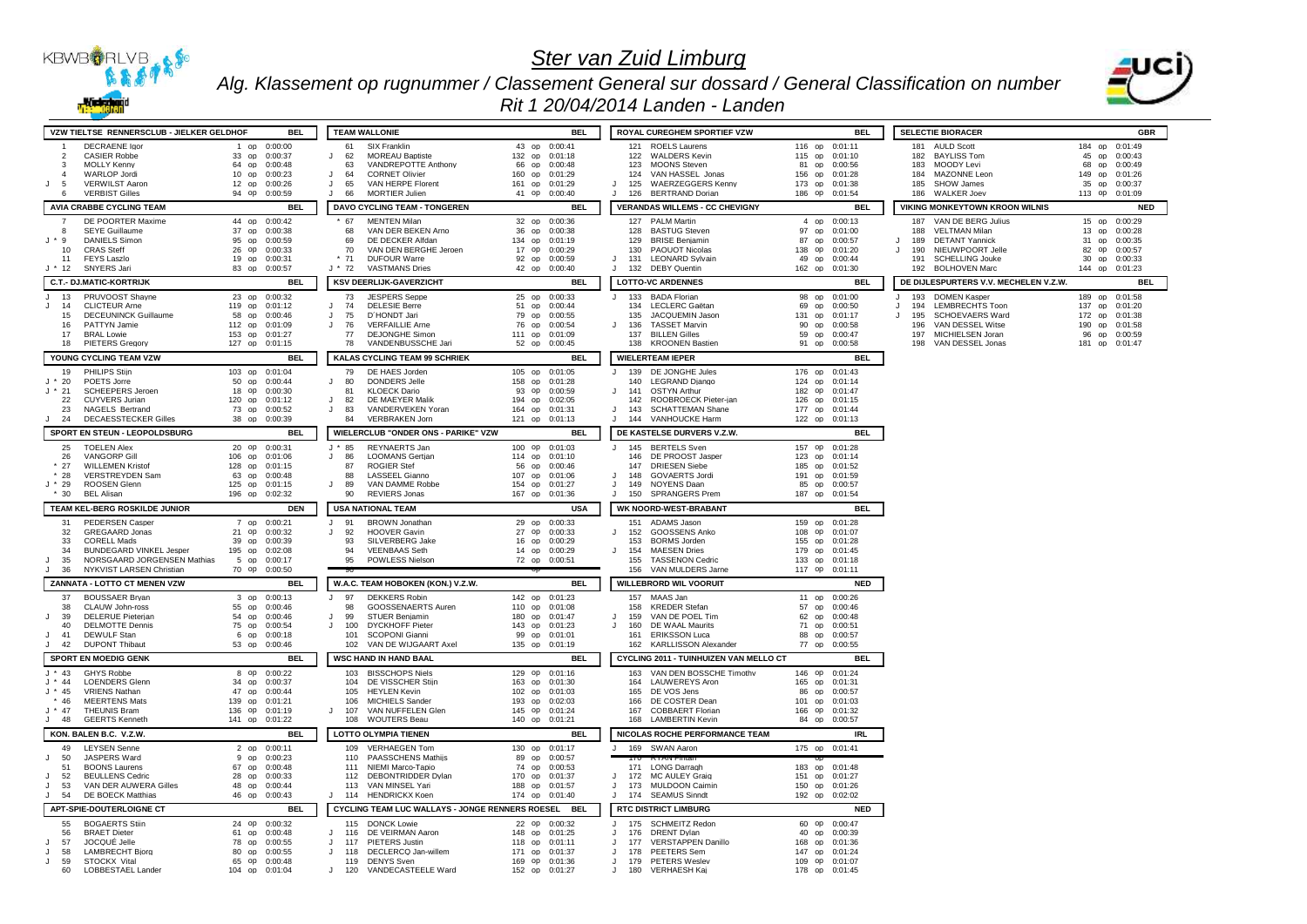

*Opgaves - Abandons - DNF na Proloog 19/04/2014 Borlo - Borlo*



Rugnr Naam-No **Ploeg-Equipe** 

DNF - Opgave - Abandon

170 RYAN Fintan **IRL19960924** NICOLAS ROCHE PERFORMANCE TEAM